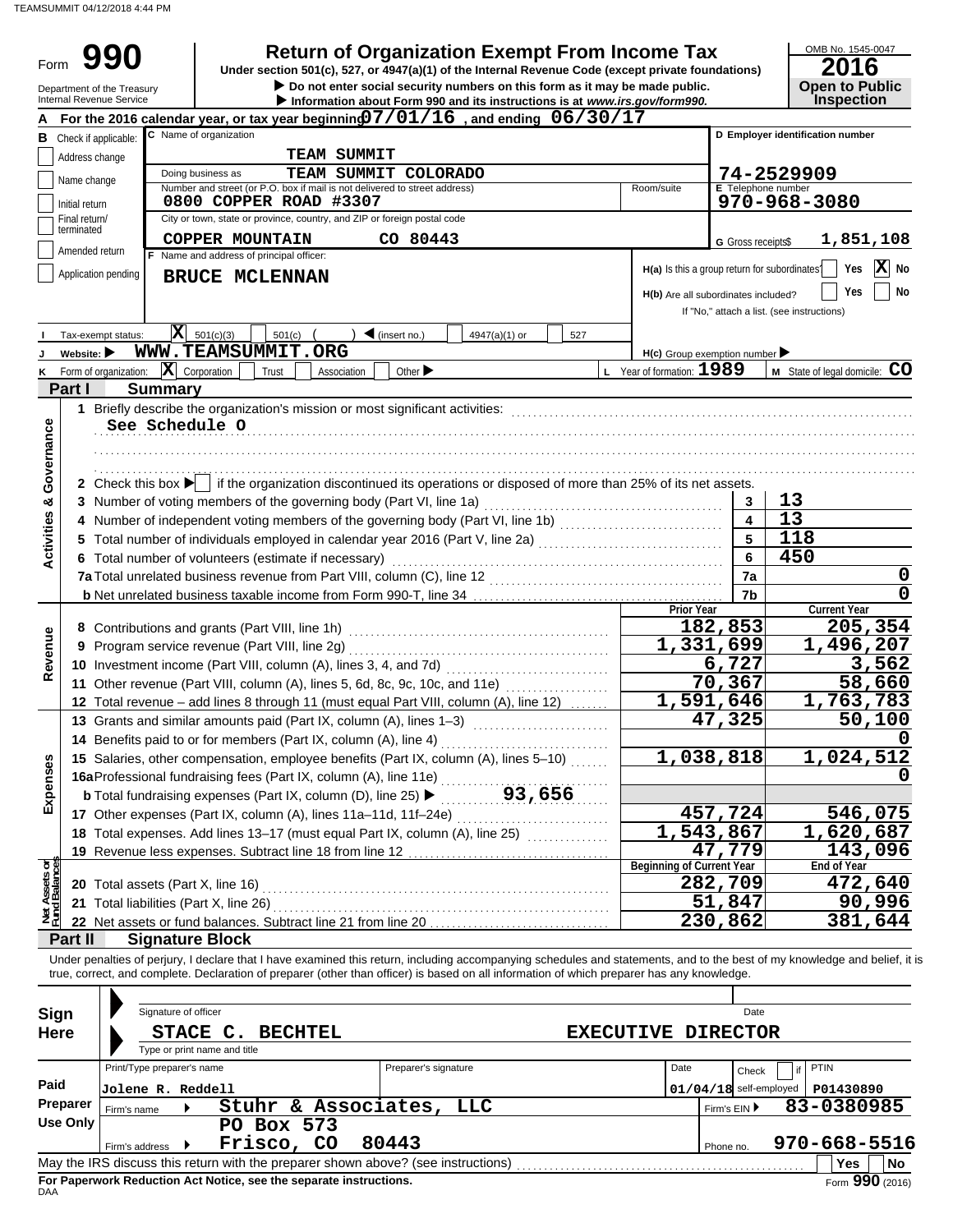|              | Form 990 (2016) TEAM SUMMIT                                                                                   | 74-2529909                                                                                                                                                                                                                                                                                                                                                                                                                                                                                                                         | Page 2                |
|--------------|---------------------------------------------------------------------------------------------------------------|------------------------------------------------------------------------------------------------------------------------------------------------------------------------------------------------------------------------------------------------------------------------------------------------------------------------------------------------------------------------------------------------------------------------------------------------------------------------------------------------------------------------------------|-----------------------|
| Part III     | <b>Statement of Program Service Accomplishments</b>                                                           |                                                                                                                                                                                                                                                                                                                                                                                                                                                                                                                                    | $\mathbf{x}$          |
|              | 1 Briefly describe the organization's mission:                                                                |                                                                                                                                                                                                                                                                                                                                                                                                                                                                                                                                    |                       |
|              | See Schedule O                                                                                                |                                                                                                                                                                                                                                                                                                                                                                                                                                                                                                                                    |                       |
|              |                                                                                                               |                                                                                                                                                                                                                                                                                                                                                                                                                                                                                                                                    |                       |
|              |                                                                                                               |                                                                                                                                                                                                                                                                                                                                                                                                                                                                                                                                    |                       |
| $\mathbf{2}$ |                                                                                                               | Did the organization undertake any significant program services during the year which were not listed on the                                                                                                                                                                                                                                                                                                                                                                                                                       |                       |
|              | prior Form 990 or 990-EZ?                                                                                     |                                                                                                                                                                                                                                                                                                                                                                                                                                                                                                                                    | Yes $\overline{X}$ No |
|              | If "Yes," describe these new services on Schedule O.                                                          |                                                                                                                                                                                                                                                                                                                                                                                                                                                                                                                                    |                       |
|              |                                                                                                               | Did the organization cease conducting, or make significant changes in how it conducts, any program                                                                                                                                                                                                                                                                                                                                                                                                                                 |                       |
| services?    |                                                                                                               |                                                                                                                                                                                                                                                                                                                                                                                                                                                                                                                                    | Yes $\overline{X}$ No |
|              | If "Yes," describe these changes on Schedule O.                                                               |                                                                                                                                                                                                                                                                                                                                                                                                                                                                                                                                    |                       |
|              |                                                                                                               | Describe the organization's program service accomplishments for each of its three largest program services, as measured by                                                                                                                                                                                                                                                                                                                                                                                                         |                       |
|              |                                                                                                               | expenses. Section 501(c)(3) and 501(c)(4) organizations are required to report the amount of grants and allocations to others,                                                                                                                                                                                                                                                                                                                                                                                                     |                       |
|              | the total expenses, and revenue, if any, for each program service reported.                                   |                                                                                                                                                                                                                                                                                                                                                                                                                                                                                                                                    |                       |
| 4a (Code:    | ) (Expenses \$<br>INTERNATIONAL COMPETITIONS.<br><b>TRAINING PROGRAMS.</b><br>400 ATHLETES THE PREVIOUS YEAR. | $1,274,675$ including grants of \$<br>$50,100$ ) (Revenue \$<br>PROGRAMS BEGIN WITH OUR INTRO PROGRAMS FOCUSING ON THE SPORTS FUNDAMENTALS<br>AND PROGRESS WITH THE ATHLETES TO OUR ACADEMIC, POST GRADUATE AND MASTERS<br>ATHLETE PROGRAMS WHICH ENABLE ATHLETES TO TRAIN AND FOCUS FOR NATIONAL AND<br>CURRENT PROGRAMS INCLUDE ALPINE, FREESKI AND<br>SNOWBOARD ON-SNOW ACTIVITIES ALONG WITH YEAR ROUND DRY-LAND PHYSICAL<br>TEAM SUMMIT COLORADO HAS GROWN TO 475 ATHLETES UP FROM<br>CURRENTLY THERE ARE 279 ATHLETES IN OUR |                       |
| PROGRAM.     |                                                                                                               | ALPINE PROGRAM, 123 IN OUR FREESKI PROGRAM AND 73 IN OUR SNOWBOARD<br>TEAM SUMMIT COLORADO OPERATES PROGRAMS ON A-BASIN, BRECKENRIDGE,                                                                                                                                                                                                                                                                                                                                                                                             |                       |
|              | COPPER MOUNTAIN AND KEYSTONE RESORTS.                                                                         |                                                                                                                                                                                                                                                                                                                                                                                                                                                                                                                                    |                       |
|              |                                                                                                               |                                                                                                                                                                                                                                                                                                                                                                                                                                                                                                                                    |                       |
|              | ) (Expenses \$                                                                                                | $\begin{bmatrix} \text{including grants of} \$ \end{bmatrix}$ (Revenue $\$ \begin{bmatrix} \text{Re} \end{bmatrix}$                                                                                                                                                                                                                                                                                                                                                                                                                |                       |
|              |                                                                                                               |                                                                                                                                                                                                                                                                                                                                                                                                                                                                                                                                    |                       |
|              |                                                                                                               |                                                                                                                                                                                                                                                                                                                                                                                                                                                                                                                                    |                       |
|              |                                                                                                               |                                                                                                                                                                                                                                                                                                                                                                                                                                                                                                                                    |                       |
|              |                                                                                                               |                                                                                                                                                                                                                                                                                                                                                                                                                                                                                                                                    |                       |
|              |                                                                                                               |                                                                                                                                                                                                                                                                                                                                                                                                                                                                                                                                    |                       |
| 4b (Code:    |                                                                                                               |                                                                                                                                                                                                                                                                                                                                                                                                                                                                                                                                    | 1,496,207             |
|              |                                                                                                               |                                                                                                                                                                                                                                                                                                                                                                                                                                                                                                                                    |                       |
|              |                                                                                                               |                                                                                                                                                                                                                                                                                                                                                                                                                                                                                                                                    |                       |
|              |                                                                                                               |                                                                                                                                                                                                                                                                                                                                                                                                                                                                                                                                    |                       |
|              |                                                                                                               |                                                                                                                                                                                                                                                                                                                                                                                                                                                                                                                                    |                       |

| 4d Other program services (Describe in Schedule O.)            |           |  |  |  |  |  |  |  |  |  |  |
|----------------------------------------------------------------|-----------|--|--|--|--|--|--|--|--|--|--|
| including grants of \$<br>(Expenses \$<br>(Revenue \$          |           |  |  |  |  |  |  |  |  |  |  |
| <b>4e</b> Total program service expenses $\blacktriangleright$ | 1,274,675 |  |  |  |  |  |  |  |  |  |  |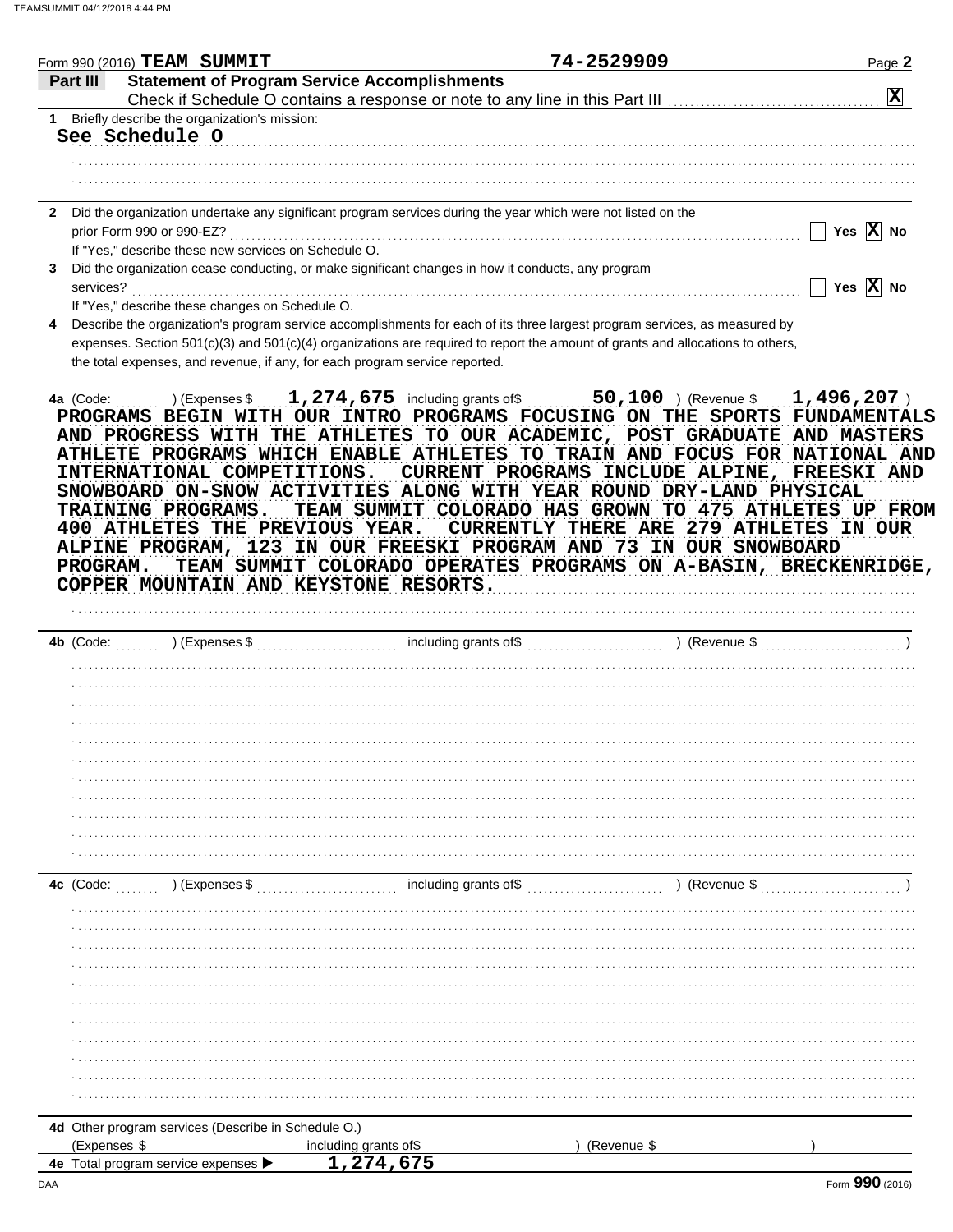|     | Form 990 (2016) TEAM SUMMIT        |                                        |                                                                                                                   | 74-2529909                                                                                                              |                 |             | Page 3 |
|-----|------------------------------------|----------------------------------------|-------------------------------------------------------------------------------------------------------------------|-------------------------------------------------------------------------------------------------------------------------|-----------------|-------------|--------|
|     | Part IV                            | <b>Checklist of Required Schedules</b> |                                                                                                                   |                                                                                                                         |                 |             |        |
|     |                                    |                                        |                                                                                                                   |                                                                                                                         |                 | Yes No      |        |
| 1.  |                                    |                                        | Is the organization described in section $501(c)(3)$ or $4947(a)(1)$ (other than a private foundation)? If "Yes," |                                                                                                                         |                 |             |        |
|     | complete Schedule A                |                                        |                                                                                                                   |                                                                                                                         | 1               | X           |        |
| 2   |                                    |                                        | Is the organization required to complete Schedule B, Schedule of Contributors (see instructions)?                 |                                                                                                                         | $\mathbf{2}$    | $\mathbf x$ |        |
| 3   |                                    |                                        |                                                                                                                   | Did the organization engage in direct or indirect political campaign activities on behalf of or in opposition to        |                 |             |        |
|     |                                    |                                        | candidates for public office? If "Yes," complete Schedule C, Part I                                               |                                                                                                                         | 3               |             | X      |
| 4   |                                    |                                        |                                                                                                                   | Section 501(c)(3) organizations. Did the organization engage in lobbying activities, or have a section 501(h)           |                 |             |        |
|     |                                    |                                        | election in effect during the tax year? If "Yes," complete Schedule C, Part II                                    |                                                                                                                         | 4               |             | X      |
| 5   |                                    |                                        |                                                                                                                   | Is the organization a section $501(c)(4)$ , $501(c)(5)$ , or $501(c)(6)$ organization that receives membership dues,    |                 |             |        |
|     |                                    |                                        |                                                                                                                   | assessments, or similar amounts as defined in Revenue Procedure 98-19? If "Yes," complete Schedule C,                   |                 |             |        |
|     | Part III                           |                                        |                                                                                                                   |                                                                                                                         | 5               |             | X      |
| 6   |                                    |                                        | Did the organization maintain any donor advised funds or any similar funds or accounts for which donors           |                                                                                                                         |                 |             |        |
|     |                                    |                                        | have the right to provide advice on the distribution or investment of amounts in such funds or accounts? If       |                                                                                                                         |                 |             |        |
|     |                                    | "Yes," complete Schedule D, Part I     |                                                                                                                   |                                                                                                                         | 6               |             | X      |
| 7   |                                    |                                        |                                                                                                                   | Did the organization receive or hold a conservation easement, including easements to preserve open space,               |                 |             |        |
|     |                                    |                                        | the environment, historic land areas, or historic structures? If "Yes," complete Schedule D, Part II              |                                                                                                                         | 7               |             | X      |
| 8   |                                    |                                        |                                                                                                                   | Did the organization maintain collections of works of art, historical treasures, or other similar assets? If "Yes,"     |                 |             |        |
|     | complete Schedule D, Part III      |                                        |                                                                                                                   |                                                                                                                         | 8               |             | X      |
| 9   |                                    |                                        |                                                                                                                   | Did the organization report an amount in Part X, line 21, for escrow or custodial account liability, serve as a         |                 |             |        |
|     |                                    |                                        |                                                                                                                   | custodian for amounts not listed in Part X; or provide credit counseling, debt management, credit repair, or            |                 |             |        |
|     |                                    |                                        | debt negotiation services? If "Yes," complete Schedule D, Part IV                                                 |                                                                                                                         | 9               |             | X      |
| 10  |                                    |                                        | Did the organization, directly or through a related organization, hold assets in temporarily restricted           |                                                                                                                         |                 |             |        |
|     |                                    |                                        | endowments, permanent endowments, or quasi-endowments? If "Yes," complete Schedule D, Part V                      |                                                                                                                         | 10              | X           |        |
| 11  |                                    |                                        |                                                                                                                   | If the organization's answer to any of the following questions is "Yes," then complete Schedule D, Parts VI,            |                 |             |        |
|     | VII, VIII, IX, or X as applicable. |                                        |                                                                                                                   |                                                                                                                         |                 |             |        |
| a   |                                    |                                        | Did the organization report an amount for land, buildings, and equipment in Part X, line 10? If "Yes,"            |                                                                                                                         |                 |             |        |
|     | complete Schedule D, Part VI       |                                        |                                                                                                                   |                                                                                                                         | 11a             | X           |        |
| b   |                                    |                                        |                                                                                                                   | Did the organization report an amount for investments—other securities in Part X, line 12 that is 5% or more            |                 |             |        |
|     |                                    |                                        | of its total assets reported in Part X, line 16? If "Yes," complete Schedule D, Part VII                          |                                                                                                                         | 11b             |             | X      |
| c   |                                    |                                        |                                                                                                                   | Did the organization report an amount for investments—program related in Part X, line 13 that is 5% or more             |                 |             |        |
|     |                                    |                                        | of its total assets reported in Part X, line 16? If "Yes," complete Schedule D, Part VIII                         |                                                                                                                         | 11c             |             | X      |
| d   |                                    |                                        |                                                                                                                   | Did the organization report an amount for other assets in Part X, line 15 that is 5% or more of its total assets        |                 |             |        |
|     |                                    |                                        | reported in Part X, line 16? If "Yes," complete Schedule D, Part IX                                               |                                                                                                                         | 11d             |             | X      |
|     |                                    |                                        |                                                                                                                   | Did the organization report an amount for other liabilities in Part X, line 25? If "Yes," complete Schedule D, Part X   | 11e             | X           |        |
|     |                                    |                                        |                                                                                                                   | Did the organization's separate or consolidated financial statements for the tax year include a footnote that addresses |                 |             |        |
|     |                                    |                                        |                                                                                                                   | the organization's liability for uncertain tax positions under FIN 48 (ASC 740)? If "Yes," complete Schedule D, Part X  | 11f             |             | X      |
|     |                                    |                                        |                                                                                                                   | 12a Did the organization obtain separate, independent audited financial statements for the tax year? If "Yes," complete |                 |             |        |
|     |                                    |                                        |                                                                                                                   |                                                                                                                         | 12a             |             | X      |
| b   |                                    |                                        |                                                                                                                   | Was the organization included in consolidated, independent audited financial statements for the tax year? If            |                 |             |        |
|     |                                    |                                        |                                                                                                                   | "Yes," and if the organization answered "No" to line 12a, then completing Schedule D, Parts XI and XII is optional      | 12 <sub>b</sub> |             | Х      |
| 13  |                                    |                                        |                                                                                                                   |                                                                                                                         | 13              |             | X      |
| 14a |                                    |                                        | Did the organization maintain an office, employees, or agents outside of the United States?                       |                                                                                                                         | 14a             |             | X      |
| b   |                                    |                                        | Did the organization have aggregate revenues or expenses of more than \$10,000 from grantmaking,                  |                                                                                                                         |                 |             |        |
|     |                                    |                                        | fundraising, business, investment, and program service activities outside the United States, or aggregate         |                                                                                                                         |                 |             |        |
|     |                                    |                                        | foreign investments valued at \$100,000 or more? If "Yes," complete Schedule F, Parts I and IV                    |                                                                                                                         | 14b             |             | X      |
| 15  |                                    |                                        |                                                                                                                   | Did the organization report on Part IX, column (A), line 3, more than \$5,000 of grants or other assistance to or       |                 |             |        |
|     |                                    |                                        | for any foreign organization? If "Yes," complete Schedule F, Parts II and IV                                      |                                                                                                                         | 15              |             | X      |
| 16  |                                    |                                        | Did the organization report on Part IX, column (A), line 3, more than \$5,000 of aggregate grants or other        |                                                                                                                         |                 |             |        |
|     |                                    |                                        | assistance to or for foreign individuals? If "Yes," complete Schedule F, Parts III and IV                         |                                                                                                                         | 16              |             | X      |
| 17  |                                    |                                        |                                                                                                                   | Did the organization report a total of more than \$15,000 of expenses for professional fundraising services on          |                 |             |        |
|     |                                    |                                        | Part IX, column (A), lines 6 and 11e? If "Yes," complete Schedule G, Part I (see instructions)                    |                                                                                                                         | 17              |             | X      |
| 18  |                                    |                                        |                                                                                                                   | Did the organization report more than \$15,000 total of fundraising event gross income and contributions on             |                 |             |        |
|     |                                    |                                        | Part VIII, lines 1c and 8a? If "Yes," complete Schedule G, Part II                                                |                                                                                                                         | 18              | X           |        |
| 19  |                                    |                                        |                                                                                                                   | Did the organization report more than \$15,000 of gross income from gaming activities on Part VIII, line 9a?            |                 |             |        |
|     |                                    |                                        |                                                                                                                   |                                                                                                                         | 19              |             | X      |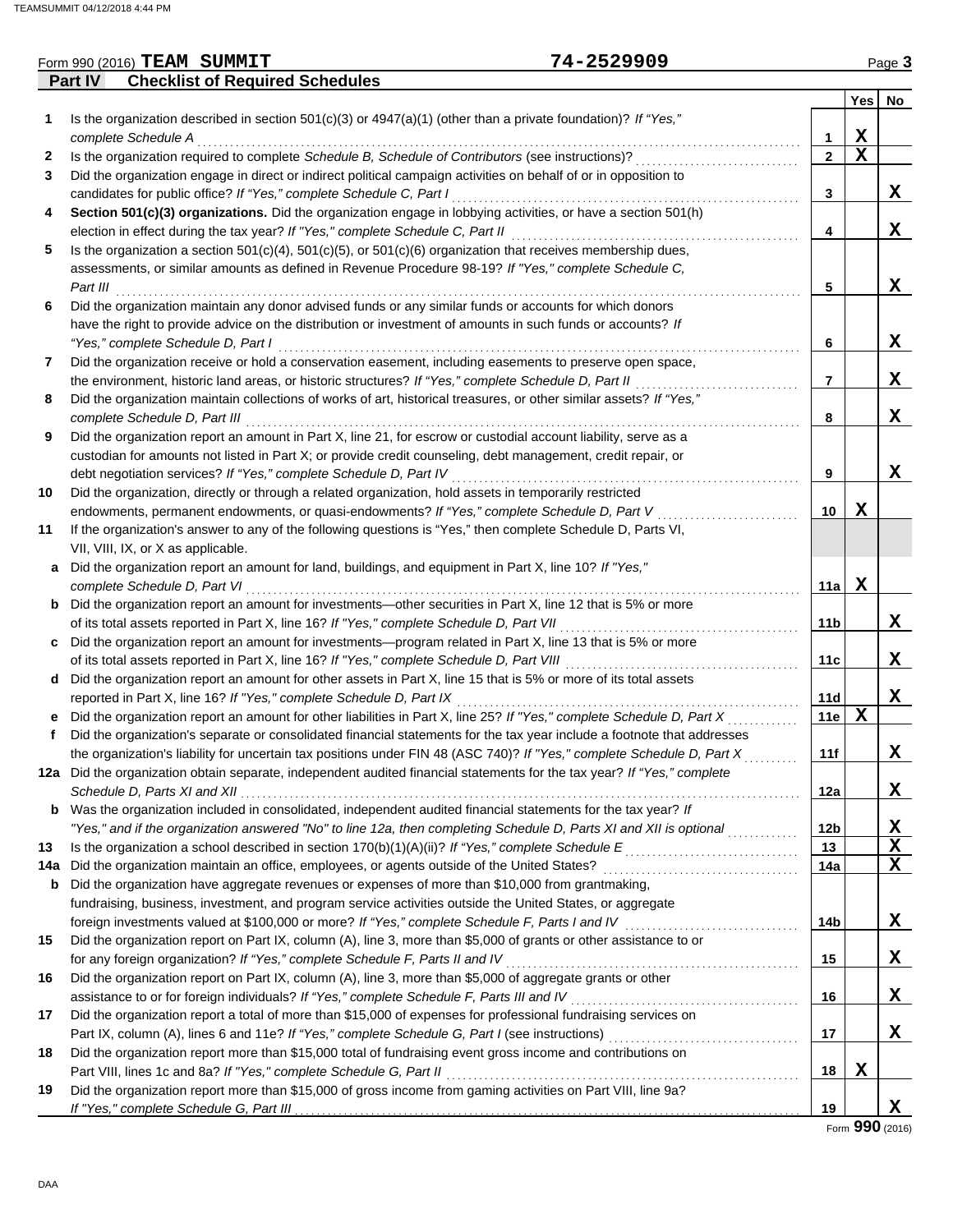| Yes<br>No<br>$\mathbf x$<br>20a Did the organization operate one or more hospital facilities? If "Yes," complete Schedule H<br>20a<br>If "Yes" to line 20a, did the organization attach a copy of its audited financial statements to this return?<br>20 <sub>b</sub><br>b<br>Did the organization report more than \$5,000 of grants or other assistance to any domestic organization or<br>21<br>X<br>domestic government on Part IX, column (A), line 1? If "Yes," complete Schedule I, Parts I and II<br>21<br>Did the organization report more than \$5,000 of grants or other assistance to or for domestic individuals on<br>22<br>X<br>Part IX, column (A), line 2? If "Yes," complete Schedule I, Parts I and III<br>22<br>Did the organization answer "Yes" to Part VII, Section A, line 3, 4, or 5 about compensation of the<br>23<br>organization's current and former officers, directors, trustees, key employees, and highest compensated<br>X<br>employees? If "Yes," complete Schedule J<br>23<br>24a Did the organization have a tax-exempt bond issue with an outstanding principal amount of more than<br>\$100,000 as of the last day of the year, that was issued after December 31, 2002? If "Yes," answer lines 24b<br>X<br>through 24d and complete Schedule K. If "No," go to line 25a<br>24a<br>Did the organization invest any proceeds of tax-exempt bonds beyond a temporary period exception?<br>24b<br>b<br>Did the organization maintain an escrow account other than a refunding escrow at any time during the year<br>c<br>24c<br>to defease any tax-exempt bonds?<br>Did the organization act as an "on behalf of" issuer for bonds outstanding at any time during the year?<br>24d<br>d<br>25a Section 501(c)(3), 501(c)(4), and 501(c)(29) organizations. Did the organization engage in an excess benefit<br>X<br>transaction with a disqualified person during the year? If "Yes," complete Schedule L, Part I<br>25a<br>Is the organization aware that it engaged in an excess benefit transaction with a disqualified person in a prior<br>b<br>year, and that the transaction has not been reported on any of the organization's prior Forms 990 or 990-EZ?<br>$\mathbf X$<br>If "Yes," complete Schedule L, Part I<br>25 <sub>b</sub><br>Did the organization report any amount on Part X, line 5, 6, or 22 for receivables from or payables to any<br>26<br>current or former officers, directors, trustees, key employees, highest compensated employees, or<br>$\mathbf X$<br>disqualified persons? If "Yes," complete Schedule L, Part II<br>26<br>Did the organization provide a grant or other assistance to an officer, director, trustee, key employee,<br>27<br>substantial contributor or employee thereof, a grant selection committee member, or to a 35% controlled<br>X<br>entity or family member of any of these persons? If "Yes," complete Schedule L, Part III<br>27<br>Was the organization a party to a business transaction with one of the following parties (see Schedule L,<br>28<br>Part IV instructions for applicable filing thresholds, conditions, and exceptions):<br>X<br>A current or former officer, director, trustee, or key employee? If "Yes," complete Schedule L, Part IV<br>28a<br>а<br>A family member of a current or former officer, director, trustee, or key employee? If "Yes," complete<br>b<br>X<br>Schedule L, Part IV<br>28b<br>An entity of which a current or former officer, director, trustee, or key employee (or a family member thereof)<br>c<br>X<br>was an officer, director, trustee, or direct or indirect owner? If "Yes," complete Schedule L, Part IV<br>28c<br>$\mathbf x$<br>Did the organization receive more than \$25,000 in non-cash contributions? If "Yes," complete Schedule M<br>29<br>29<br>Did the organization receive contributions of art, historical treasures, or other similar assets, or qualified<br>X<br>conservation contributions? If "Yes," complete Schedule M<br>30<br>Did the organization liquidate, terminate, or dissolve and cease operations? If "Yes," complete Schedule N,<br>31<br>X<br>31<br>Part I<br>Did the organization sell, exchange, dispose of, or transfer more than 25% of its net assets? If "Yes,"<br>32<br>X<br>32<br>complete Schedule N, Part II<br>Did the organization own 100% of an entity disregarded as separate from the organization under Regulations<br>33<br>X<br>sections 301.7701-2 and 301.7701-3? If "Yes," complete Schedule R, Part I<br>33<br>Was the organization related to any tax-exempt or taxable entity? If "Yes," complete Schedule R, Parts II, III,<br>34<br>х<br>or IV, and Part V, line 1<br>34<br>$\mathbf X$<br>Did the organization have a controlled entity within the meaning of section 512(b)(13)?<br>35a<br>35a<br>If "Yes" to line 35a, did the organization receive any payment from or engage in any transaction with a<br>b | Part IV<br><b>Checklist of Required Schedules (continued)</b>                                             |  |  |
|---------------------------------------------------------------------------------------------------------------------------------------------------------------------------------------------------------------------------------------------------------------------------------------------------------------------------------------------------------------------------------------------------------------------------------------------------------------------------------------------------------------------------------------------------------------------------------------------------------------------------------------------------------------------------------------------------------------------------------------------------------------------------------------------------------------------------------------------------------------------------------------------------------------------------------------------------------------------------------------------------------------------------------------------------------------------------------------------------------------------------------------------------------------------------------------------------------------------------------------------------------------------------------------------------------------------------------------------------------------------------------------------------------------------------------------------------------------------------------------------------------------------------------------------------------------------------------------------------------------------------------------------------------------------------------------------------------------------------------------------------------------------------------------------------------------------------------------------------------------------------------------------------------------------------------------------------------------------------------------------------------------------------------------------------------------------------------------------------------------------------------------------------------------------------------------------------------------------------------------------------------------------------------------------------------------------------------------------------------------------------------------------------------------------------------------------------------------------------------------------------------------------------------------------------------------------------------------------------------------------------------------------------------------------------------------------------------------------------------------------------------------------------------------------------------------------------------------------------------------------------------------------------------------------------------------------------------------------------------------------------------------------------------------------------------------------------------------------------------------------------------------------------------------------------------------------------------------------------------------------------------------------------------------------------------------------------------------------------------------------------------------------------------------------------------------------------------------------------------------------------------------------------------------------------------------------------------------------------------------------------------------------------------------------------------------------------------------------------------------------------------------------------------------------------------------------------------------------------------------------------------------------------------------------------------------------------------------------------------------------------------------------------------------------------------------------------------------------------------------------------------------------------------------------------------------------------------------------------------------------------------------------------------------------------------------------------------------------------------------------------------------------------------------------------------------------------------------------------------------------------------------------------------------------------------------------------------------------------------------------------------------------------------------------------------------------------------------------------------------------------------------------------------------------------------------------------------------------------------------------------------------------------------------------------------------|-----------------------------------------------------------------------------------------------------------|--|--|
|                                                                                                                                                                                                                                                                                                                                                                                                                                                                                                                                                                                                                                                                                                                                                                                                                                                                                                                                                                                                                                                                                                                                                                                                                                                                                                                                                                                                                                                                                                                                                                                                                                                                                                                                                                                                                                                                                                                                                                                                                                                                                                                                                                                                                                                                                                                                                                                                                                                                                                                                                                                                                                                                                                                                                                                                                                                                                                                                                                                                                                                                                                                                                                                                                                                                                                                                                                                                                                                                                                                                                                                                                                                                                                                                                                                                                                                                                                                                                                                                                                                                                                                                                                                                                                                                                                                                                                                                                                                                                                                                                                                                                                                                                                                                                                                                                                                                                                                                       |                                                                                                           |  |  |
|                                                                                                                                                                                                                                                                                                                                                                                                                                                                                                                                                                                                                                                                                                                                                                                                                                                                                                                                                                                                                                                                                                                                                                                                                                                                                                                                                                                                                                                                                                                                                                                                                                                                                                                                                                                                                                                                                                                                                                                                                                                                                                                                                                                                                                                                                                                                                                                                                                                                                                                                                                                                                                                                                                                                                                                                                                                                                                                                                                                                                                                                                                                                                                                                                                                                                                                                                                                                                                                                                                                                                                                                                                                                                                                                                                                                                                                                                                                                                                                                                                                                                                                                                                                                                                                                                                                                                                                                                                                                                                                                                                                                                                                                                                                                                                                                                                                                                                                                       |                                                                                                           |  |  |
|                                                                                                                                                                                                                                                                                                                                                                                                                                                                                                                                                                                                                                                                                                                                                                                                                                                                                                                                                                                                                                                                                                                                                                                                                                                                                                                                                                                                                                                                                                                                                                                                                                                                                                                                                                                                                                                                                                                                                                                                                                                                                                                                                                                                                                                                                                                                                                                                                                                                                                                                                                                                                                                                                                                                                                                                                                                                                                                                                                                                                                                                                                                                                                                                                                                                                                                                                                                                                                                                                                                                                                                                                                                                                                                                                                                                                                                                                                                                                                                                                                                                                                                                                                                                                                                                                                                                                                                                                                                                                                                                                                                                                                                                                                                                                                                                                                                                                                                                       |                                                                                                           |  |  |
|                                                                                                                                                                                                                                                                                                                                                                                                                                                                                                                                                                                                                                                                                                                                                                                                                                                                                                                                                                                                                                                                                                                                                                                                                                                                                                                                                                                                                                                                                                                                                                                                                                                                                                                                                                                                                                                                                                                                                                                                                                                                                                                                                                                                                                                                                                                                                                                                                                                                                                                                                                                                                                                                                                                                                                                                                                                                                                                                                                                                                                                                                                                                                                                                                                                                                                                                                                                                                                                                                                                                                                                                                                                                                                                                                                                                                                                                                                                                                                                                                                                                                                                                                                                                                                                                                                                                                                                                                                                                                                                                                                                                                                                                                                                                                                                                                                                                                                                                       |                                                                                                           |  |  |
|                                                                                                                                                                                                                                                                                                                                                                                                                                                                                                                                                                                                                                                                                                                                                                                                                                                                                                                                                                                                                                                                                                                                                                                                                                                                                                                                                                                                                                                                                                                                                                                                                                                                                                                                                                                                                                                                                                                                                                                                                                                                                                                                                                                                                                                                                                                                                                                                                                                                                                                                                                                                                                                                                                                                                                                                                                                                                                                                                                                                                                                                                                                                                                                                                                                                                                                                                                                                                                                                                                                                                                                                                                                                                                                                                                                                                                                                                                                                                                                                                                                                                                                                                                                                                                                                                                                                                                                                                                                                                                                                                                                                                                                                                                                                                                                                                                                                                                                                       |                                                                                                           |  |  |
|                                                                                                                                                                                                                                                                                                                                                                                                                                                                                                                                                                                                                                                                                                                                                                                                                                                                                                                                                                                                                                                                                                                                                                                                                                                                                                                                                                                                                                                                                                                                                                                                                                                                                                                                                                                                                                                                                                                                                                                                                                                                                                                                                                                                                                                                                                                                                                                                                                                                                                                                                                                                                                                                                                                                                                                                                                                                                                                                                                                                                                                                                                                                                                                                                                                                                                                                                                                                                                                                                                                                                                                                                                                                                                                                                                                                                                                                                                                                                                                                                                                                                                                                                                                                                                                                                                                                                                                                                                                                                                                                                                                                                                                                                                                                                                                                                                                                                                                                       |                                                                                                           |  |  |
|                                                                                                                                                                                                                                                                                                                                                                                                                                                                                                                                                                                                                                                                                                                                                                                                                                                                                                                                                                                                                                                                                                                                                                                                                                                                                                                                                                                                                                                                                                                                                                                                                                                                                                                                                                                                                                                                                                                                                                                                                                                                                                                                                                                                                                                                                                                                                                                                                                                                                                                                                                                                                                                                                                                                                                                                                                                                                                                                                                                                                                                                                                                                                                                                                                                                                                                                                                                                                                                                                                                                                                                                                                                                                                                                                                                                                                                                                                                                                                                                                                                                                                                                                                                                                                                                                                                                                                                                                                                                                                                                                                                                                                                                                                                                                                                                                                                                                                                                       |                                                                                                           |  |  |
|                                                                                                                                                                                                                                                                                                                                                                                                                                                                                                                                                                                                                                                                                                                                                                                                                                                                                                                                                                                                                                                                                                                                                                                                                                                                                                                                                                                                                                                                                                                                                                                                                                                                                                                                                                                                                                                                                                                                                                                                                                                                                                                                                                                                                                                                                                                                                                                                                                                                                                                                                                                                                                                                                                                                                                                                                                                                                                                                                                                                                                                                                                                                                                                                                                                                                                                                                                                                                                                                                                                                                                                                                                                                                                                                                                                                                                                                                                                                                                                                                                                                                                                                                                                                                                                                                                                                                                                                                                                                                                                                                                                                                                                                                                                                                                                                                                                                                                                                       |                                                                                                           |  |  |
|                                                                                                                                                                                                                                                                                                                                                                                                                                                                                                                                                                                                                                                                                                                                                                                                                                                                                                                                                                                                                                                                                                                                                                                                                                                                                                                                                                                                                                                                                                                                                                                                                                                                                                                                                                                                                                                                                                                                                                                                                                                                                                                                                                                                                                                                                                                                                                                                                                                                                                                                                                                                                                                                                                                                                                                                                                                                                                                                                                                                                                                                                                                                                                                                                                                                                                                                                                                                                                                                                                                                                                                                                                                                                                                                                                                                                                                                                                                                                                                                                                                                                                                                                                                                                                                                                                                                                                                                                                                                                                                                                                                                                                                                                                                                                                                                                                                                                                                                       |                                                                                                           |  |  |
|                                                                                                                                                                                                                                                                                                                                                                                                                                                                                                                                                                                                                                                                                                                                                                                                                                                                                                                                                                                                                                                                                                                                                                                                                                                                                                                                                                                                                                                                                                                                                                                                                                                                                                                                                                                                                                                                                                                                                                                                                                                                                                                                                                                                                                                                                                                                                                                                                                                                                                                                                                                                                                                                                                                                                                                                                                                                                                                                                                                                                                                                                                                                                                                                                                                                                                                                                                                                                                                                                                                                                                                                                                                                                                                                                                                                                                                                                                                                                                                                                                                                                                                                                                                                                                                                                                                                                                                                                                                                                                                                                                                                                                                                                                                                                                                                                                                                                                                                       |                                                                                                           |  |  |
|                                                                                                                                                                                                                                                                                                                                                                                                                                                                                                                                                                                                                                                                                                                                                                                                                                                                                                                                                                                                                                                                                                                                                                                                                                                                                                                                                                                                                                                                                                                                                                                                                                                                                                                                                                                                                                                                                                                                                                                                                                                                                                                                                                                                                                                                                                                                                                                                                                                                                                                                                                                                                                                                                                                                                                                                                                                                                                                                                                                                                                                                                                                                                                                                                                                                                                                                                                                                                                                                                                                                                                                                                                                                                                                                                                                                                                                                                                                                                                                                                                                                                                                                                                                                                                                                                                                                                                                                                                                                                                                                                                                                                                                                                                                                                                                                                                                                                                                                       |                                                                                                           |  |  |
|                                                                                                                                                                                                                                                                                                                                                                                                                                                                                                                                                                                                                                                                                                                                                                                                                                                                                                                                                                                                                                                                                                                                                                                                                                                                                                                                                                                                                                                                                                                                                                                                                                                                                                                                                                                                                                                                                                                                                                                                                                                                                                                                                                                                                                                                                                                                                                                                                                                                                                                                                                                                                                                                                                                                                                                                                                                                                                                                                                                                                                                                                                                                                                                                                                                                                                                                                                                                                                                                                                                                                                                                                                                                                                                                                                                                                                                                                                                                                                                                                                                                                                                                                                                                                                                                                                                                                                                                                                                                                                                                                                                                                                                                                                                                                                                                                                                                                                                                       |                                                                                                           |  |  |
|                                                                                                                                                                                                                                                                                                                                                                                                                                                                                                                                                                                                                                                                                                                                                                                                                                                                                                                                                                                                                                                                                                                                                                                                                                                                                                                                                                                                                                                                                                                                                                                                                                                                                                                                                                                                                                                                                                                                                                                                                                                                                                                                                                                                                                                                                                                                                                                                                                                                                                                                                                                                                                                                                                                                                                                                                                                                                                                                                                                                                                                                                                                                                                                                                                                                                                                                                                                                                                                                                                                                                                                                                                                                                                                                                                                                                                                                                                                                                                                                                                                                                                                                                                                                                                                                                                                                                                                                                                                                                                                                                                                                                                                                                                                                                                                                                                                                                                                                       |                                                                                                           |  |  |
|                                                                                                                                                                                                                                                                                                                                                                                                                                                                                                                                                                                                                                                                                                                                                                                                                                                                                                                                                                                                                                                                                                                                                                                                                                                                                                                                                                                                                                                                                                                                                                                                                                                                                                                                                                                                                                                                                                                                                                                                                                                                                                                                                                                                                                                                                                                                                                                                                                                                                                                                                                                                                                                                                                                                                                                                                                                                                                                                                                                                                                                                                                                                                                                                                                                                                                                                                                                                                                                                                                                                                                                                                                                                                                                                                                                                                                                                                                                                                                                                                                                                                                                                                                                                                                                                                                                                                                                                                                                                                                                                                                                                                                                                                                                                                                                                                                                                                                                                       |                                                                                                           |  |  |
|                                                                                                                                                                                                                                                                                                                                                                                                                                                                                                                                                                                                                                                                                                                                                                                                                                                                                                                                                                                                                                                                                                                                                                                                                                                                                                                                                                                                                                                                                                                                                                                                                                                                                                                                                                                                                                                                                                                                                                                                                                                                                                                                                                                                                                                                                                                                                                                                                                                                                                                                                                                                                                                                                                                                                                                                                                                                                                                                                                                                                                                                                                                                                                                                                                                                                                                                                                                                                                                                                                                                                                                                                                                                                                                                                                                                                                                                                                                                                                                                                                                                                                                                                                                                                                                                                                                                                                                                                                                                                                                                                                                                                                                                                                                                                                                                                                                                                                                                       |                                                                                                           |  |  |
|                                                                                                                                                                                                                                                                                                                                                                                                                                                                                                                                                                                                                                                                                                                                                                                                                                                                                                                                                                                                                                                                                                                                                                                                                                                                                                                                                                                                                                                                                                                                                                                                                                                                                                                                                                                                                                                                                                                                                                                                                                                                                                                                                                                                                                                                                                                                                                                                                                                                                                                                                                                                                                                                                                                                                                                                                                                                                                                                                                                                                                                                                                                                                                                                                                                                                                                                                                                                                                                                                                                                                                                                                                                                                                                                                                                                                                                                                                                                                                                                                                                                                                                                                                                                                                                                                                                                                                                                                                                                                                                                                                                                                                                                                                                                                                                                                                                                                                                                       |                                                                                                           |  |  |
|                                                                                                                                                                                                                                                                                                                                                                                                                                                                                                                                                                                                                                                                                                                                                                                                                                                                                                                                                                                                                                                                                                                                                                                                                                                                                                                                                                                                                                                                                                                                                                                                                                                                                                                                                                                                                                                                                                                                                                                                                                                                                                                                                                                                                                                                                                                                                                                                                                                                                                                                                                                                                                                                                                                                                                                                                                                                                                                                                                                                                                                                                                                                                                                                                                                                                                                                                                                                                                                                                                                                                                                                                                                                                                                                                                                                                                                                                                                                                                                                                                                                                                                                                                                                                                                                                                                                                                                                                                                                                                                                                                                                                                                                                                                                                                                                                                                                                                                                       |                                                                                                           |  |  |
|                                                                                                                                                                                                                                                                                                                                                                                                                                                                                                                                                                                                                                                                                                                                                                                                                                                                                                                                                                                                                                                                                                                                                                                                                                                                                                                                                                                                                                                                                                                                                                                                                                                                                                                                                                                                                                                                                                                                                                                                                                                                                                                                                                                                                                                                                                                                                                                                                                                                                                                                                                                                                                                                                                                                                                                                                                                                                                                                                                                                                                                                                                                                                                                                                                                                                                                                                                                                                                                                                                                                                                                                                                                                                                                                                                                                                                                                                                                                                                                                                                                                                                                                                                                                                                                                                                                                                                                                                                                                                                                                                                                                                                                                                                                                                                                                                                                                                                                                       |                                                                                                           |  |  |
|                                                                                                                                                                                                                                                                                                                                                                                                                                                                                                                                                                                                                                                                                                                                                                                                                                                                                                                                                                                                                                                                                                                                                                                                                                                                                                                                                                                                                                                                                                                                                                                                                                                                                                                                                                                                                                                                                                                                                                                                                                                                                                                                                                                                                                                                                                                                                                                                                                                                                                                                                                                                                                                                                                                                                                                                                                                                                                                                                                                                                                                                                                                                                                                                                                                                                                                                                                                                                                                                                                                                                                                                                                                                                                                                                                                                                                                                                                                                                                                                                                                                                                                                                                                                                                                                                                                                                                                                                                                                                                                                                                                                                                                                                                                                                                                                                                                                                                                                       |                                                                                                           |  |  |
|                                                                                                                                                                                                                                                                                                                                                                                                                                                                                                                                                                                                                                                                                                                                                                                                                                                                                                                                                                                                                                                                                                                                                                                                                                                                                                                                                                                                                                                                                                                                                                                                                                                                                                                                                                                                                                                                                                                                                                                                                                                                                                                                                                                                                                                                                                                                                                                                                                                                                                                                                                                                                                                                                                                                                                                                                                                                                                                                                                                                                                                                                                                                                                                                                                                                                                                                                                                                                                                                                                                                                                                                                                                                                                                                                                                                                                                                                                                                                                                                                                                                                                                                                                                                                                                                                                                                                                                                                                                                                                                                                                                                                                                                                                                                                                                                                                                                                                                                       |                                                                                                           |  |  |
|                                                                                                                                                                                                                                                                                                                                                                                                                                                                                                                                                                                                                                                                                                                                                                                                                                                                                                                                                                                                                                                                                                                                                                                                                                                                                                                                                                                                                                                                                                                                                                                                                                                                                                                                                                                                                                                                                                                                                                                                                                                                                                                                                                                                                                                                                                                                                                                                                                                                                                                                                                                                                                                                                                                                                                                                                                                                                                                                                                                                                                                                                                                                                                                                                                                                                                                                                                                                                                                                                                                                                                                                                                                                                                                                                                                                                                                                                                                                                                                                                                                                                                                                                                                                                                                                                                                                                                                                                                                                                                                                                                                                                                                                                                                                                                                                                                                                                                                                       |                                                                                                           |  |  |
|                                                                                                                                                                                                                                                                                                                                                                                                                                                                                                                                                                                                                                                                                                                                                                                                                                                                                                                                                                                                                                                                                                                                                                                                                                                                                                                                                                                                                                                                                                                                                                                                                                                                                                                                                                                                                                                                                                                                                                                                                                                                                                                                                                                                                                                                                                                                                                                                                                                                                                                                                                                                                                                                                                                                                                                                                                                                                                                                                                                                                                                                                                                                                                                                                                                                                                                                                                                                                                                                                                                                                                                                                                                                                                                                                                                                                                                                                                                                                                                                                                                                                                                                                                                                                                                                                                                                                                                                                                                                                                                                                                                                                                                                                                                                                                                                                                                                                                                                       |                                                                                                           |  |  |
|                                                                                                                                                                                                                                                                                                                                                                                                                                                                                                                                                                                                                                                                                                                                                                                                                                                                                                                                                                                                                                                                                                                                                                                                                                                                                                                                                                                                                                                                                                                                                                                                                                                                                                                                                                                                                                                                                                                                                                                                                                                                                                                                                                                                                                                                                                                                                                                                                                                                                                                                                                                                                                                                                                                                                                                                                                                                                                                                                                                                                                                                                                                                                                                                                                                                                                                                                                                                                                                                                                                                                                                                                                                                                                                                                                                                                                                                                                                                                                                                                                                                                                                                                                                                                                                                                                                                                                                                                                                                                                                                                                                                                                                                                                                                                                                                                                                                                                                                       |                                                                                                           |  |  |
|                                                                                                                                                                                                                                                                                                                                                                                                                                                                                                                                                                                                                                                                                                                                                                                                                                                                                                                                                                                                                                                                                                                                                                                                                                                                                                                                                                                                                                                                                                                                                                                                                                                                                                                                                                                                                                                                                                                                                                                                                                                                                                                                                                                                                                                                                                                                                                                                                                                                                                                                                                                                                                                                                                                                                                                                                                                                                                                                                                                                                                                                                                                                                                                                                                                                                                                                                                                                                                                                                                                                                                                                                                                                                                                                                                                                                                                                                                                                                                                                                                                                                                                                                                                                                                                                                                                                                                                                                                                                                                                                                                                                                                                                                                                                                                                                                                                                                                                                       |                                                                                                           |  |  |
|                                                                                                                                                                                                                                                                                                                                                                                                                                                                                                                                                                                                                                                                                                                                                                                                                                                                                                                                                                                                                                                                                                                                                                                                                                                                                                                                                                                                                                                                                                                                                                                                                                                                                                                                                                                                                                                                                                                                                                                                                                                                                                                                                                                                                                                                                                                                                                                                                                                                                                                                                                                                                                                                                                                                                                                                                                                                                                                                                                                                                                                                                                                                                                                                                                                                                                                                                                                                                                                                                                                                                                                                                                                                                                                                                                                                                                                                                                                                                                                                                                                                                                                                                                                                                                                                                                                                                                                                                                                                                                                                                                                                                                                                                                                                                                                                                                                                                                                                       |                                                                                                           |  |  |
|                                                                                                                                                                                                                                                                                                                                                                                                                                                                                                                                                                                                                                                                                                                                                                                                                                                                                                                                                                                                                                                                                                                                                                                                                                                                                                                                                                                                                                                                                                                                                                                                                                                                                                                                                                                                                                                                                                                                                                                                                                                                                                                                                                                                                                                                                                                                                                                                                                                                                                                                                                                                                                                                                                                                                                                                                                                                                                                                                                                                                                                                                                                                                                                                                                                                                                                                                                                                                                                                                                                                                                                                                                                                                                                                                                                                                                                                                                                                                                                                                                                                                                                                                                                                                                                                                                                                                                                                                                                                                                                                                                                                                                                                                                                                                                                                                                                                                                                                       |                                                                                                           |  |  |
|                                                                                                                                                                                                                                                                                                                                                                                                                                                                                                                                                                                                                                                                                                                                                                                                                                                                                                                                                                                                                                                                                                                                                                                                                                                                                                                                                                                                                                                                                                                                                                                                                                                                                                                                                                                                                                                                                                                                                                                                                                                                                                                                                                                                                                                                                                                                                                                                                                                                                                                                                                                                                                                                                                                                                                                                                                                                                                                                                                                                                                                                                                                                                                                                                                                                                                                                                                                                                                                                                                                                                                                                                                                                                                                                                                                                                                                                                                                                                                                                                                                                                                                                                                                                                                                                                                                                                                                                                                                                                                                                                                                                                                                                                                                                                                                                                                                                                                                                       |                                                                                                           |  |  |
|                                                                                                                                                                                                                                                                                                                                                                                                                                                                                                                                                                                                                                                                                                                                                                                                                                                                                                                                                                                                                                                                                                                                                                                                                                                                                                                                                                                                                                                                                                                                                                                                                                                                                                                                                                                                                                                                                                                                                                                                                                                                                                                                                                                                                                                                                                                                                                                                                                                                                                                                                                                                                                                                                                                                                                                                                                                                                                                                                                                                                                                                                                                                                                                                                                                                                                                                                                                                                                                                                                                                                                                                                                                                                                                                                                                                                                                                                                                                                                                                                                                                                                                                                                                                                                                                                                                                                                                                                                                                                                                                                                                                                                                                                                                                                                                                                                                                                                                                       |                                                                                                           |  |  |
|                                                                                                                                                                                                                                                                                                                                                                                                                                                                                                                                                                                                                                                                                                                                                                                                                                                                                                                                                                                                                                                                                                                                                                                                                                                                                                                                                                                                                                                                                                                                                                                                                                                                                                                                                                                                                                                                                                                                                                                                                                                                                                                                                                                                                                                                                                                                                                                                                                                                                                                                                                                                                                                                                                                                                                                                                                                                                                                                                                                                                                                                                                                                                                                                                                                                                                                                                                                                                                                                                                                                                                                                                                                                                                                                                                                                                                                                                                                                                                                                                                                                                                                                                                                                                                                                                                                                                                                                                                                                                                                                                                                                                                                                                                                                                                                                                                                                                                                                       |                                                                                                           |  |  |
|                                                                                                                                                                                                                                                                                                                                                                                                                                                                                                                                                                                                                                                                                                                                                                                                                                                                                                                                                                                                                                                                                                                                                                                                                                                                                                                                                                                                                                                                                                                                                                                                                                                                                                                                                                                                                                                                                                                                                                                                                                                                                                                                                                                                                                                                                                                                                                                                                                                                                                                                                                                                                                                                                                                                                                                                                                                                                                                                                                                                                                                                                                                                                                                                                                                                                                                                                                                                                                                                                                                                                                                                                                                                                                                                                                                                                                                                                                                                                                                                                                                                                                                                                                                                                                                                                                                                                                                                                                                                                                                                                                                                                                                                                                                                                                                                                                                                                                                                       |                                                                                                           |  |  |
|                                                                                                                                                                                                                                                                                                                                                                                                                                                                                                                                                                                                                                                                                                                                                                                                                                                                                                                                                                                                                                                                                                                                                                                                                                                                                                                                                                                                                                                                                                                                                                                                                                                                                                                                                                                                                                                                                                                                                                                                                                                                                                                                                                                                                                                                                                                                                                                                                                                                                                                                                                                                                                                                                                                                                                                                                                                                                                                                                                                                                                                                                                                                                                                                                                                                                                                                                                                                                                                                                                                                                                                                                                                                                                                                                                                                                                                                                                                                                                                                                                                                                                                                                                                                                                                                                                                                                                                                                                                                                                                                                                                                                                                                                                                                                                                                                                                                                                                                       |                                                                                                           |  |  |
|                                                                                                                                                                                                                                                                                                                                                                                                                                                                                                                                                                                                                                                                                                                                                                                                                                                                                                                                                                                                                                                                                                                                                                                                                                                                                                                                                                                                                                                                                                                                                                                                                                                                                                                                                                                                                                                                                                                                                                                                                                                                                                                                                                                                                                                                                                                                                                                                                                                                                                                                                                                                                                                                                                                                                                                                                                                                                                                                                                                                                                                                                                                                                                                                                                                                                                                                                                                                                                                                                                                                                                                                                                                                                                                                                                                                                                                                                                                                                                                                                                                                                                                                                                                                                                                                                                                                                                                                                                                                                                                                                                                                                                                                                                                                                                                                                                                                                                                                       |                                                                                                           |  |  |
|                                                                                                                                                                                                                                                                                                                                                                                                                                                                                                                                                                                                                                                                                                                                                                                                                                                                                                                                                                                                                                                                                                                                                                                                                                                                                                                                                                                                                                                                                                                                                                                                                                                                                                                                                                                                                                                                                                                                                                                                                                                                                                                                                                                                                                                                                                                                                                                                                                                                                                                                                                                                                                                                                                                                                                                                                                                                                                                                                                                                                                                                                                                                                                                                                                                                                                                                                                                                                                                                                                                                                                                                                                                                                                                                                                                                                                                                                                                                                                                                                                                                                                                                                                                                                                                                                                                                                                                                                                                                                                                                                                                                                                                                                                                                                                                                                                                                                                                                       |                                                                                                           |  |  |
|                                                                                                                                                                                                                                                                                                                                                                                                                                                                                                                                                                                                                                                                                                                                                                                                                                                                                                                                                                                                                                                                                                                                                                                                                                                                                                                                                                                                                                                                                                                                                                                                                                                                                                                                                                                                                                                                                                                                                                                                                                                                                                                                                                                                                                                                                                                                                                                                                                                                                                                                                                                                                                                                                                                                                                                                                                                                                                                                                                                                                                                                                                                                                                                                                                                                                                                                                                                                                                                                                                                                                                                                                                                                                                                                                                                                                                                                                                                                                                                                                                                                                                                                                                                                                                                                                                                                                                                                                                                                                                                                                                                                                                                                                                                                                                                                                                                                                                                                       |                                                                                                           |  |  |
|                                                                                                                                                                                                                                                                                                                                                                                                                                                                                                                                                                                                                                                                                                                                                                                                                                                                                                                                                                                                                                                                                                                                                                                                                                                                                                                                                                                                                                                                                                                                                                                                                                                                                                                                                                                                                                                                                                                                                                                                                                                                                                                                                                                                                                                                                                                                                                                                                                                                                                                                                                                                                                                                                                                                                                                                                                                                                                                                                                                                                                                                                                                                                                                                                                                                                                                                                                                                                                                                                                                                                                                                                                                                                                                                                                                                                                                                                                                                                                                                                                                                                                                                                                                                                                                                                                                                                                                                                                                                                                                                                                                                                                                                                                                                                                                                                                                                                                                                       |                                                                                                           |  |  |
|                                                                                                                                                                                                                                                                                                                                                                                                                                                                                                                                                                                                                                                                                                                                                                                                                                                                                                                                                                                                                                                                                                                                                                                                                                                                                                                                                                                                                                                                                                                                                                                                                                                                                                                                                                                                                                                                                                                                                                                                                                                                                                                                                                                                                                                                                                                                                                                                                                                                                                                                                                                                                                                                                                                                                                                                                                                                                                                                                                                                                                                                                                                                                                                                                                                                                                                                                                                                                                                                                                                                                                                                                                                                                                                                                                                                                                                                                                                                                                                                                                                                                                                                                                                                                                                                                                                                                                                                                                                                                                                                                                                                                                                                                                                                                                                                                                                                                                                                       |                                                                                                           |  |  |
|                                                                                                                                                                                                                                                                                                                                                                                                                                                                                                                                                                                                                                                                                                                                                                                                                                                                                                                                                                                                                                                                                                                                                                                                                                                                                                                                                                                                                                                                                                                                                                                                                                                                                                                                                                                                                                                                                                                                                                                                                                                                                                                                                                                                                                                                                                                                                                                                                                                                                                                                                                                                                                                                                                                                                                                                                                                                                                                                                                                                                                                                                                                                                                                                                                                                                                                                                                                                                                                                                                                                                                                                                                                                                                                                                                                                                                                                                                                                                                                                                                                                                                                                                                                                                                                                                                                                                                                                                                                                                                                                                                                                                                                                                                                                                                                                                                                                                                                                       |                                                                                                           |  |  |
|                                                                                                                                                                                                                                                                                                                                                                                                                                                                                                                                                                                                                                                                                                                                                                                                                                                                                                                                                                                                                                                                                                                                                                                                                                                                                                                                                                                                                                                                                                                                                                                                                                                                                                                                                                                                                                                                                                                                                                                                                                                                                                                                                                                                                                                                                                                                                                                                                                                                                                                                                                                                                                                                                                                                                                                                                                                                                                                                                                                                                                                                                                                                                                                                                                                                                                                                                                                                                                                                                                                                                                                                                                                                                                                                                                                                                                                                                                                                                                                                                                                                                                                                                                                                                                                                                                                                                                                                                                                                                                                                                                                                                                                                                                                                                                                                                                                                                                                                       |                                                                                                           |  |  |
|                                                                                                                                                                                                                                                                                                                                                                                                                                                                                                                                                                                                                                                                                                                                                                                                                                                                                                                                                                                                                                                                                                                                                                                                                                                                                                                                                                                                                                                                                                                                                                                                                                                                                                                                                                                                                                                                                                                                                                                                                                                                                                                                                                                                                                                                                                                                                                                                                                                                                                                                                                                                                                                                                                                                                                                                                                                                                                                                                                                                                                                                                                                                                                                                                                                                                                                                                                                                                                                                                                                                                                                                                                                                                                                                                                                                                                                                                                                                                                                                                                                                                                                                                                                                                                                                                                                                                                                                                                                                                                                                                                                                                                                                                                                                                                                                                                                                                                                                       |                                                                                                           |  |  |
|                                                                                                                                                                                                                                                                                                                                                                                                                                                                                                                                                                                                                                                                                                                                                                                                                                                                                                                                                                                                                                                                                                                                                                                                                                                                                                                                                                                                                                                                                                                                                                                                                                                                                                                                                                                                                                                                                                                                                                                                                                                                                                                                                                                                                                                                                                                                                                                                                                                                                                                                                                                                                                                                                                                                                                                                                                                                                                                                                                                                                                                                                                                                                                                                                                                                                                                                                                                                                                                                                                                                                                                                                                                                                                                                                                                                                                                                                                                                                                                                                                                                                                                                                                                                                                                                                                                                                                                                                                                                                                                                                                                                                                                                                                                                                                                                                                                                                                                                       |                                                                                                           |  |  |
|                                                                                                                                                                                                                                                                                                                                                                                                                                                                                                                                                                                                                                                                                                                                                                                                                                                                                                                                                                                                                                                                                                                                                                                                                                                                                                                                                                                                                                                                                                                                                                                                                                                                                                                                                                                                                                                                                                                                                                                                                                                                                                                                                                                                                                                                                                                                                                                                                                                                                                                                                                                                                                                                                                                                                                                                                                                                                                                                                                                                                                                                                                                                                                                                                                                                                                                                                                                                                                                                                                                                                                                                                                                                                                                                                                                                                                                                                                                                                                                                                                                                                                                                                                                                                                                                                                                                                                                                                                                                                                                                                                                                                                                                                                                                                                                                                                                                                                                                       |                                                                                                           |  |  |
|                                                                                                                                                                                                                                                                                                                                                                                                                                                                                                                                                                                                                                                                                                                                                                                                                                                                                                                                                                                                                                                                                                                                                                                                                                                                                                                                                                                                                                                                                                                                                                                                                                                                                                                                                                                                                                                                                                                                                                                                                                                                                                                                                                                                                                                                                                                                                                                                                                                                                                                                                                                                                                                                                                                                                                                                                                                                                                                                                                                                                                                                                                                                                                                                                                                                                                                                                                                                                                                                                                                                                                                                                                                                                                                                                                                                                                                                                                                                                                                                                                                                                                                                                                                                                                                                                                                                                                                                                                                                                                                                                                                                                                                                                                                                                                                                                                                                                                                                       |                                                                                                           |  |  |
|                                                                                                                                                                                                                                                                                                                                                                                                                                                                                                                                                                                                                                                                                                                                                                                                                                                                                                                                                                                                                                                                                                                                                                                                                                                                                                                                                                                                                                                                                                                                                                                                                                                                                                                                                                                                                                                                                                                                                                                                                                                                                                                                                                                                                                                                                                                                                                                                                                                                                                                                                                                                                                                                                                                                                                                                                                                                                                                                                                                                                                                                                                                                                                                                                                                                                                                                                                                                                                                                                                                                                                                                                                                                                                                                                                                                                                                                                                                                                                                                                                                                                                                                                                                                                                                                                                                                                                                                                                                                                                                                                                                                                                                                                                                                                                                                                                                                                                                                       |                                                                                                           |  |  |
|                                                                                                                                                                                                                                                                                                                                                                                                                                                                                                                                                                                                                                                                                                                                                                                                                                                                                                                                                                                                                                                                                                                                                                                                                                                                                                                                                                                                                                                                                                                                                                                                                                                                                                                                                                                                                                                                                                                                                                                                                                                                                                                                                                                                                                                                                                                                                                                                                                                                                                                                                                                                                                                                                                                                                                                                                                                                                                                                                                                                                                                                                                                                                                                                                                                                                                                                                                                                                                                                                                                                                                                                                                                                                                                                                                                                                                                                                                                                                                                                                                                                                                                                                                                                                                                                                                                                                                                                                                                                                                                                                                                                                                                                                                                                                                                                                                                                                                                                       |                                                                                                           |  |  |
|                                                                                                                                                                                                                                                                                                                                                                                                                                                                                                                                                                                                                                                                                                                                                                                                                                                                                                                                                                                                                                                                                                                                                                                                                                                                                                                                                                                                                                                                                                                                                                                                                                                                                                                                                                                                                                                                                                                                                                                                                                                                                                                                                                                                                                                                                                                                                                                                                                                                                                                                                                                                                                                                                                                                                                                                                                                                                                                                                                                                                                                                                                                                                                                                                                                                                                                                                                                                                                                                                                                                                                                                                                                                                                                                                                                                                                                                                                                                                                                                                                                                                                                                                                                                                                                                                                                                                                                                                                                                                                                                                                                                                                                                                                                                                                                                                                                                                                                                       |                                                                                                           |  |  |
|                                                                                                                                                                                                                                                                                                                                                                                                                                                                                                                                                                                                                                                                                                                                                                                                                                                                                                                                                                                                                                                                                                                                                                                                                                                                                                                                                                                                                                                                                                                                                                                                                                                                                                                                                                                                                                                                                                                                                                                                                                                                                                                                                                                                                                                                                                                                                                                                                                                                                                                                                                                                                                                                                                                                                                                                                                                                                                                                                                                                                                                                                                                                                                                                                                                                                                                                                                                                                                                                                                                                                                                                                                                                                                                                                                                                                                                                                                                                                                                                                                                                                                                                                                                                                                                                                                                                                                                                                                                                                                                                                                                                                                                                                                                                                                                                                                                                                                                                       |                                                                                                           |  |  |
|                                                                                                                                                                                                                                                                                                                                                                                                                                                                                                                                                                                                                                                                                                                                                                                                                                                                                                                                                                                                                                                                                                                                                                                                                                                                                                                                                                                                                                                                                                                                                                                                                                                                                                                                                                                                                                                                                                                                                                                                                                                                                                                                                                                                                                                                                                                                                                                                                                                                                                                                                                                                                                                                                                                                                                                                                                                                                                                                                                                                                                                                                                                                                                                                                                                                                                                                                                                                                                                                                                                                                                                                                                                                                                                                                                                                                                                                                                                                                                                                                                                                                                                                                                                                                                                                                                                                                                                                                                                                                                                                                                                                                                                                                                                                                                                                                                                                                                                                       |                                                                                                           |  |  |
|                                                                                                                                                                                                                                                                                                                                                                                                                                                                                                                                                                                                                                                                                                                                                                                                                                                                                                                                                                                                                                                                                                                                                                                                                                                                                                                                                                                                                                                                                                                                                                                                                                                                                                                                                                                                                                                                                                                                                                                                                                                                                                                                                                                                                                                                                                                                                                                                                                                                                                                                                                                                                                                                                                                                                                                                                                                                                                                                                                                                                                                                                                                                                                                                                                                                                                                                                                                                                                                                                                                                                                                                                                                                                                                                                                                                                                                                                                                                                                                                                                                                                                                                                                                                                                                                                                                                                                                                                                                                                                                                                                                                                                                                                                                                                                                                                                                                                                                                       |                                                                                                           |  |  |
| 35b                                                                                                                                                                                                                                                                                                                                                                                                                                                                                                                                                                                                                                                                                                                                                                                                                                                                                                                                                                                                                                                                                                                                                                                                                                                                                                                                                                                                                                                                                                                                                                                                                                                                                                                                                                                                                                                                                                                                                                                                                                                                                                                                                                                                                                                                                                                                                                                                                                                                                                                                                                                                                                                                                                                                                                                                                                                                                                                                                                                                                                                                                                                                                                                                                                                                                                                                                                                                                                                                                                                                                                                                                                                                                                                                                                                                                                                                                                                                                                                                                                                                                                                                                                                                                                                                                                                                                                                                                                                                                                                                                                                                                                                                                                                                                                                                                                                                                                                                   | controlled entity within the meaning of section 512(b)(13)? If "Yes," complete Schedule R, Part V, line 2 |  |  |
| Section 501(c)(3) organizations. Did the organization make any transfers to an exempt non-charitable<br>36                                                                                                                                                                                                                                                                                                                                                                                                                                                                                                                                                                                                                                                                                                                                                                                                                                                                                                                                                                                                                                                                                                                                                                                                                                                                                                                                                                                                                                                                                                                                                                                                                                                                                                                                                                                                                                                                                                                                                                                                                                                                                                                                                                                                                                                                                                                                                                                                                                                                                                                                                                                                                                                                                                                                                                                                                                                                                                                                                                                                                                                                                                                                                                                                                                                                                                                                                                                                                                                                                                                                                                                                                                                                                                                                                                                                                                                                                                                                                                                                                                                                                                                                                                                                                                                                                                                                                                                                                                                                                                                                                                                                                                                                                                                                                                                                                            |                                                                                                           |  |  |
| X<br>related organization? If "Yes," complete Schedule R, Part V, line 2<br>36                                                                                                                                                                                                                                                                                                                                                                                                                                                                                                                                                                                                                                                                                                                                                                                                                                                                                                                                                                                                                                                                                                                                                                                                                                                                                                                                                                                                                                                                                                                                                                                                                                                                                                                                                                                                                                                                                                                                                                                                                                                                                                                                                                                                                                                                                                                                                                                                                                                                                                                                                                                                                                                                                                                                                                                                                                                                                                                                                                                                                                                                                                                                                                                                                                                                                                                                                                                                                                                                                                                                                                                                                                                                                                                                                                                                                                                                                                                                                                                                                                                                                                                                                                                                                                                                                                                                                                                                                                                                                                                                                                                                                                                                                                                                                                                                                                                        |                                                                                                           |  |  |
| Did the organization conduct more than 5% of its activities through an entity that is not a related organization<br>37                                                                                                                                                                                                                                                                                                                                                                                                                                                                                                                                                                                                                                                                                                                                                                                                                                                                                                                                                                                                                                                                                                                                                                                                                                                                                                                                                                                                                                                                                                                                                                                                                                                                                                                                                                                                                                                                                                                                                                                                                                                                                                                                                                                                                                                                                                                                                                                                                                                                                                                                                                                                                                                                                                                                                                                                                                                                                                                                                                                                                                                                                                                                                                                                                                                                                                                                                                                                                                                                                                                                                                                                                                                                                                                                                                                                                                                                                                                                                                                                                                                                                                                                                                                                                                                                                                                                                                                                                                                                                                                                                                                                                                                                                                                                                                                                                |                                                                                                           |  |  |
| and that is treated as a partnership for federal income tax purposes? If "Yes," complete Schedule R,                                                                                                                                                                                                                                                                                                                                                                                                                                                                                                                                                                                                                                                                                                                                                                                                                                                                                                                                                                                                                                                                                                                                                                                                                                                                                                                                                                                                                                                                                                                                                                                                                                                                                                                                                                                                                                                                                                                                                                                                                                                                                                                                                                                                                                                                                                                                                                                                                                                                                                                                                                                                                                                                                                                                                                                                                                                                                                                                                                                                                                                                                                                                                                                                                                                                                                                                                                                                                                                                                                                                                                                                                                                                                                                                                                                                                                                                                                                                                                                                                                                                                                                                                                                                                                                                                                                                                                                                                                                                                                                                                                                                                                                                                                                                                                                                                                  |                                                                                                           |  |  |
| X<br>37<br>Part VI                                                                                                                                                                                                                                                                                                                                                                                                                                                                                                                                                                                                                                                                                                                                                                                                                                                                                                                                                                                                                                                                                                                                                                                                                                                                                                                                                                                                                                                                                                                                                                                                                                                                                                                                                                                                                                                                                                                                                                                                                                                                                                                                                                                                                                                                                                                                                                                                                                                                                                                                                                                                                                                                                                                                                                                                                                                                                                                                                                                                                                                                                                                                                                                                                                                                                                                                                                                                                                                                                                                                                                                                                                                                                                                                                                                                                                                                                                                                                                                                                                                                                                                                                                                                                                                                                                                                                                                                                                                                                                                                                                                                                                                                                                                                                                                                                                                                                                                    |                                                                                                           |  |  |
| Did the organization complete Schedule O and provide explanations in Schedule O for Part VI, lines 11b and<br>38                                                                                                                                                                                                                                                                                                                                                                                                                                                                                                                                                                                                                                                                                                                                                                                                                                                                                                                                                                                                                                                                                                                                                                                                                                                                                                                                                                                                                                                                                                                                                                                                                                                                                                                                                                                                                                                                                                                                                                                                                                                                                                                                                                                                                                                                                                                                                                                                                                                                                                                                                                                                                                                                                                                                                                                                                                                                                                                                                                                                                                                                                                                                                                                                                                                                                                                                                                                                                                                                                                                                                                                                                                                                                                                                                                                                                                                                                                                                                                                                                                                                                                                                                                                                                                                                                                                                                                                                                                                                                                                                                                                                                                                                                                                                                                                                                      |                                                                                                           |  |  |
| X<br>19? Note. All Form 990 filers are required to complete Schedule O.<br>38                                                                                                                                                                                                                                                                                                                                                                                                                                                                                                                                                                                                                                                                                                                                                                                                                                                                                                                                                                                                                                                                                                                                                                                                                                                                                                                                                                                                                                                                                                                                                                                                                                                                                                                                                                                                                                                                                                                                                                                                                                                                                                                                                                                                                                                                                                                                                                                                                                                                                                                                                                                                                                                                                                                                                                                                                                                                                                                                                                                                                                                                                                                                                                                                                                                                                                                                                                                                                                                                                                                                                                                                                                                                                                                                                                                                                                                                                                                                                                                                                                                                                                                                                                                                                                                                                                                                                                                                                                                                                                                                                                                                                                                                                                                                                                                                                                                         |                                                                                                           |  |  |

Form 990 (2016) Page **4 TEAM SUMMIT 74-2529909**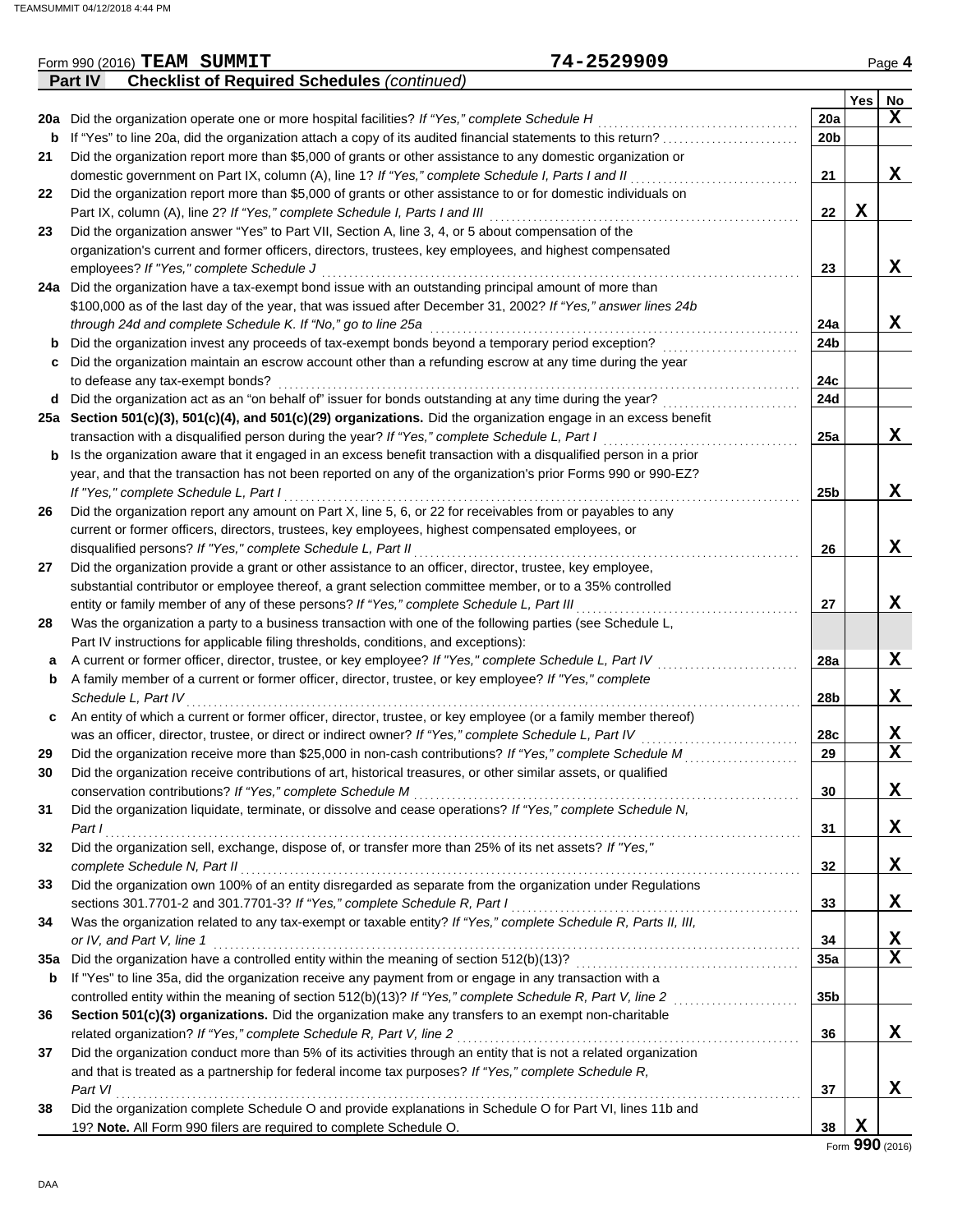|          | <b>Statements Regarding Other IRS Filings and Tax Compliance</b><br>Part V<br>Check if Schedule O contains a response or note to any line in this Part V                                                                                         |                                    |                                                                                                                       |                      |                 |                                 |
|----------|--------------------------------------------------------------------------------------------------------------------------------------------------------------------------------------------------------------------------------------------------|------------------------------------|-----------------------------------------------------------------------------------------------------------------------|----------------------|-----------------|---------------------------------|
|          |                                                                                                                                                                                                                                                  |                                    |                                                                                                                       |                      |                 |                                 |
|          |                                                                                                                                                                                                                                                  |                                    |                                                                                                                       |                      |                 |                                 |
|          |                                                                                                                                                                                                                                                  |                                    |                                                                                                                       |                      | Yes             | No                              |
| 1а       | Enter the number reported in Box 3 of Form 1096. Enter -0- if not applicable                                                                                                                                                                     | 1a                                 | 6                                                                                                                     |                      |                 |                                 |
| b        | Enter the number of Forms W-2G included in line 1a. Enter -0- if not applicable                                                                                                                                                                  | 1 <sub>b</sub>                     | 0                                                                                                                     |                      |                 |                                 |
| c        | Did the organization comply with backup withholding rules for reportable payments to vendors and                                                                                                                                                 |                                    |                                                                                                                       |                      |                 |                                 |
|          | reportable gaming (gambling) winnings to prize winners?                                                                                                                                                                                          |                                    |                                                                                                                       | 1c                   |                 |                                 |
| 2a       | Enter the number of employees reported on Form W-3, Transmittal of Wage and Tax                                                                                                                                                                  |                                    |                                                                                                                       |                      |                 |                                 |
|          | Statements, filed for the calendar year ending with or within the year covered by this return                                                                                                                                                    | 2a                                 | 118                                                                                                                   |                      |                 |                                 |
| b        | If at least one is reported on line 2a, did the organization file all required federal employment tax returns?                                                                                                                                   |                                    |                                                                                                                       | 2 <sub>b</sub>       | X               |                                 |
|          | Note. If the sum of lines 1a and 2a is greater than 250, you may be required to e-file (see instructions)                                                                                                                                        |                                    |                                                                                                                       |                      |                 |                                 |
| За       | Did the organization have unrelated business gross income of \$1,000 or more during the year?<br>If "Yes," has it filed a Form 990-T for this year? If "No" to line 3b, provide an explanation in Schedule O                                     |                                    |                                                                                                                       | 3a<br>3 <sub>b</sub> |                 | X                               |
| b<br>4a  | At any time during the calendar year, did the organization have an interest in, or a signature or other authority                                                                                                                                |                                    |                                                                                                                       |                      |                 |                                 |
|          | over, a financial account in a foreign country (such as a bank account, securities account, or other financial                                                                                                                                   |                                    |                                                                                                                       |                      |                 |                                 |
|          | account)?                                                                                                                                                                                                                                        |                                    |                                                                                                                       | 4a                   |                 | X                               |
| b        | If "Yes," enter the name of the foreign country: ▶                                                                                                                                                                                               |                                    |                                                                                                                       |                      |                 |                                 |
|          | See instructions for filing requirements for FinCEN Form 114, Report of Foreign Bank and Financial Accounts                                                                                                                                      |                                    |                                                                                                                       |                      |                 |                                 |
|          | (FBAR).                                                                                                                                                                                                                                          |                                    |                                                                                                                       |                      |                 |                                 |
| 5а       | Was the organization a party to a prohibited tax shelter transaction at any time during the tax year?                                                                                                                                            |                                    |                                                                                                                       | 5a                   |                 | X                               |
| b        | Did any taxable party notify the organization that it was or is a party to a prohibited tax shelter transaction?                                                                                                                                 |                                    |                                                                                                                       | 5 <sub>b</sub>       |                 | $\overline{\mathbf{x}}$         |
| c        | If "Yes" to line 5a or 5b, did the organization file Form 8886-T?                                                                                                                                                                                |                                    |                                                                                                                       | 5 <sub>c</sub>       |                 |                                 |
| 6a       | Does the organization have annual gross receipts that are normally greater than \$100,000, and did the                                                                                                                                           |                                    |                                                                                                                       |                      |                 |                                 |
|          | organization solicit any contributions that were not tax deductible as charitable contributions?                                                                                                                                                 |                                    |                                                                                                                       | 6a                   |                 | X                               |
| b        | If "Yes," did the organization include with every solicitation an express statement that such contributions or                                                                                                                                   |                                    |                                                                                                                       |                      |                 |                                 |
|          | gifts were not tax deductible?                                                                                                                                                                                                                   |                                    |                                                                                                                       | 6b                   |                 |                                 |
| 7        | Organizations that may receive deductible contributions under section 170(c).                                                                                                                                                                    |                                    |                                                                                                                       |                      |                 |                                 |
| a        | Did the organization receive a payment in excess of \$75 made partly as a contribution and partly for goods                                                                                                                                      |                                    |                                                                                                                       |                      |                 |                                 |
|          | and services provided to the payor?                                                                                                                                                                                                              |                                    |                                                                                                                       | 7a                   | X               |                                 |
| b        | If "Yes," did the organization notify the donor of the value of the goods or services provided?                                                                                                                                                  |                                    |                                                                                                                       | 7b                   | $\mathbf x$     |                                 |
| c        | Did the organization sell, exchange, or otherwise dispose of tangible personal property for which it was                                                                                                                                         |                                    |                                                                                                                       |                      |                 |                                 |
|          | required to file Form 8282?                                                                                                                                                                                                                      |                                    |                                                                                                                       | 7c                   |                 | x                               |
| d        |                                                                                                                                                                                                                                                  | 7d                                 |                                                                                                                       |                      |                 |                                 |
| е        | Did the organization receive any funds, directly or indirectly, to pay premiums on a personal benefit contract?                                                                                                                                  |                                    |                                                                                                                       | 7e<br>7f             |                 | $\frac{\mathbf{X}}{\mathbf{X}}$ |
|          | Did the organization, during the year, pay premiums, directly or indirectly, on a personal benefit contract?<br>If the organization received a contribution of qualified intellectual property, did the organization file Form 8899 as required? |                                    |                                                                                                                       | 7g                   |                 |                                 |
|          | If the organization received a contribution of cars, boats, airplanes, or other vehicles, did the organization file a Form 1098-C?                                                                                                               |                                    |                                                                                                                       | 7h                   |                 |                                 |
| n<br>8   | Sponsoring organizations maintaining donor advised funds. Did a donor advised fund maintained by the                                                                                                                                             |                                    |                                                                                                                       |                      |                 |                                 |
|          | sponsoring organization have excess business holdings at any time during the year?                                                                                                                                                               |                                    | <u> 1986 - Johann Stoff, deutscher Stoff, der Stoff, der Stoff, der Stoff, der Stoff, der Stoff, der Stoff, der S</u> | 8                    |                 |                                 |
| 9        | Sponsoring organizations maintaining donor advised funds.                                                                                                                                                                                        |                                    |                                                                                                                       |                      |                 |                                 |
| a        | Did the sponsoring organization make any taxable distributions under section 4966?                                                                                                                                                               |                                    |                                                                                                                       | 9a                   |                 |                                 |
| b        | Did the sponsoring organization make a distribution to a donor, donor advisor, or related person?                                                                                                                                                |                                    |                                                                                                                       | 9b                   |                 |                                 |
| 10       | Section 501(c)(7) organizations. Enter:                                                                                                                                                                                                          |                                    |                                                                                                                       |                      |                 |                                 |
| a        | Initiation fees and capital contributions included on Part VIII, line 12                                                                                                                                                                         | 10a                                |                                                                                                                       |                      |                 |                                 |
| b        | Gross receipts, included on Form 990, Part VIII, line 12, for public use of club facilities                                                                                                                                                      | 10 <sub>b</sub>                    |                                                                                                                       |                      |                 |                                 |
| 11       | Section 501(c)(12) organizations. Enter:                                                                                                                                                                                                         |                                    |                                                                                                                       |                      |                 |                                 |
| a        | Gross income from members or shareholders                                                                                                                                                                                                        | 11a                                |                                                                                                                       |                      |                 |                                 |
| b        | Gross income from other sources (Do not net amounts due or paid to other sources                                                                                                                                                                 |                                    |                                                                                                                       |                      |                 |                                 |
|          | against amounts due or received from them.)                                                                                                                                                                                                      | 11 <sub>b</sub>                    |                                                                                                                       |                      |                 |                                 |
| 12a      | Section 4947(a)(1) non-exempt charitable trusts. Is the organization filing Form 990 in lieu of Form 1041?                                                                                                                                       |                                    |                                                                                                                       | 12a                  |                 |                                 |
| b        | If "Yes," enter the amount of tax-exempt interest received or accrued during the year                                                                                                                                                            | 12 <sub>b</sub>                    |                                                                                                                       |                      |                 |                                 |
| 13       | Section 501(c)(29) qualified nonprofit health insurance issuers.                                                                                                                                                                                 |                                    |                                                                                                                       |                      |                 |                                 |
| a        | Is the organization licensed to issue qualified health plans in more than one state?                                                                                                                                                             |                                    |                                                                                                                       | 13a                  |                 |                                 |
|          | Note. See the instructions for additional information the organization must report on Schedule O.                                                                                                                                                |                                    |                                                                                                                       |                      |                 |                                 |
| b        | Enter the amount of reserves the organization is required to maintain by the states in which                                                                                                                                                     |                                    |                                                                                                                       |                      |                 |                                 |
|          | the organization is licensed to issue qualified health plans                                                                                                                                                                                     | 13 <sub>b</sub><br>13 <sub>c</sub> |                                                                                                                       |                      |                 |                                 |
| c<br>14a | Enter the amount of reserves on hand<br>Did the organization receive any payments for indoor tanning services during the tax year?                                                                                                               |                                    |                                                                                                                       | 14a                  |                 | $\mathbf X$                     |
| b        | If "Yes," has it filed a Form 720 to report these payments? If "No," provide an explanation in Schedule O                                                                                                                                        |                                    |                                                                                                                       | 14b                  |                 |                                 |
| DAA      |                                                                                                                                                                                                                                                  |                                    |                                                                                                                       |                      | Form 990 (2016) |                                 |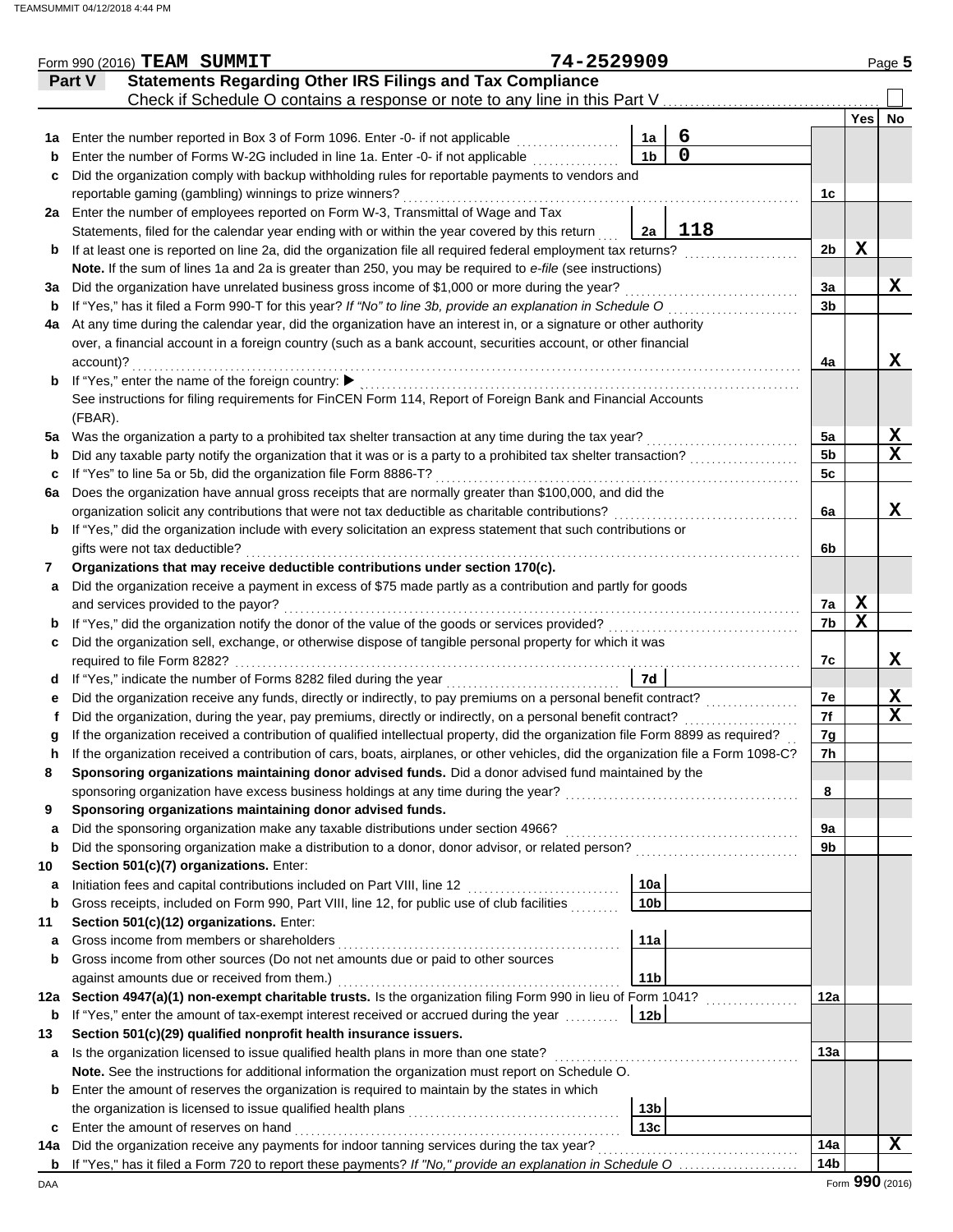|     | <b>Section A. Governing Body and Management</b>                                                                                     |    |    |                 |             |                         |
|-----|-------------------------------------------------------------------------------------------------------------------------------------|----|----|-----------------|-------------|-------------------------|
|     |                                                                                                                                     |    |    |                 | Yes         | No                      |
|     | 1a Enter the number of voting members of the governing body at the end of the tax year                                              | 1a | 13 |                 |             |                         |
|     | If there are material differences in voting rights among members of the governing body, or                                          |    |    |                 |             |                         |
|     | if the governing body delegated broad authority to an executive committee or similar                                                |    |    |                 |             |                         |
|     | committee, explain in Schedule O.                                                                                                   |    |    |                 |             |                         |
| b   | Enter the number of voting members included in line 1a, above, who are independent                                                  | 1b | 13 |                 |             |                         |
| 2   | Did any officer, director, trustee, or key employee have a family relationship or a business relationship with                      |    |    |                 |             |                         |
|     | any other officer, director, trustee, or key employee?                                                                              |    |    | 2               |             | X                       |
| 3   | Did the organization delegate control over management duties customarily performed by or under the direct                           |    |    |                 |             |                         |
|     | supervision of officers, directors, or trustees, or key employees to a management company or other person?                          |    |    | 3               |             |                         |
| 4   | Did the organization make any significant changes to its governing documents since the prior Form 990 was filed?                    |    |    | 4               |             | $rac{X}{X}$             |
| 5   | Did the organization become aware during the year of a significant diversion of the organization's assets?                          |    |    | 5               |             | $\overline{\mathbf{X}}$ |
| 6   | Did the organization have members or stockholders?                                                                                  |    |    | 6               |             | $\overline{\mathbf{X}}$ |
|     | Did the organization have members, stockholders, or other persons who had the power to elect or appoint                             |    |    |                 |             |                         |
| 7a  |                                                                                                                                     |    |    |                 |             |                         |
|     | one or more members of the governing body?                                                                                          |    |    | 7a              |             | X                       |
| b   | Are any governance decisions of the organization reserved to (or subject to approval by) members,                                   |    |    |                 |             |                         |
|     | stockholders, or persons other than the governing body?                                                                             |    |    | 7b              |             | X                       |
| 8   | Did the organization contemporaneously document the meetings held or written actions undertaken during the year by the following:   |    |    |                 |             |                         |
| a   | The governing body?                                                                                                                 |    |    | 8a              | X           |                         |
| b   | Each committee with authority to act on behalf of the governing body?                                                               |    |    | 8b              | $\mathbf x$ |                         |
| 9   | Is there any officer, director, trustee, or key employee listed in Part VII, Section A, who cannot be reached at                    |    |    |                 |             |                         |
|     |                                                                                                                                     |    |    | 9               |             | X                       |
|     | Section B. Policies (This Section B requests information about policies not required by the Internal Revenue Code.                  |    |    |                 |             |                         |
|     |                                                                                                                                     |    |    |                 | Yes         | No                      |
|     | 10a Did the organization have local chapters, branches, or affiliates?                                                              |    |    | 10a             |             | X                       |
| b   | If "Yes," did the organization have written policies and procedures governing the activities of such chapters,                      |    |    |                 |             |                         |
|     | affiliates, and branches to ensure their operations are consistent with the organization's exempt purposes?                         |    |    | 10 <sub>b</sub> |             |                         |
| 11a | Has the organization provided a complete copy of this Form 990 to all members of its governing body before filing the form?         |    |    | 11a             | X           |                         |
| b   | Describe in Schedule O the process, if any, used by the organization to review this Form 990.                                       |    |    |                 |             |                         |
| 12a | Did the organization have a written conflict of interest policy? If "No," go to line 13                                             |    |    | 12a             | X           |                         |
| b   | Were officers, directors, or trustees, and key employees required to disclose annually interests that could give rise to conflicts? |    |    | 12b             | X           |                         |
| c   | Did the organization regularly and consistently monitor and enforce compliance with the policy? If "Yes,"                           |    |    |                 |             |                         |
|     | describe in Schedule O how this was done                                                                                            |    |    | 12c             | X           |                         |
|     | Did the organization have a written whistleblower policy?                                                                           |    |    | 13              | X           |                         |
| 14  | Did the organization have a written document retention and destruction policy?                                                      |    |    | 14              |             | X                       |
| 15  | Did the process for determining compensation of the following persons include a review and approval by                              |    |    |                 |             |                         |
|     | independent persons, comparability data, and contemporaneous substantiation of the deliberation and decision?                       |    |    |                 |             |                         |
| a   |                                                                                                                                     |    |    | 15a             | X           |                         |
| b   | Other officers or key employees of the organization                                                                                 |    |    | 15b             |             | X                       |
|     | If "Yes" to line 15a or 15b, describe the process in Schedule O (see instructions).                                                 |    |    |                 |             |                         |
| 16а | Did the organization invest in, contribute assets to, or participate in a joint venture or similar arrangement                      |    |    |                 |             |                         |
|     | with a taxable entity during the year?                                                                                              |    |    | 16a             |             | X                       |
| b   | If "Yes," did the organization follow a written policy or procedure requiring the organization to evaluate its                      |    |    |                 |             |                         |
|     |                                                                                                                                     |    |    |                 |             |                         |
|     | participation in joint venture arrangements under applicable federal tax law, and take steps to safeguard the                       |    |    |                 |             |                         |
|     |                                                                                                                                     |    |    | 16b             |             |                         |
|     | <b>Section C. Disclosure</b>                                                                                                        |    |    |                 |             |                         |
| 17  | List the states with which a copy of this Form 990 is required to be filed > None                                                   |    |    |                 |             |                         |
| 18  | Section 6104 requires an organization to make its Forms 1023 (or 1024 if applicable), 990, and 990-T (Section 501(c)(3)s only)      |    |    |                 |             |                         |
|     | available for public inspection. Indicate how you made these available. Check all that apply.                                       |    |    |                 |             |                         |
|     | Another's website $ \mathbf{X} $ Upon request<br>Other (explain in Schedule O)<br>Own website                                       |    |    |                 |             |                         |
| 19  | Describe in Schedule O whether (and if so, how) the organization made its governing documents, conflict of interest policy, and     |    |    |                 |             |                         |
|     | financial statements available to the public during the tax year.                                                                   |    |    |                 |             |                         |
| 20  | State the name, address, and telephone number of the person who possesses the organization's books and records: ▶                   |    |    |                 |             |                         |
|     | <b>48 UNEVA PLACE</b><br>THE ORGANIZATION                                                                                           |    |    |                 |             |                         |
|     | CO 80443<br><b>COPPER MOUNTAIN</b>                                                                                                  |    |    | 970-968-3080    |             |                         |

Form 990 (2016) Page **6 TEAM SUMMIT 74-2529909**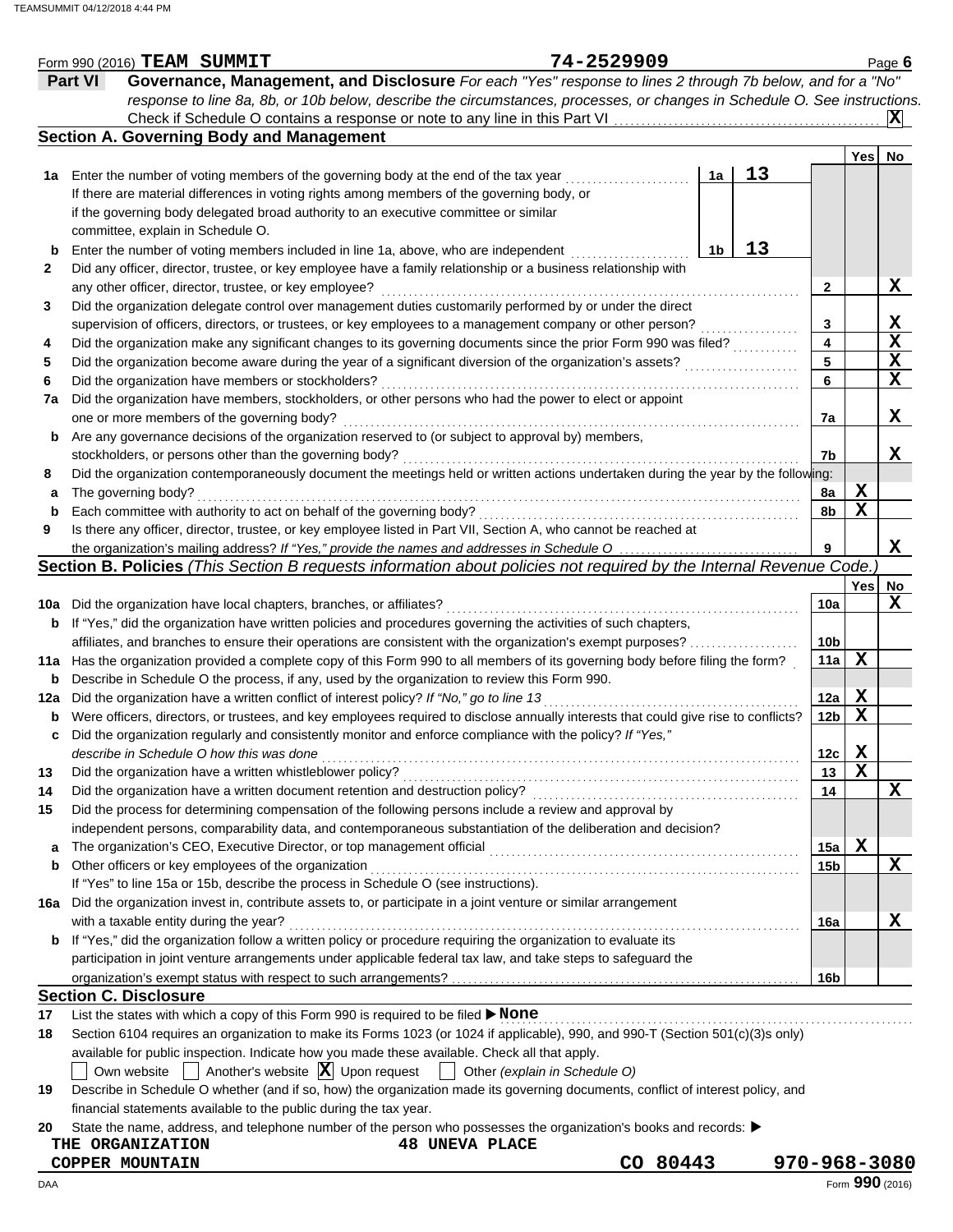## Form 990 (2016) Page **7 TEAM SUMMIT 74-2529909**

|  | 74-2529909 |  |  |  |  |  |  |  |  |  |
|--|------------|--|--|--|--|--|--|--|--|--|
|--|------------|--|--|--|--|--|--|--|--|--|

| <b>Part VII</b> | Compensation of Officers, Directors, Trustees, Key Employees, Highest Compensated Employees, and |  |
|-----------------|--------------------------------------------------------------------------------------------------|--|
|                 | <b>Independent Contractors</b>                                                                   |  |
|                 |                                                                                                  |  |

Check if Schedule O contains a response or note to any line in this Part VII

**Section A. Officers, Directors, Trustees, Key Employees, and Highest Compensated Employees**

**1a** Complete this table for all persons required to be listed. Report compensation for the calendar year ending with or within the organization's tax year.

■ List all of the organization's **current** officers, directors, trustees (whether individuals or organizations), regardless of amount of compensation. Enter -0- in columns (D), (E), and (F) if no compensation was paid.

● List all of the organization's **current** key employees, if any. See instructions for definition of "key employee."

 $\bullet$  List the organization's five **current** highest compensated employees (other than an officer, director, trustee, or key employee)<br>a received reportable compensation (Box 5 of Form  $M-2$  and/or Box 7 of Form 1000-MISC)

who received reportable compensation (Box 5 of Form W-2 and/or Box 7 of Form 1099-MISC) of more than \$100,000 from the organization and any related organizations.

• List all of the organization's **former** officers, key employees, and highest compensated employees who received more than<br>00,000 of reportable compensation from the erganization and any related erganizations. \$100,000 of reportable compensation from the organization and any related organizations.

• List all of the organization's **former directors or trustees** that received, in the capacity as a former director or trustee of the organization, more than \$10,000 of reportable compensation from the organization and any related organizations. List persons in the following order: individual trustees or directors; institutional trustees; officers; key employees; highest

compensated employees; and former such persons.

Check this box if neither the organization nor any related organization compensated any current officer, director, or trustee.

| (A)<br>Name and Title | (B)<br>Average<br>hours per<br>week<br>(list any               | (C)<br>Position<br>(do not check more than one<br>box, unless person is both an<br>officer and a director/trustee) |                      |             |              |                                 |        | (D)<br>Reportable<br>compensation<br>from<br>the | (E)<br>Reportable<br>compensation from<br>related<br>organizations | (F)<br>Estimated<br>amount of<br>other<br>compensation   |  |
|-----------------------|----------------------------------------------------------------|--------------------------------------------------------------------------------------------------------------------|----------------------|-------------|--------------|---------------------------------|--------|--------------------------------------------------|--------------------------------------------------------------------|----------------------------------------------------------|--|
|                       | hours for<br>related<br>organizations<br>below dotted<br>line) | Individual trustee<br>or director                                                                                  | nstitutional trustee | Officer     | Key employee | Highest compensated<br>employee | Former | organization<br>(W-2/1099-MISC)                  | (W-2/1099-MISC)                                                    | from the<br>organization<br>and related<br>organizations |  |
| $(1)$ JAY LONG        | 1.00                                                           |                                                                                                                    |                      |             |              |                                 |        |                                                  |                                                                    |                                                          |  |
| <b>BOARD MEMBER</b>   | 0.00                                                           | $\mathbf X$                                                                                                        |                      |             |              |                                 |        | 0                                                | 0                                                                  | 0                                                        |  |
| (2) BRUCE MCLENNAN    |                                                                |                                                                                                                    |                      |             |              |                                 |        |                                                  |                                                                    |                                                          |  |
| <b>PRESIDENT</b>      | 5.00<br>0.00                                                   | $\mathbf x$                                                                                                        |                      | $\mathbf x$ |              |                                 |        | 0                                                | 0                                                                  | $\mathbf 0$                                              |  |
| (3) TODD STOCKBAUER   |                                                                |                                                                                                                    |                      |             |              |                                 |        |                                                  |                                                                    |                                                          |  |
| <b>VICE PRESIDENT</b> | 3.00<br>0.00                                                   | $\mathbf X$                                                                                                        |                      | $\mathbf x$ |              |                                 |        | 0                                                | 0                                                                  | 0                                                        |  |
| (4) ANNE GISH         |                                                                |                                                                                                                    |                      |             |              |                                 |        |                                                  |                                                                    |                                                          |  |
|                       | 2.00                                                           |                                                                                                                    |                      |             |              |                                 |        |                                                  |                                                                    |                                                          |  |
| <b>SECRETARY</b>      | 0.00                                                           | $\mathbf X$                                                                                                        |                      | $\mathbf X$ |              |                                 |        | 0                                                | 0                                                                  | 0                                                        |  |
| (5) STEVE STEC        |                                                                |                                                                                                                    |                      |             |              |                                 |        |                                                  |                                                                    |                                                          |  |
| <b>BOARD MEMBER</b>   | 1.00<br>0.00                                                   | $\mathbf X$                                                                                                        |                      |             |              |                                 |        | 0                                                | 0                                                                  | $\mathbf 0$                                              |  |
| (6) JESSIE TRUE       |                                                                |                                                                                                                    |                      |             |              |                                 |        |                                                  |                                                                    |                                                          |  |
|                       | 1.00                                                           |                                                                                                                    |                      |             |              |                                 |        |                                                  |                                                                    |                                                          |  |
| <b>BOARD MEMBER</b>   | 0.00                                                           | X                                                                                                                  |                      |             |              |                                 |        | 0                                                | 0                                                                  | $\mathbf 0$                                              |  |
| (7) ART GRAPER        |                                                                |                                                                                                                    |                      |             |              |                                 |        |                                                  |                                                                    |                                                          |  |
|                       | 3.00                                                           |                                                                                                                    |                      |             |              |                                 |        |                                                  |                                                                    |                                                          |  |
| <b>TREASURER</b>      | 0.00                                                           | $\mathbf X$                                                                                                        |                      | $\mathbf x$ |              |                                 |        | 0                                                | 0                                                                  | 0                                                        |  |
| (8) WHITNEY HENCEROTH |                                                                |                                                                                                                    |                      |             |              |                                 |        |                                                  |                                                                    |                                                          |  |
| <b>BOARD MEMBER</b>   | 1.00<br>0.00                                                   | $\mathbf X$                                                                                                        |                      |             |              |                                 |        | 0                                                | 0                                                                  | 0                                                        |  |
| (9) WILLIAM JACKSON   |                                                                |                                                                                                                    |                      |             |              |                                 |        |                                                  |                                                                    |                                                          |  |
|                       | 1.00                                                           |                                                                                                                    |                      |             |              |                                 |        |                                                  |                                                                    |                                                          |  |
| <b>BOARD MEMBER</b>   | 0.00                                                           | $\mathbf X$                                                                                                        |                      |             |              |                                 |        | 0                                                | 0                                                                  | $\mathbf 0$                                              |  |
| (10) ALEX SALEM       |                                                                |                                                                                                                    |                      |             |              |                                 |        |                                                  |                                                                    |                                                          |  |
|                       | 1.00                                                           |                                                                                                                    |                      |             |              |                                 |        |                                                  |                                                                    |                                                          |  |
| <b>BOARD MEMBER</b>   | 0.00                                                           | X                                                                                                                  |                      |             |              |                                 |        | 0                                                | 0                                                                  | $\mathbf 0$                                              |  |
| (11) DAVE LITTLE      |                                                                |                                                                                                                    |                      |             |              |                                 |        |                                                  |                                                                    |                                                          |  |
| <b>BOARD MEMBER</b>   | 1.00<br>0.00                                                   | X                                                                                                                  |                      |             |              |                                 |        | 0                                                | 0                                                                  | 0                                                        |  |
| DAA                   |                                                                |                                                                                                                    |                      |             |              |                                 |        |                                                  |                                                                    | Form 990 (2016)                                          |  |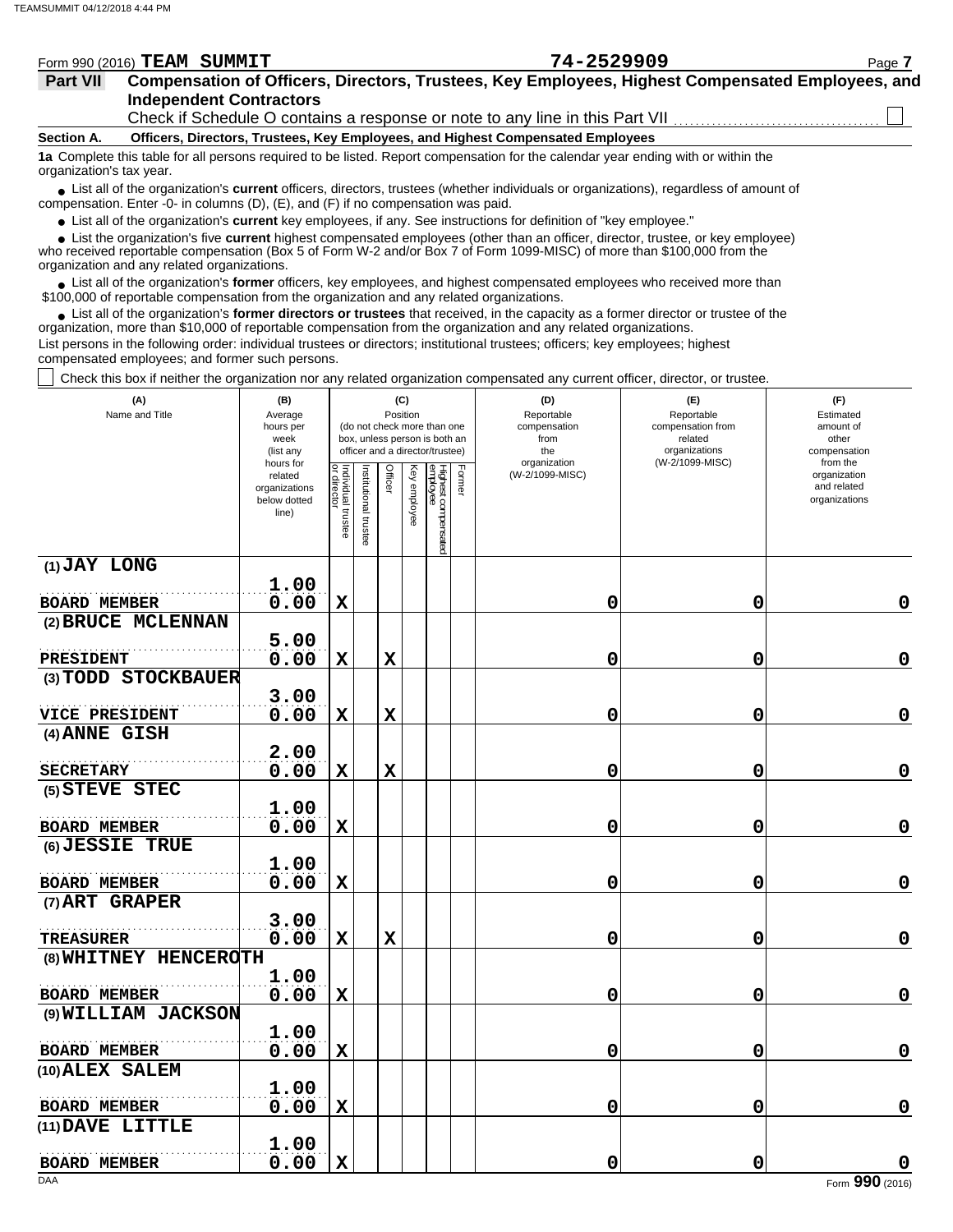| Form 990 (2016) TEAM SUMMIT                                                                                                                                                                                                                                 |                                                               |                                   |                      |         |                 |                                                                                                 |        | 74-2529909                                                                                             |                                                                                       |   | Page 8                                                             |
|-------------------------------------------------------------------------------------------------------------------------------------------------------------------------------------------------------------------------------------------------------------|---------------------------------------------------------------|-----------------------------------|----------------------|---------|-----------------|-------------------------------------------------------------------------------------------------|--------|--------------------------------------------------------------------------------------------------------|---------------------------------------------------------------------------------------|---|--------------------------------------------------------------------|
| <b>Part VII</b>                                                                                                                                                                                                                                             |                                                               |                                   |                      |         |                 |                                                                                                 |        | Section A. Officers, Directors, Trustees, Key Employees, and Highest Compensated Employees (continued) |                                                                                       |   |                                                                    |
| (A)<br>Name and title                                                                                                                                                                                                                                       | (B)<br>Average<br>hours per<br>week<br>(list any<br>hours for |                                   |                      |         | (C)<br>Position | (do not check more than one<br>box, unless person is both an<br>officer and a director/trustee) |        | (D)<br>Reportable<br>compensation<br>from<br>the<br>organization                                       | (F)<br>Reportable<br>compensation from<br>related<br>organizations<br>(W-2/1099-MISC) |   | (F)<br>Estimated<br>amount of<br>other<br>compensation<br>from the |
|                                                                                                                                                                                                                                                             | related<br>organizations<br>below dotted<br>line)             | Individual trustee<br>or director | nstitutional trustee | Officer | Key employee    | Highest compensatec<br>employee                                                                 | Former | (W-2/1099-MISC)                                                                                        |                                                                                       |   | organization<br>and related<br>organizations                       |
| KATHY CHRISTINA<br>(12)                                                                                                                                                                                                                                     | 1.00                                                          |                                   |                      |         |                 |                                                                                                 |        |                                                                                                        |                                                                                       |   |                                                                    |
| <b>BOARD MEMBER</b>                                                                                                                                                                                                                                         | 0.00                                                          | $\mathbf x$                       |                      |         |                 |                                                                                                 |        | 0                                                                                                      | 0                                                                                     |   | 0                                                                  |
| <b>GREG GOULD</b><br>(13)                                                                                                                                                                                                                                   | 1.00                                                          |                                   |                      |         |                 |                                                                                                 |        |                                                                                                        |                                                                                       |   |                                                                    |
| <b>BOARD MEMBER</b>                                                                                                                                                                                                                                         | 0.00                                                          | $\mathbf x$                       |                      |         |                 |                                                                                                 |        | 0                                                                                                      | 0                                                                                     |   | 0                                                                  |
| <b>JERRY KARL</b><br>(14)                                                                                                                                                                                                                                   | 40.00                                                         |                                   |                      |         |                 |                                                                                                 |        |                                                                                                        |                                                                                       |   |                                                                    |
| <b>EXEC DIR-PART YEAR</b><br>STACE C. BECHTEL<br>(15)                                                                                                                                                                                                       | 0.00                                                          |                                   |                      | X       |                 |                                                                                                 |        | 60,367                                                                                                 | 0                                                                                     |   | $\mathbf 0$                                                        |
| <b>EXECUTIVE DIRECTOR</b>                                                                                                                                                                                                                                   | 40.00<br>0.00                                                 |                                   |                      | X       |                 |                                                                                                 |        | 0                                                                                                      | 0                                                                                     |   | 0                                                                  |
|                                                                                                                                                                                                                                                             |                                                               |                                   |                      |         |                 |                                                                                                 |        |                                                                                                        |                                                                                       |   |                                                                    |
|                                                                                                                                                                                                                                                             |                                                               |                                   |                      |         |                 |                                                                                                 |        |                                                                                                        |                                                                                       |   |                                                                    |
|                                                                                                                                                                                                                                                             |                                                               |                                   |                      |         |                 |                                                                                                 |        |                                                                                                        |                                                                                       |   |                                                                    |
|                                                                                                                                                                                                                                                             |                                                               |                                   |                      |         |                 |                                                                                                 |        |                                                                                                        |                                                                                       |   |                                                                    |
| 1b Sub-total                                                                                                                                                                                                                                                |                                                               |                                   |                      |         |                 |                                                                                                 |        | 60,367                                                                                                 |                                                                                       |   |                                                                    |
| c Total from continuation sheets to Part VII, Section A.<br>Total (add lines 1b and 1c)<br>d                                                                                                                                                                |                                                               |                                   |                      |         |                 |                                                                                                 |        | 60,367                                                                                                 |                                                                                       |   |                                                                    |
| Total number of individuals (including but not limited to those listed above) who received more than \$100,000 of<br>$\mathbf{2}$<br>reportable compensation from the organization $\bigtriangledown$                                                       |                                                               |                                   |                      |         |                 |                                                                                                 |        |                                                                                                        |                                                                                       |   |                                                                    |
| Did the organization list any former officer, director, or trustee, key employee, or highest compensated<br>3<br>employee on line 1a? If "Yes," complete Schedule J for such individual                                                                     |                                                               |                                   |                      |         |                 |                                                                                                 |        |                                                                                                        |                                                                                       | 3 | Yes<br>No.<br>X                                                    |
| For any individual listed on line 1a, is the sum of reportable compensation and other compensation from the<br>4<br>organization and related organizations greater than \$150,000? If "Yes," complete Schedule J for such                                   |                                                               |                                   |                      |         |                 |                                                                                                 |        |                                                                                                        |                                                                                       |   |                                                                    |
| individual<br>individual<br>Did any person listed on line 1a receive or accrue compensation from any unrelated organization or individual<br>5                                                                                                              |                                                               |                                   |                      |         |                 |                                                                                                 |        |                                                                                                        |                                                                                       | 4 | X                                                                  |
| <b>Section B. Independent Contractors</b>                                                                                                                                                                                                                   |                                                               |                                   |                      |         |                 |                                                                                                 |        |                                                                                                        |                                                                                       | 5 | X                                                                  |
| Complete this table for your five highest compensated independent contractors that received more than \$100,000 of<br>1<br>compensation from the organization. Report compensation for the calendar year ending with or within the organization's tax year. |                                                               |                                   |                      |         |                 |                                                                                                 |        |                                                                                                        |                                                                                       |   |                                                                    |
|                                                                                                                                                                                                                                                             | (A)<br>Name and business address                              |                                   |                      |         |                 |                                                                                                 |        |                                                                                                        | (B)<br>Description of services                                                        |   | (C)<br>Compensation                                                |
|                                                                                                                                                                                                                                                             |                                                               |                                   |                      |         |                 |                                                                                                 |        |                                                                                                        |                                                                                       |   |                                                                    |
|                                                                                                                                                                                                                                                             |                                                               |                                   |                      |         |                 |                                                                                                 |        |                                                                                                        |                                                                                       |   |                                                                    |
|                                                                                                                                                                                                                                                             |                                                               |                                   |                      |         |                 |                                                                                                 |        |                                                                                                        |                                                                                       |   |                                                                    |
|                                                                                                                                                                                                                                                             |                                                               |                                   |                      |         |                 |                                                                                                 |        |                                                                                                        |                                                                                       |   |                                                                    |
|                                                                                                                                                                                                                                                             |                                                               |                                   |                      |         |                 |                                                                                                 |        |                                                                                                        |                                                                                       |   |                                                                    |
| Total number of independent contractors (including but not limited to those listed above) who<br>2<br>received more than \$100,000 of compensation from the organization ▶                                                                                  |                                                               |                                   |                      |         |                 |                                                                                                 |        |                                                                                                        | 0                                                                                     |   |                                                                    |

| received more than \$100,000 of compensation from the organization ▶ |  |
|----------------------------------------------------------------------|--|
|                                                                      |  |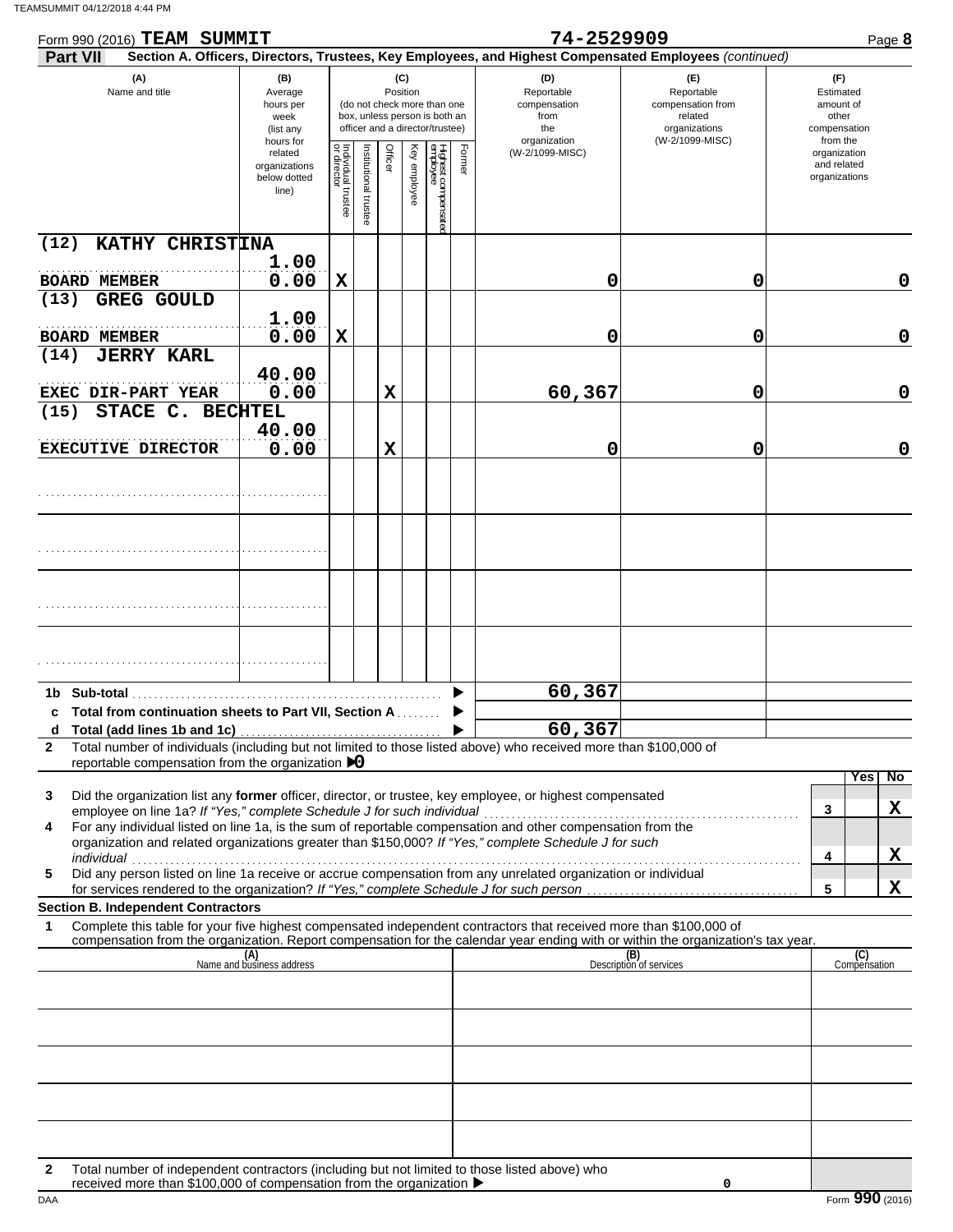### Form 990 (2016) Page **9**

**TEAM SUMMIT 74-2529909**

|                                                                                                                                      | <b>Part VIII</b> |                                           | <b>Statement of Revenue</b><br>Check if Schedule O contains a response or note to any line in this Part VIII |                |                       |                      |                                                    |                                         |                                                                  |
|--------------------------------------------------------------------------------------------------------------------------------------|------------------|-------------------------------------------|--------------------------------------------------------------------------------------------------------------|----------------|-----------------------|----------------------|----------------------------------------------------|-----------------------------------------|------------------------------------------------------------------|
|                                                                                                                                      |                  |                                           |                                                                                                              |                |                       | (A)<br>Total revenue | (B)<br>Related or<br>exempt<br>function<br>revenue | (C)<br>Unrelated<br>business<br>revenue | (D)<br>Revenue<br>excluded from tax<br>under sections<br>512-514 |
|                                                                                                                                      |                  |                                           | 1a Federated campaigns                                                                                       | 1a             |                       |                      |                                                    |                                         |                                                                  |
|                                                                                                                                      |                  |                                           | <b>b</b> Membership dues                                                                                     | 1 <sub>b</sub> |                       |                      |                                                    |                                         |                                                                  |
|                                                                                                                                      |                  |                                           | c Fundraising events                                                                                         | 1 <sub>c</sub> | 35,854                |                      |                                                    |                                         |                                                                  |
|                                                                                                                                      |                  |                                           | d Related organizations                                                                                      | 1 <sub>d</sub> |                       |                      |                                                    |                                         |                                                                  |
|                                                                                                                                      |                  |                                           | <b>e</b> Government grants (contributions)                                                                   | 1e             | 1,704                 |                      |                                                    |                                         |                                                                  |
|                                                                                                                                      |                  |                                           | f All other contributions, gifts, grants,                                                                    |                |                       |                      |                                                    |                                         |                                                                  |
|                                                                                                                                      |                  |                                           | and similar amounts not included above                                                                       | 1 <sub>f</sub> | 167,796               |                      |                                                    |                                         |                                                                  |
|                                                                                                                                      |                  |                                           | g Noncash contributions included in lines 1a-1f: \$                                                          |                |                       |                      |                                                    |                                         |                                                                  |
| Program Service Revenu <mark>eContributions, Gifts, Grant</mark> s<br>Program Service Revenue <mark>and Other Similar Amounts</mark> |                  |                                           |                                                                                                              |                |                       | 205,354              |                                                    |                                         |                                                                  |
|                                                                                                                                      |                  |                                           |                                                                                                              |                | <b>Busn. Code</b>     |                      |                                                    |                                         |                                                                  |
|                                                                                                                                      | 2a               |                                           | Tuition                                                                                                      |                | 900099                | 1,214,122            | 1,214,122                                          |                                         |                                                                  |
|                                                                                                                                      | b                |                                           | Camp Registration Fee                                                                                        |                | 900099                | 222,632              | 222,632                                            |                                         |                                                                  |
|                                                                                                                                      | c                |                                           | TS Host Comp and Events Incom                                                                                |                | 900099                | 28,767               | 28,767                                             |                                         |                                                                  |
|                                                                                                                                      | d                |                                           | Transportation-Income                                                                                        |                | 900099                | 25,822               | 25,822                                             |                                         |                                                                  |
|                                                                                                                                      |                  |                                           | Non-Host Comp Income                                                                                         |                | 900099                | 4,864                | 4,864                                              |                                         |                                                                  |
|                                                                                                                                      |                  |                                           | f All other program service revenue $\ldots$                                                                 |                |                       |                      |                                                    |                                         |                                                                  |
|                                                                                                                                      |                  |                                           |                                                                                                              |                | ▶                     | 1,496,207            |                                                    |                                         |                                                                  |
|                                                                                                                                      | 3                |                                           | Investment income (including dividends, interest,                                                            |                |                       |                      |                                                    |                                         |                                                                  |
|                                                                                                                                      |                  |                                           | and other similar amounts)                                                                                   |                |                       | 1,308                |                                                    |                                         | 1,308                                                            |
|                                                                                                                                      | 4                |                                           | Income from investment of tax-exempt bond proceed                                                            |                |                       |                      |                                                    |                                         |                                                                  |
|                                                                                                                                      | 5                |                                           |                                                                                                              |                |                       |                      |                                                    |                                         |                                                                  |
|                                                                                                                                      |                  |                                           | (i) Real                                                                                                     |                | (ii) Personal         |                      |                                                    |                                         |                                                                  |
|                                                                                                                                      |                  |                                           | 6a Gross rents                                                                                               |                |                       |                      |                                                    |                                         |                                                                  |
|                                                                                                                                      | b                |                                           | Less: rental exps.                                                                                           |                |                       |                      |                                                    |                                         |                                                                  |
|                                                                                                                                      |                  |                                           | Rental inc. or (loss)                                                                                        |                |                       |                      |                                                    |                                         |                                                                  |
|                                                                                                                                      | d                | <b>7a</b> Gross amount from<br>(ii) Other |                                                                                                              |                |                       |                      |                                                    |                                         |                                                                  |
|                                                                                                                                      |                  |                                           | (i) Securities<br>sales of assets                                                                            |                | 2,755                 |                      |                                                    |                                         |                                                                  |
|                                                                                                                                      |                  |                                           | other than inventor                                                                                          |                |                       |                      |                                                    |                                         |                                                                  |
|                                                                                                                                      |                  |                                           | <b>b</b> Less: cost or other                                                                                 |                | 501                   |                      |                                                    |                                         |                                                                  |
|                                                                                                                                      |                  |                                           | basis & sales exps<br>c Gain or (loss)                                                                       |                | 2,254                 |                      |                                                    |                                         |                                                                  |
|                                                                                                                                      |                  |                                           |                                                                                                              |                |                       | 2,254                | -501                                               |                                         | 2,755                                                            |
|                                                                                                                                      |                  |                                           | 8a Gross income from fundraising events                                                                      |                |                       |                      |                                                    |                                         |                                                                  |
| Other Revenue                                                                                                                        |                  |                                           | (not including $$35,854$                                                                                     |                |                       |                      |                                                    |                                         |                                                                  |
|                                                                                                                                      |                  |                                           | of contributions reported on line 1c).                                                                       |                |                       |                      |                                                    |                                         |                                                                  |
|                                                                                                                                      |                  |                                           | See Part IV, line 18                                                                                         | a              | 122,043               |                      |                                                    |                                         |                                                                  |
|                                                                                                                                      |                  |                                           | <b>b</b> Less: direct expenses                                                                               | b              | 67,125                |                      |                                                    |                                         |                                                                  |
|                                                                                                                                      |                  |                                           | c Net income or (loss) from fundraising events                                                               |                |                       | 54,918               |                                                    |                                         | 54,918                                                           |
|                                                                                                                                      |                  |                                           | 9a Gross income from gaming activities.                                                                      |                |                       |                      |                                                    |                                         |                                                                  |
|                                                                                                                                      |                  |                                           | See Part IV, line 19                                                                                         | a              |                       |                      |                                                    |                                         |                                                                  |
|                                                                                                                                      |                  |                                           | <b>b</b> Less: direct expenses                                                                               |                |                       |                      |                                                    |                                         |                                                                  |
|                                                                                                                                      |                  |                                           | <b>c</b> Net income or (loss) from gaming activities                                                         |                |                       |                      |                                                    |                                         |                                                                  |
|                                                                                                                                      |                  |                                           | 10a Gross sales of inventory, less                                                                           |                |                       |                      |                                                    |                                         |                                                                  |
|                                                                                                                                      |                  |                                           | returns and allowances                                                                                       | a              | 19,816                |                      |                                                    |                                         |                                                                  |
|                                                                                                                                      |                  |                                           | <b>b</b> Less: cost of goods sold                                                                            | b              | 19,699                |                      |                                                    |                                         |                                                                  |
|                                                                                                                                      |                  |                                           | c Net income or (loss) from sales of inventory                                                               |                | $\blacktriangleright$ | 117                  |                                                    |                                         | 117                                                              |
|                                                                                                                                      |                  |                                           | Miscellaneous Revenue                                                                                        |                | <b>Busn. Code</b>     |                      |                                                    |                                         |                                                                  |
|                                                                                                                                      |                  |                                           | 11a Misc Income - Other                                                                                      |                | 900099                | 3,625                | 3,625                                              |                                         |                                                                  |
|                                                                                                                                      | b                |                                           |                                                                                                              |                |                       |                      |                                                    |                                         |                                                                  |
|                                                                                                                                      | с                |                                           |                                                                                                              |                |                       |                      |                                                    |                                         |                                                                  |
|                                                                                                                                      |                  |                                           | d All other revenue                                                                                          |                |                       | 3,625                |                                                    |                                         |                                                                  |
|                                                                                                                                      |                  |                                           | e Total. Add lines 11a-11d<br>12 Total revenue. See instructions.                                            |                |                       | 1,763,783            | 1,499,331                                          | 0                                       | 59,098                                                           |
|                                                                                                                                      |                  |                                           |                                                                                                              |                |                       |                      |                                                    |                                         |                                                                  |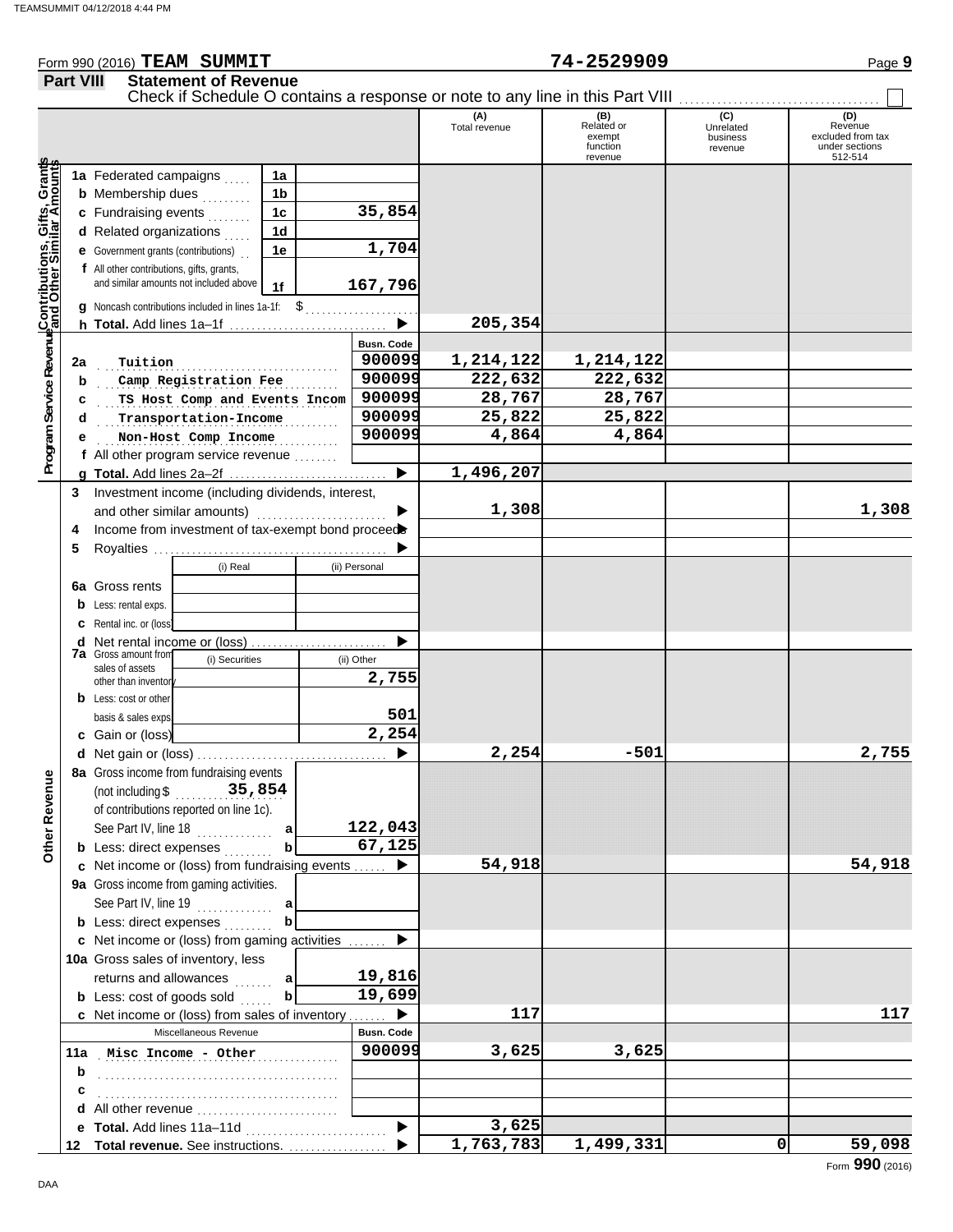#### **Part IX Statement of Functional Expenses** Form 990 (2016) Page **10 TEAM SUMMIT 74-2529909** *Section 501(c)(3) and 501(c)(4) organizations must complete all columns. All other organizations must complete column (A). Do not include amounts reported on lines 6b, 7b, 8b, 9b, and 10b of Part VIII.* **1 2 3 4 5 6 7 8 9 10 11 a** Management .............................. **b** Legal **c** Accounting . . . . . . . . . . . . . . . . . . . . . . . . . . . . . . . . **d** Lobbying . . . . . . . . . . . . . . . . . . . . . . . . . . . . . . . . . . . **e** Professional fundraising services. See Part IV, line 17 **f g** Other. (If line 11g amount exceeds 10% of line 25, column **12** Advertising and promotion . . . . . . . . . . . . . . **13 14** Grants and other assistance to domestic organizations and domestic governments. See Part IV, line 21 . . . . . . . . Grants and other assistance to domestic individuals. See Part IV, line 22 Grants and other assistance to foreign organizations, foreign governments, and foreign individuals. See Part IV, lines 15 and 16 . . . . . . . . Benefits paid to or for members ........... Compensation of current officers, directors, trustees, and key employees . . . . . . . Compensation not included above, to disqualified persons (as defined under section 4958(f)(1)) and persons described in section 4958(c)(3)(B) Other salaries and wages .................. Pension plan accruals and contributions (include section 401(k) and 403(b) employer contributions) Other employee benefits .................. Payroll taxes . . . . . . . . . . . . . . . . . . . . . . . . . . . . . . Fees for services (non-employees): Legal . . . . . . . . . . . . . . . . . . . . . . . . . . . . . . . . . . . . . . Investment management fees ............. Office expenses . . . . . . . . . . . . . . . . . . . . . . . . . . . Information technology . . . . . . . . . . . . . . . . . . . . **(A) (B) (B)** (C) (C) (D)<br>Total expenses Program service Management and Fundrai expenses general expenses (D)<br>Fundraising expenses Check if Schedule O contains a response or note to any line in this Part IX (A) amount, list line 11g expenses on Schedule O.) . . . . . . **50,100 50,100 79,433 1,788 77,645 788,207 659,940 64,641 63,626 83,285 72,904 8,521 1,860** 57,030 **7,212 7,212** <u>1,642</u> 1,642<br>1,249 10 18 **21,249 10 18 21,221 12,491 784 11,160 547**

**47,250 23,663 23,587**

**4,013 1,354 2,659**

**9,447 9,447**

**225,802 224,060 1,668 74**

**26,810 25,279 1,531**

**a** Athlete-Uniforms **67,273** 57,273

**Credit card fees 36,381** 961 35,420 **Equipment and supplies 12,046 32,022 24** 

**26**

> **b c d**

**e** All other expenses . . . . . . . . . . . . . . . . . . . . . . . . **25 Total functional expenses.** Add lines 1 through 24e . . .

fundraising solicitation. Check here  $\blacktriangleright$  | if organization reported in column (B) joint costs from a combined educational campaign and

**Joint costs.** Complete this line only if the

following SOP 98-2 (ASC 958-720)

Royalties . . . . . . . . . . . . . . . . . . . . . . . . . . . . . . . . . . Occupancy . . . . . . . . . . . . . . . . . . . . . . . . . . . . . . . . Travel . . . . . . . . . . . . . . . . . . . . . . . . . . . . . . . . . . . . . . Payments of travel or entertainment expenses for any federal, state, or local public officials Conferences, conventions, and meetings . Interest . . . . . . . . . . . . . . . . . . . . . . . . . . . . . . . . . . . . Payments to affiliates ...................... Depreciation, depletion, and amortization . Insurance . . . . . . . . . . . . . . . . . . . . . . . . . . . . . . . . . . Other expenses. Itemize expenses not covered above (List miscellaneous expenses in line 24e. If line 24e amount exceeds 10% of line 25, column (A) amount, list line 24e expenses on Schedule O.)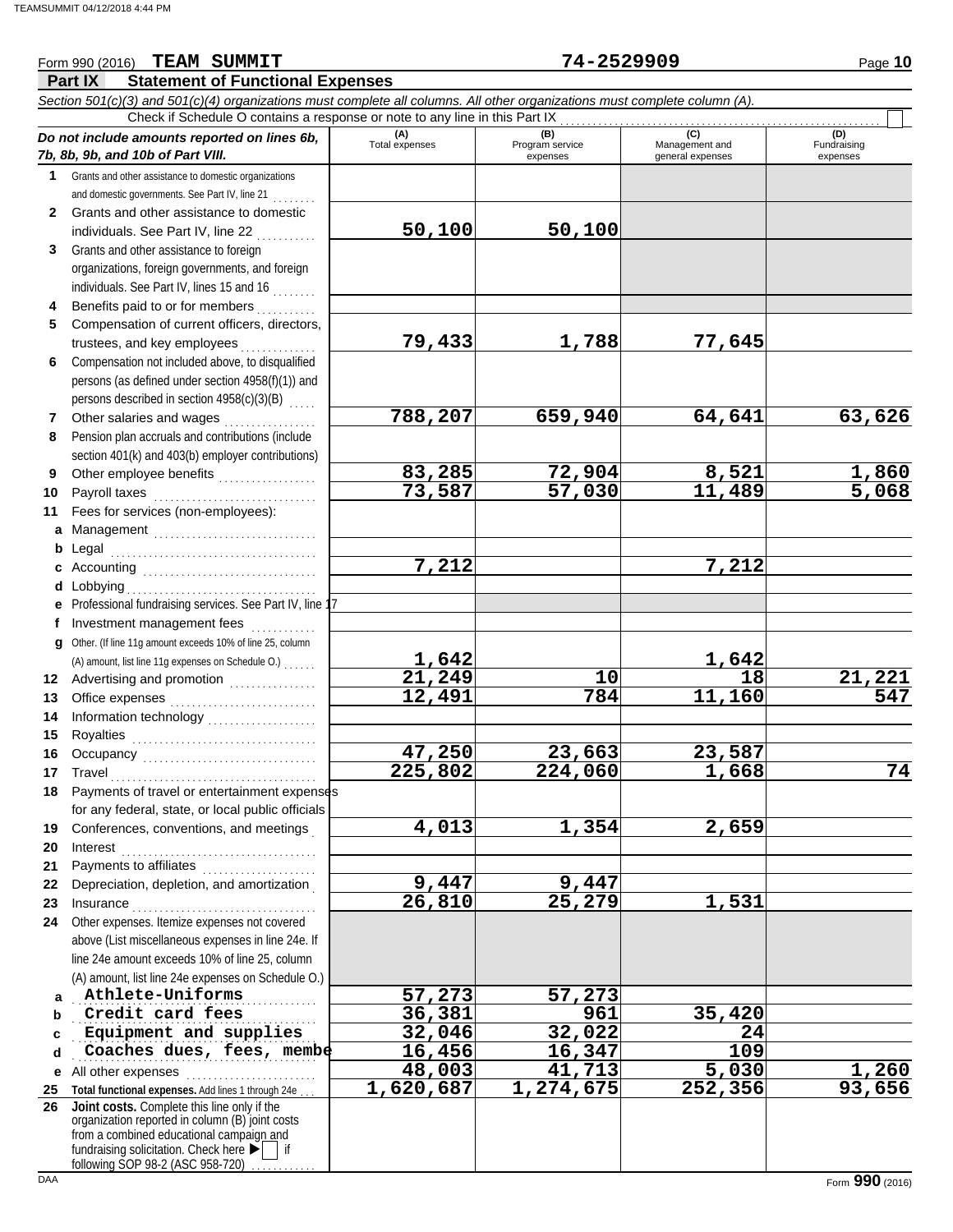#### Form 990 (2016) Page **11 TEAM SUMMIT 74-2529909**

|                             | Part X | <b>Balance Sheet</b>                                                                                  |                 |         |                          |                         |                    |
|-----------------------------|--------|-------------------------------------------------------------------------------------------------------|-----------------|---------|--------------------------|-------------------------|--------------------|
|                             |        | Check if Schedule O contains a response or note to any line in this Part X                            |                 |         |                          |                         |                    |
|                             |        |                                                                                                       |                 |         | (A)<br>Beginning of year |                         | (B)<br>End of year |
|                             | 1      | Cash-non-interest bearing                                                                             |                 |         | $-11,893$                | $\overline{1}$          | 115,965            |
|                             | 2      |                                                                                                       |                 |         | $133,733$ 2              |                         | 194,953            |
|                             | 3      |                                                                                                       |                 | 3       |                          |                         |                    |
|                             | 4      | Accounts receivable, net                                                                              |                 |         | 28,973                   | $\overline{\mathbf{4}}$ | 2,148              |
|                             | 5      | Loans and other receivables from current and former officers, directors,                              |                 |         |                          |                         |                    |
|                             |        | trustees, key employees, and highest compensated employees.                                           |                 |         |                          |                         |                    |
|                             |        | Complete Part II of Schedule L                                                                        |                 |         |                          | 5                       |                    |
|                             | 6      | Loans and other receivables from other disqualified persons (as defined under section                 |                 |         |                          |                         |                    |
|                             |        | 4958(f)(1)), persons described in section 4958(c)(3)(B), and contributing employers and               |                 |         |                          |                         |                    |
|                             |        | sponsoring organizations of section 501(c)(9) voluntary employees' beneficiary                        |                 |         |                          |                         |                    |
|                             |        |                                                                                                       |                 |         |                          | 6                       |                    |
| Assets                      | 7      |                                                                                                       |                 |         |                          | $\overline{7}$          |                    |
|                             | 8      | Inventories for sale or use                                                                           |                 |         |                          | 8                       |                    |
|                             | 9      |                                                                                                       |                 |         |                          | 9                       | 30                 |
|                             |        | 10a Land, buildings, and equipment: cost or                                                           |                 |         |                          |                         |                    |
|                             |        | other basis. Complete Part VI of Schedule D  10a                                                      |                 | 126,073 |                          |                         |                    |
|                             |        | <b>b</b> Less: accumulated depreciation<br>.                                                          | 10 <sub>b</sub> | 80,421  | 35,981                   | 10 <sub>c</sub>         |                    |
|                             | 11     | Investments-publicly traded securities                                                                |                 |         | 95,915                   | 11                      | 45,652<br>113,892  |
|                             | 12     |                                                                                                       |                 |         |                          | $12 \,$                 |                    |
|                             | 13     |                                                                                                       |                 |         |                          | 13                      |                    |
|                             | 14     | Intangible assets                                                                                     |                 |         |                          | 14                      |                    |
|                             | 15     | Other assets. See Part IV, line 11                                                                    |                 |         |                          | 15                      |                    |
|                             | 16     | <b>Total assets.</b> Add lines 1 through 15 (must equal line 34)                                      |                 |         | 282,709                  | 16                      | 472,640            |
|                             | 17     |                                                                                                       |                 |         | 10,096                   | 17                      | 15,750             |
|                             | 18     | Grants payable                                                                                        |                 |         |                          | 18                      |                    |
|                             | 19     | Deferred revenue                                                                                      |                 |         |                          | 19                      |                    |
|                             | 20     |                                                                                                       |                 |         |                          | 20                      |                    |
|                             | 21     | Escrow or custodial account liability. Complete Part IV of Schedule D                                 |                 |         |                          | 21                      |                    |
|                             | 22     | Loans and other payables to current and former officers, directors,                                   |                 |         |                          |                         |                    |
| Liabilities                 |        | trustees, key employees, highest compensated employees, and                                           |                 |         |                          |                         |                    |
|                             |        | disqualified persons. Complete Part II of Schedule L                                                  |                 |         |                          | 22                      |                    |
|                             | 23     | Secured mortgages and notes payable to unrelated third parties [[11, 11, 11, 11, 11, 11, 11, 11]      |                 |         |                          | 23                      |                    |
|                             | 24     | Unsecured notes and loans payable to unrelated third parties [[[[[[[[[[[[[[[[[[[[[[[[[]]]]]]]]]       |                 |         |                          | 24                      |                    |
|                             |        | 25 Other liabilities (including federal income tax, payables to related third                         |                 |         |                          |                         |                    |
|                             |        | parties, and other liabilities not included on lines 17-24). Complete Part X                          |                 |         |                          |                         |                    |
|                             |        | of Schedule D                                                                                         |                 |         | 41,751                   | 25                      |                    |
|                             | 26     |                                                                                                       |                 |         | 51,847                   | 26                      | 75,246<br>90,996   |
|                             |        | Organizations that follow SFAS 117 (ASC 958), check here $\blacktriangleright$ $\boxed{\text{X}}$ and |                 |         |                          |                         |                    |
|                             |        | complete lines 27 through 29, and lines 33 and 34.                                                    |                 |         |                          |                         |                    |
|                             | 27     | Unrestricted net assets                                                                               |                 |         | $103,010$ 27             |                         | 244,305            |
|                             | 28     | Temporarily restricted net assets                                                                     | $31,937$ 28     |         | $\frac{26,757}{110,582}$ |                         |                    |
|                             | 29     | Permanently restricted net assets                                                                     | $95, 915$ 29    |         |                          |                         |                    |
|                             |        | Organizations that do not follow SFAS 117 (ASC 958), check here                                       | and             |         |                          |                         |                    |
| Net Assets or Fund Balances |        | complete lines 30 through 34.                                                                         |                 |         |                          |                         |                    |
|                             | 30     | Capital stock or trust principal, or current funds                                                    |                 |         | 30                       |                         |                    |
|                             | 31     | Paid-in or capital surplus, or land, building, or equipment fund                                      |                 |         |                          | 31                      |                    |
|                             | 32     | Retained earnings, endowment, accumulated income, or other funds                                      |                 |         |                          | 32                      |                    |
|                             | 33     | Total net assets or fund balances                                                                     |                 |         | $\overline{230,862}$     | 33                      | 381,644            |
|                             | 34     |                                                                                                       |                 |         | 282,709 34               |                         | 472,640            |

Form **990** (2016)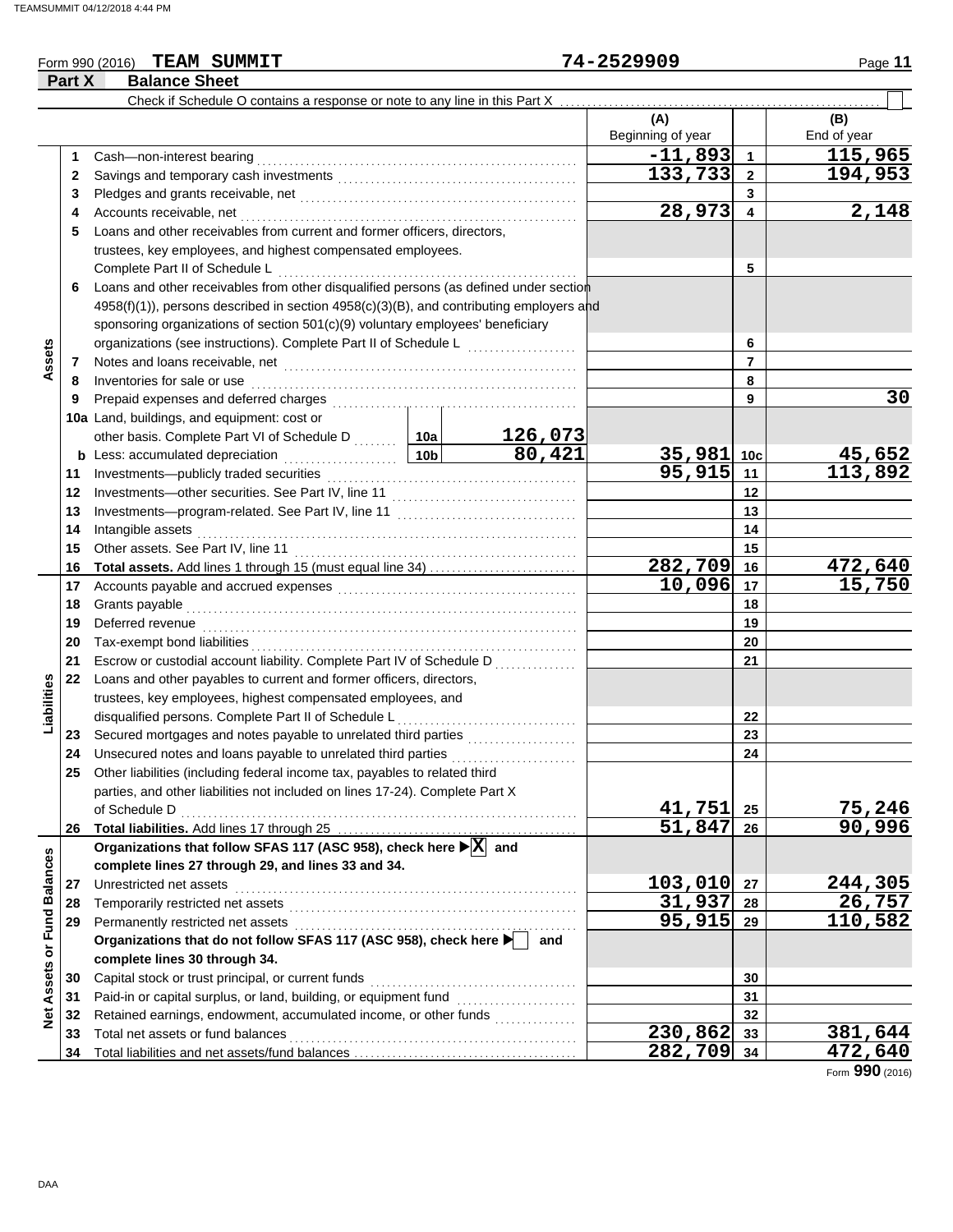|              | 74-2529909<br>Form 990 (2016) TEAM SUMMIT                                                                             |                         |                | Page 12             |
|--------------|-----------------------------------------------------------------------------------------------------------------------|-------------------------|----------------|---------------------|
|              | Part XI<br><b>Reconciliation of Net Assets</b>                                                                        |                         |                |                     |
|              |                                                                                                                       |                         |                |                     |
| 1            |                                                                                                                       | $\mathbf{1}$            |                | 1,763,783           |
| $\mathbf{2}$ |                                                                                                                       | $\overline{2}$          |                | 1,620,687           |
| 3            | Revenue less expenses. Subtract line 2 from line 1                                                                    | $\mathbf{3}$            |                | 143,096             |
| 4            | Net assets or fund balances at beginning of year (must equal Part X, line 33, column (A)) [[[[[[[[[[[[[[[[[[[         | $\overline{\mathbf{4}}$ |                | 230,862             |
| 5            |                                                                                                                       | 5                       |                | $\overline{7}$ ,686 |
| 6            |                                                                                                                       | 6                       |                |                     |
| 7            | Investment expenses                                                                                                   | $\overline{7}$          |                |                     |
| 8            | Prior period adjustments                                                                                              | 8                       |                |                     |
| 9            |                                                                                                                       | 9                       |                |                     |
| 10           | Net assets or fund balances at end of year. Combine lines 3 through 9 (must equal Part X, line                        |                         |                |                     |
|              |                                                                                                                       | 10                      |                | 381,644             |
|              | <b>Financial Statements and Reporting</b><br><b>Part XII</b>                                                          |                         |                |                     |
|              |                                                                                                                       |                         |                |                     |
|              |                                                                                                                       |                         |                | <b>Yes</b><br>No    |
| 1            | $ \mathbf{X} $ Accrual<br>Accounting method used to prepare the Form 990:     Cash<br>Other                           |                         |                |                     |
|              | If the organization changed its method of accounting from a prior year or checked "Other," explain in                 |                         |                |                     |
|              | Schedule O.                                                                                                           |                         |                |                     |
|              | 2a Were the organization's financial statements compiled or reviewed by an independent accountant?                    |                         | 2a             | X                   |
|              | If "Yes," check a box below to indicate whether the financial statements for the year were compiled or                |                         |                |                     |
|              | reviewed on a separate basis, consolidated basis, or both:                                                            |                         |                |                     |
|              | Separate basis<br>  Consolidated basis<br>Both consolidated and separate basis                                        |                         |                |                     |
|              | b Were the organization's financial statements audited by an independent accountant?                                  |                         | 2 <sub>b</sub> | $\mathbf X$         |
|              | If "Yes," check a box below to indicate whether the financial statements for the year were audited on a               |                         |                |                     |
|              | separate basis, consolidated basis, or both:                                                                          |                         |                |                     |
|              | Separate basis<br><b>Consolidated basis</b><br>Both consolidated and separate basis                                   |                         |                |                     |
|              | c If "Yes" to line 2a or 2b, does the organization have a committee that assumes responsibility for oversight         |                         |                |                     |
|              | of the audit, review, or compilation of its financial statements and selection of an independent accountant?          |                         | 2c             |                     |
|              | If the organization changed either its oversight process or selection process during the tax year, explain in         |                         |                |                     |
|              | Schedule O.                                                                                                           |                         |                |                     |
|              | 3a As a result of a federal award, was the organization required to undergo an audit or audits as set forth in        |                         |                |                     |
|              | the Single Audit Act and OMB Circular A-133?                                                                          |                         | 3a             | x                   |
|              | <b>b</b> If "Yes," did the organization undergo the required audit or audits? If the organization did not undergo the |                         |                |                     |
|              |                                                                                                                       |                         | 3 <sub>b</sub> | nnn                 |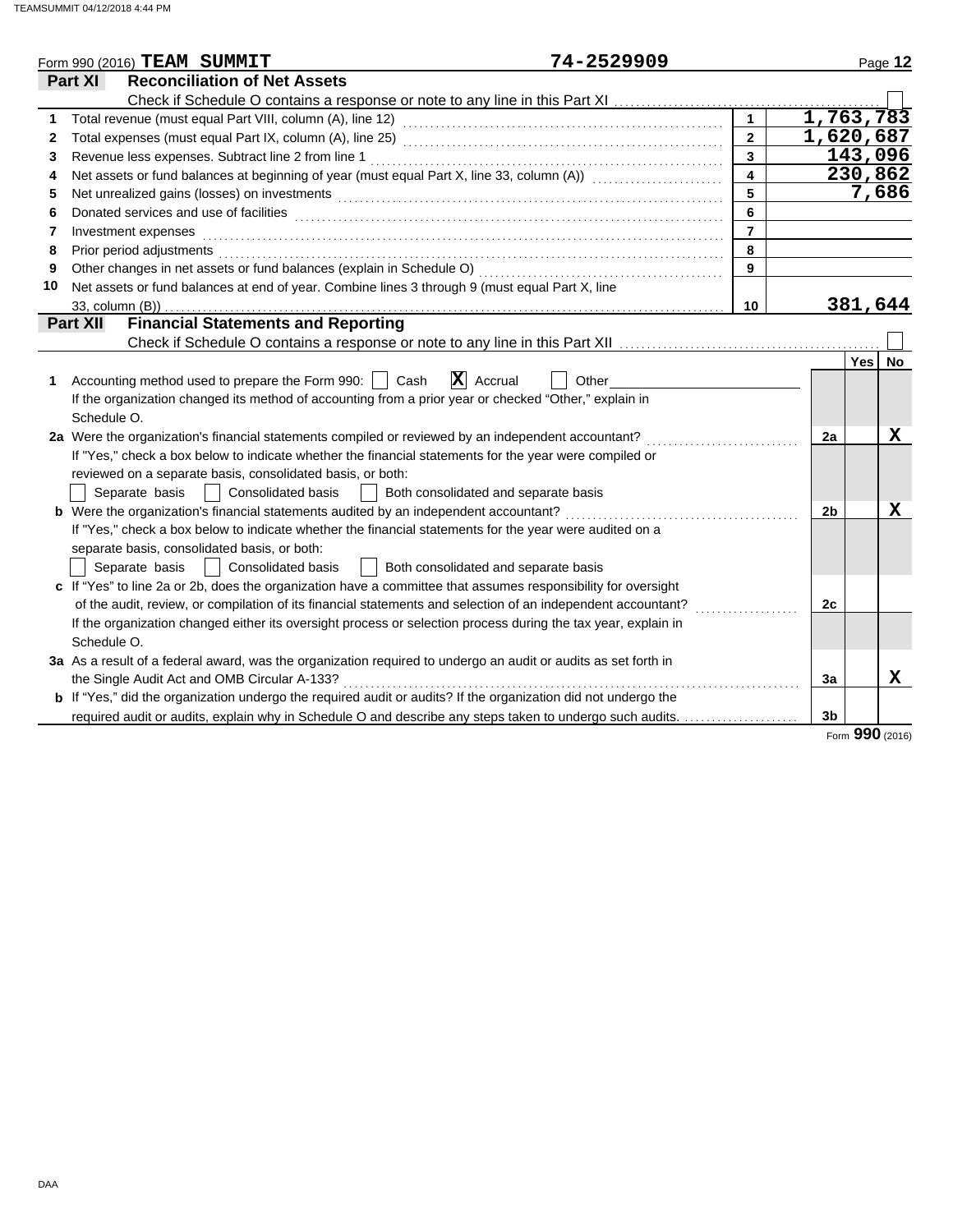| <b>SCHEDULE A</b>          |                                                            | <b>Public Charity Status and Public Support</b>                                                                                                                                                                                                     |                          |  |                                       | OMB No. 1545-0047     |  |  |  |
|----------------------------|------------------------------------------------------------|-----------------------------------------------------------------------------------------------------------------------------------------------------------------------------------------------------------------------------------------------------|--------------------------|--|---------------------------------------|-----------------------|--|--|--|
| (Form 990 or 990-EZ)       |                                                            | Complete if the organization is a section 501(c)(3) organization or a section 4947(a)(1) nonexempt charitable trust.                                                                                                                                |                          |  |                                       | 2016                  |  |  |  |
| Department of the Treasury |                                                            | Attach to Form 990 or Form 990-EZ.                                                                                                                                                                                                                  |                          |  |                                       | <b>Open to Public</b> |  |  |  |
| Internal Revenue Service   |                                                            | <b>Inspection</b><br>Information about Schedule A (Form 990 or 990-EZ) and its instructions is at www.irs.gov/form990.                                                                                                                              |                          |  |                                       |                       |  |  |  |
| Name of the organization   |                                                            |                                                                                                                                                                                                                                                     |                          |  | <b>Employer identification number</b> |                       |  |  |  |
|                            | TEAM SUMMIT                                                |                                                                                                                                                                                                                                                     |                          |  | 74-2529909                            |                       |  |  |  |
| Part I                     |                                                            | Reason for Public Charity Status (All organizations must complete this part.) See instructions.                                                                                                                                                     |                          |  |                                       |                       |  |  |  |
|                            |                                                            | The organization is not a private foundation because it is: (For lines 1 through 12, check only one box.)                                                                                                                                           |                          |  |                                       |                       |  |  |  |
| 1                          |                                                            | A church, convention of churches, or association of churches described in section 170(b)(1)(A)(i).                                                                                                                                                  |                          |  |                                       |                       |  |  |  |
| 2<br>3                     |                                                            | A school described in section 170(b)(1)(A)(ii). (Attach Schedule E (Form 990 or 990-EZ).)<br>A hospital or a cooperative hospital service organization described in section 170(b)(1)(A)(iii).                                                      |                          |  |                                       |                       |  |  |  |
| 4                          |                                                            | A medical research organization operated in conjunction with a hospital described in section 170(b)(1)(A)(iii). Enter the hospital's name,                                                                                                          |                          |  |                                       |                       |  |  |  |
| city, and state:           |                                                            |                                                                                                                                                                                                                                                     |                          |  |                                       |                       |  |  |  |
| 5                          |                                                            | An organization operated for the benefit of a college or university owned or operated by a governmental unit described in                                                                                                                           |                          |  |                                       |                       |  |  |  |
|                            | section 170(b)(1)(A)(iv). (Complete Part II.)              |                                                                                                                                                                                                                                                     |                          |  |                                       |                       |  |  |  |
| 6                          |                                                            | A federal, state, or local government or governmental unit described in section 170(b)(1)(A)(v).                                                                                                                                                    |                          |  |                                       |                       |  |  |  |
| 7                          | described in section 170(b)(1)(A)(vi). (Complete Part II.) | An organization that normally receives a substantial part of its support from a governmental unit or from the general public                                                                                                                        |                          |  |                                       |                       |  |  |  |
| 8                          |                                                            | A community trust described in section 170(b)(1)(A)(vi). (Complete Part II.)                                                                                                                                                                        |                          |  |                                       |                       |  |  |  |
| 9                          |                                                            | An agricultural research organization described in section 170(b)(1)(A)(ix) operated in conjunction with a land-grant college                                                                                                                       |                          |  |                                       |                       |  |  |  |
| university:                |                                                            | or university or a non-land grant college of agriculture (see instructions). Enter the name, city, and state of the college or                                                                                                                      |                          |  |                                       |                       |  |  |  |
| $ \mathbf{X} $<br>10       |                                                            | An organization that normally receives: (1) more than 33 1/3% of its support from contributions, membership fees, and gross                                                                                                                         |                          |  |                                       |                       |  |  |  |
|                            |                                                            | receipts from activities related to its exempt functions—subject to certain exceptions, and (2) no more than 33 1/3% of its                                                                                                                         |                          |  |                                       |                       |  |  |  |
|                            |                                                            | support from gross investment income and unrelated business taxable income (less section 511 tax) from businesses<br>acquired by the organization after June 30, 1975. See section 509(a)(2). (Complete Part III.)                                  |                          |  |                                       |                       |  |  |  |
| 11                         |                                                            | An organization organized and operated exclusively to test for public safety. See section 509(a)(4).                                                                                                                                                |                          |  |                                       |                       |  |  |  |
| 12                         |                                                            | An organization organized and operated exclusively for the benefit of, to perform the functions of, or to carry out the purposes                                                                                                                    |                          |  |                                       |                       |  |  |  |
|                            |                                                            | of one or more publicly supported organizations described in section 509(a)(1) or section 509(a)(2). See section 509(a)(3).                                                                                                                         |                          |  |                                       |                       |  |  |  |
|                            |                                                            | Check the box in lines 12a through 12d that describes the type of supporting organization and complete lines 12e, 12f, and 12g.                                                                                                                     |                          |  |                                       |                       |  |  |  |
| а                          |                                                            | Type I. A supporting organization operated, supervised, or controlled by its supported organization(s), typically by giving<br>the supported organization(s) the power to regularly appoint or elect a majority of the directors or trustees of the |                          |  |                                       |                       |  |  |  |
|                            |                                                            | supporting organization. You must complete Part IV, Sections A and B.                                                                                                                                                                               |                          |  |                                       |                       |  |  |  |
| b                          |                                                            | Type II. A supporting organization supervised or controlled in connection with its supported organization(s), by having                                                                                                                             |                          |  |                                       |                       |  |  |  |
|                            |                                                            | control or management of the supporting organization vested in the same persons that control or manage the supported<br>organization(s). You must complete Part IV, Sections A and C.                                                               |                          |  |                                       |                       |  |  |  |
| c                          |                                                            | Type III functionally integrated. A supporting organization operated in connection with, and functionally integrated with,                                                                                                                          |                          |  |                                       |                       |  |  |  |
|                            |                                                            | its supported organization(s) (see instructions). You must complete Part IV, Sections A, D, and E.                                                                                                                                                  |                          |  |                                       |                       |  |  |  |
| d                          |                                                            | Type III non-functionally integrated. A supporting organization operated in connection with its supported organization(s)                                                                                                                           |                          |  |                                       |                       |  |  |  |
|                            |                                                            | that is not functionally integrated. The organization generally must satisfy a distribution requirement and an attentiveness<br>requirement (see instructions). You must complete Part IV, Sections A and D, and Part V.                            |                          |  |                                       |                       |  |  |  |
| e                          |                                                            | Check this box if the organization received a written determination from the IRS that it is a Type I, Type II, Type III                                                                                                                             |                          |  |                                       |                       |  |  |  |
|                            |                                                            | functionally integrated, or Type III non-functionally integrated supporting organization.                                                                                                                                                           |                          |  |                                       |                       |  |  |  |
| f                          | Enter the number of supported organizations                | Provide the following information about the supported organization(s).                                                                                                                                                                              |                          |  |                                       |                       |  |  |  |
| g<br>(i) Name of supported | (ii) EIN                                                   | (iii) Type of organization                                                                                                                                                                                                                          | (iv) Is the organization |  | (v) Amount of monetary                | (vi) Amount of        |  |  |  |
| organization               |                                                            | (described on lines 1-10                                                                                                                                                                                                                            | listed in your governing |  | support (see                          | other support (see    |  |  |  |
|                            |                                                            | above (see instructions))                                                                                                                                                                                                                           | document?<br>Yes<br>No   |  | instructions)                         | instructions)         |  |  |  |
| (A)                        |                                                            |                                                                                                                                                                                                                                                     |                          |  |                                       |                       |  |  |  |
|                            |                                                            |                                                                                                                                                                                                                                                     |                          |  |                                       |                       |  |  |  |
| (B)                        |                                                            |                                                                                                                                                                                                                                                     |                          |  |                                       |                       |  |  |  |
|                            |                                                            |                                                                                                                                                                                                                                                     |                          |  |                                       |                       |  |  |  |
| (C)                        |                                                            |                                                                                                                                                                                                                                                     |                          |  |                                       |                       |  |  |  |
| (D)                        |                                                            |                                                                                                                                                                                                                                                     |                          |  |                                       |                       |  |  |  |
|                            |                                                            |                                                                                                                                                                                                                                                     |                          |  |                                       |                       |  |  |  |
| (E)                        |                                                            |                                                                                                                                                                                                                                                     |                          |  |                                       |                       |  |  |  |
|                            |                                                            |                                                                                                                                                                                                                                                     |                          |  |                                       |                       |  |  |  |
|                            |                                                            |                                                                                                                                                                                                                                                     |                          |  |                                       |                       |  |  |  |

**For Paperwork Reduction Act Notice, see the Instructions for Form 990 or 990-EZ.**

**Schedule A (Form 990 or 990-EZ) 2016**

**Total**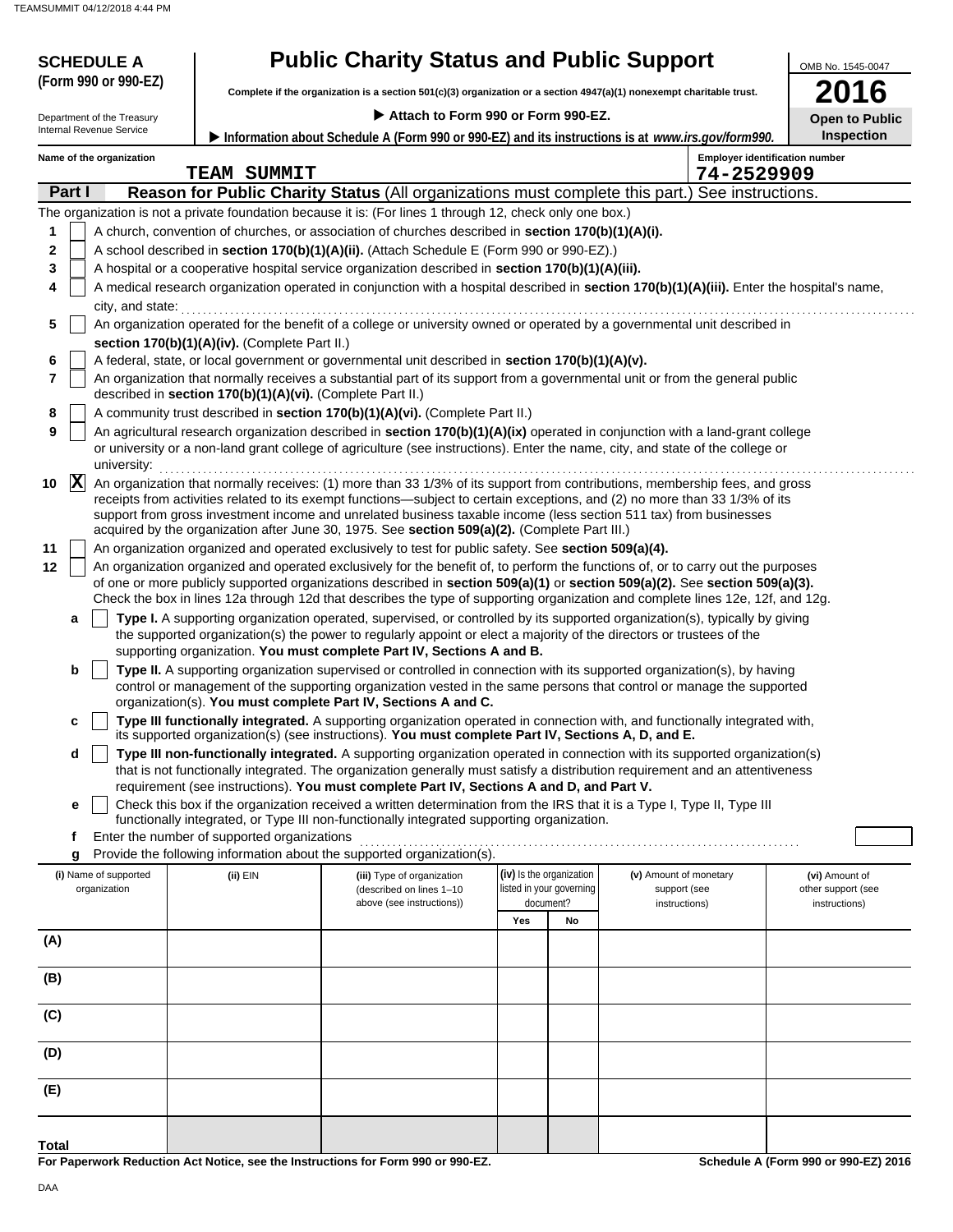|              | Schedule A (Form 990 or 990-EZ) 2016                                                                                                                                                                                                                 | TEAM SUMMIT |          |            |            | 74-2529909 | Page 2    |
|--------------|------------------------------------------------------------------------------------------------------------------------------------------------------------------------------------------------------------------------------------------------------|-------------|----------|------------|------------|------------|-----------|
|              | Support Schedule for Organizations Described in Sections 170(b)(1)(A)(iv) and 170(b)(1)(A)(vi)<br>Part II                                                                                                                                            |             |          |            |            |            |           |
|              | (Complete only if you checked the box on line 5, 7, or 8 of Part I or if the organization failed to qualify under<br>Part III. If the organization fails to qualify under the tests listed below, please complete Part III.)                         |             |          |            |            |            |           |
|              |                                                                                                                                                                                                                                                      |             |          |            |            |            |           |
|              | <b>Section A. Public Support</b>                                                                                                                                                                                                                     |             |          |            |            |            |           |
|              | Calendar year (or fiscal year beginning in) $\blacktriangleright$                                                                                                                                                                                    | (a) 2012    | (b) 2013 | $(c)$ 2014 | $(d)$ 2015 | (e) $2016$ | (f) Total |
| 1            | Gifts, grants, contributions, and<br>membership fees received. (Do not<br>include any "unusual grants.")                                                                                                                                             |             |          |            |            |            |           |
| $\mathbf{2}$ | Tax revenues levied for the<br>organization's benefit and either paid<br>to or expended on its behalf                                                                                                                                                |             |          |            |            |            |           |
| 3            | The value of services or facilities<br>furnished by a governmental unit to the<br>organization without charge<br>.<br>Geboortes en die So                                                                                                            |             |          |            |            |            |           |
| 4            | Total. Add lines 1 through 3                                                                                                                                                                                                                         |             |          |            |            |            |           |
| 5            | The portion of total contributions by<br>each person (other than a<br>governmental unit or publicly<br>supported organization) included on<br>line 1 that exceeds 2% of the amount<br>shown on line 11, column (f) $\ldots$                          |             |          |            |            |            |           |
| 6            | Public support. Subtract line 5 from line 4.                                                                                                                                                                                                         |             |          |            |            |            |           |
|              | <b>Section B. Total Support</b>                                                                                                                                                                                                                      |             |          |            |            |            |           |
|              | Calendar year (or fiscal year beginning in)                                                                                                                                                                                                          | (a) 2012    | (b) 2013 | $(c)$ 2014 | $(d)$ 2015 | (e) 2016   | (f) Total |
| 7            | Amounts from line 4<br><u> 1999 - Alexandr Steinberg, Amerikaansk kon</u>                                                                                                                                                                            |             |          |            |            |            |           |
| 8            | Gross income from interest, dividends,<br>payments received on securities loans,<br>rents, royalties and income from similar<br><b>sources</b>                                                                                                       |             |          |            |            |            |           |
| 9            | Net income from unrelated business<br>activities, whether or not the business<br>is regularly carried on                                                                                                                                             |             |          |            |            |            |           |
| 10           | Other income. Do not include gain or<br>loss from the sale of capital assets<br>(Explain in Part VI.)                                                                                                                                                |             |          |            |            |            |           |
| 11           | Total support. Add lines 7 through 10                                                                                                                                                                                                                |             |          |            |            |            |           |
| 12           | Gross receipts from related activities, etc. (see instructions) [11] content content content from related activities, etc. (see instructions) [11] content content content of the set of the set of the set of the set of the                        |             |          |            |            | 12         |           |
| 13           | First five years. If the Form 990 is for the organization's first, second, third, fourth, or fifth tax year as a section 501(c)(3)                                                                                                                   |             |          |            |            |            |           |
|              | organization, check this box and stop here                                                                                                                                                                                                           |             |          |            |            |            |           |
|              | <b>Section C. Computation of Public Support Percentage</b>                                                                                                                                                                                           |             |          |            |            |            |           |
| 14           |                                                                                                                                                                                                                                                      |             |          |            |            | 14         | %         |
| 15           | Public support percentage from 2015 Schedule A, Part II, line 14                                                                                                                                                                                     |             |          |            |            | 15         | %         |
| 16a          | 33 1/3% support test-2016. If the organization did not check the box on line 13, and line 14 is 33 1/3% or more, check this                                                                                                                          |             |          |            |            |            |           |
|              | box and stop here. The organization qualifies as a publicly supported organization                                                                                                                                                                   |             |          |            |            |            |           |
| b            | 33 1/3% support test-2015. If the organization did not check a box on line 13 or 16a, and line 15 is 33 1/3% or more, check                                                                                                                          |             |          |            |            |            |           |
| 17a          | this box and stop here. The organization qualifies as a publicly supported organization<br>10%-facts-and-circumstances test-2016. If the organization did not check a box on line 13, 16a, or 16b, and line 14 is                                    |             |          |            |            |            |           |
|              | 10% or more, and if the organization meets the "facts-and-circumstances" test, check this box and stop here. Explain in<br>Part VI how the organization meets the "facts-and-circumstances" test. The organization qualifies as a publicly supported |             |          |            |            |            |           |
|              | organization                                                                                                                                                                                                                                         |             |          |            |            |            |           |
| b            | 10%-facts-and-circumstances test-2015. If the organization did not check a box on line 13, 16a, 16b, or 17a, and line                                                                                                                                |             |          |            |            |            |           |
|              | 15 is 10% or more, and if the organization meets the "facts-and-circumstances" test, check this box and stop here.                                                                                                                                   |             |          |            |            |            |           |
|              | Explain in Part VI how the organization meets the "facts-and-circumstances" test. The organization qualifies as a publicly                                                                                                                           |             |          |            |            |            |           |
|              | supported organization                                                                                                                                                                                                                               |             |          |            |            |            |           |
| 18           | Private foundation. If the organization did not check a box on line 13, 16a, 16b, 17a, or 17b, check this box and see                                                                                                                                |             |          |            |            |            |           |
|              | instructions                                                                                                                                                                                                                                         |             |          |            |            |            |           |

**Schedule A (Form 990 or 990-EZ) 2016**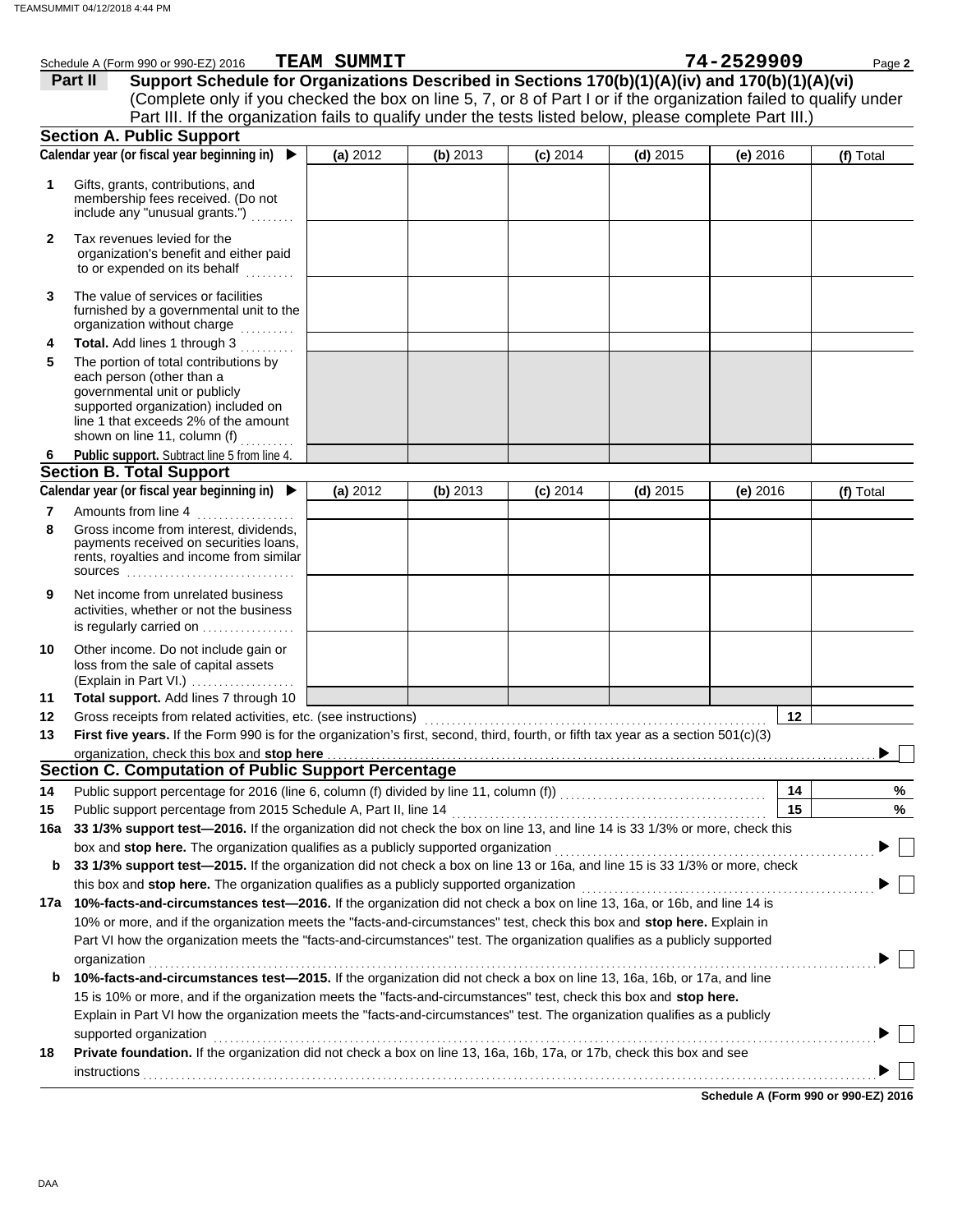|              | Schedule A (Form 990 or 990-EZ) 2016                                                                                                                                                                                                                                                                                                                                 | TEAM SUMMIT |           |            |            | 74-2529909 | Page 3                             |
|--------------|----------------------------------------------------------------------------------------------------------------------------------------------------------------------------------------------------------------------------------------------------------------------------------------------------------------------------------------------------------------------|-------------|-----------|------------|------------|------------|------------------------------------|
|              | Support Schedule for Organizations Described in Section 509(a)(2)<br>Part III                                                                                                                                                                                                                                                                                        |             |           |            |            |            |                                    |
|              | (Complete only if you checked the box on line 10 of Part I or if the organization failed to qualify under Part II.                                                                                                                                                                                                                                                   |             |           |            |            |            |                                    |
|              | If the organization fails to qualify under the tests listed below, please complete Part II.)                                                                                                                                                                                                                                                                         |             |           |            |            |            |                                    |
|              | <b>Section A. Public Support</b>                                                                                                                                                                                                                                                                                                                                     |             |           |            |            |            |                                    |
|              | Calendar year (or fiscal year beginning in)<br>▶                                                                                                                                                                                                                                                                                                                     | (a) 2012    | (b) 2013  | $(c)$ 2014 | $(d)$ 2015 | $(e)$ 2016 | (f) Total                          |
| 1.           | Gifts, grants, contributions, and membership<br>fees received. (Do not include any "unusual grants.")                                                                                                                                                                                                                                                                | 125,411     | 229,361   | 163,686    | 182,853    | 205,354    | 906,665                            |
| $\mathbf{2}$ | Gross receipts from admissions, merchandise                                                                                                                                                                                                                                                                                                                          |             |           |            |            |            |                                    |
|              | sold or services performed, or facilities<br>furnished in any activity that is related to the<br>organization's fax-exempt purpose                                                                                                                                                                                                                                   | 731,495     | 847,266   | 910,103    | 1,339,916  | 1,499,832  | 5,328,612                          |
| 3            | Gross receipts from activities that are not an<br>unrelated trade or business under section 513                                                                                                                                                                                                                                                                      |             |           |            |            |            |                                    |
| 4            | Tax revenues levied for the<br>organization's benefit and either paid<br>to or expended on its behalf                                                                                                                                                                                                                                                                |             |           |            |            |            |                                    |
| 5            | The value of services or facilities<br>furnished by a governmental unit to the<br>organization without charge                                                                                                                                                                                                                                                        |             |           |            |            |            |                                    |
| 6            | Total. Add lines 1 through 5                                                                                                                                                                                                                                                                                                                                         | 856,906     | 1,076,627 | 1,073,789  | 1,522,769  | 1,705,186  | 6,235,277                          |
|              | <b>7a</b> Amounts included on lines 1, 2, and 3<br>received from disqualified persons                                                                                                                                                                                                                                                                                | 5,000       | 3,347     | 18,150     | 4,483      | 5,391      | 36,371                             |
| b            | Amounts included on lines 2 and 3<br>received from other than disqualified<br>persons that exceed the greater of \$5,000<br>or 1% of the amount on line 13 for the year                                                                                                                                                                                              |             |           |            |            |            |                                    |
| C            | Add lines 7a and 7b<br>. <b>.</b> .                                                                                                                                                                                                                                                                                                                                  | 5,000       | 3,347     | 18,150     | 4,483      | 5,391      | 36,371                             |
| 8            | Public support. (Subtract line 7c from                                                                                                                                                                                                                                                                                                                               |             |           |            |            |            | 6,198,906                          |
|              | <b>Section B. Total Support</b>                                                                                                                                                                                                                                                                                                                                      |             |           |            |            |            |                                    |
|              | Calendar year (or fiscal year beginning in) $\blacktriangleright$                                                                                                                                                                                                                                                                                                    | (a) 2012    | (b) 2013  | $(c)$ 2014 | $(d)$ 2015 | $(e)$ 2016 | (f) Total                          |
| 9            | Amounts from line 6<br>and a straight and a straight                                                                                                                                                                                                                                                                                                                 | 856,906     | 1,076,627 | 1,073,789  | 1,522,769  | 1,705,186  | 6,235,277                          |
|              | <b>10a</b> Gross income from interest, dividends,<br>payments received on securities loans, rents,<br>royalties and income from similar sources                                                                                                                                                                                                                      | 1,377       | 1,816     | 1,372      | 1,728      | 1,308      | 7,601                              |
| b            | Unrelated business taxable income (less<br>section 511 taxes) from businesses<br>acquired after June 30, 1975                                                                                                                                                                                                                                                        |             |           |            |            |            |                                    |
| c            | Add lines 10a and 10b<br>.                                                                                                                                                                                                                                                                                                                                           | 1,377       | 1,816     | 1,372      | 1,728      | 1,308      | 7,601                              |
| 11           | Net income from unrelated business<br>activities not included in line 10b, whether<br>or not the business is regularly carried on                                                                                                                                                                                                                                    | 43,374      | 27,322    | 26,919     | 61,150     | 54,035     | 212,800                            |
| 12           | Other income. Do not include gain or<br>loss from the sale of capital assets<br>(Explain in Part VI.)                                                                                                                                                                                                                                                                |             |           |            |            |            |                                    |
| 13           | Total support. (Add lines 9, 10c, 11,                                                                                                                                                                                                                                                                                                                                |             |           |            |            |            |                                    |
|              | and 12.)                                                                                                                                                                                                                                                                                                                                                             | 901,657     | 1,105,765 | 1,102,080  | 1,585,647  | 1,760,529  | 6,455,678                          |
| 14           | First five years. If the Form 990 is for the organization's first, second, third, fourth, or fifth tax year as a section 501(c)(3)<br>organization, check this box and stop here manufactured and content to the state of the state of the state of the state of the state of the state of the state of the state of the state of the state of the state of the stat |             |           |            |            |            | ▶                                  |
|              | <b>Section C. Computation of Public Support Percentage</b>                                                                                                                                                                                                                                                                                                           |             |           |            |            |            |                                    |
| 15           |                                                                                                                                                                                                                                                                                                                                                                      |             |           |            |            | 15         | 96.02%                             |
| 16           |                                                                                                                                                                                                                                                                                                                                                                      |             |           |            |            | 16         | 95.93%                             |
|              | Section D. Computation of Investment Income Percentage                                                                                                                                                                                                                                                                                                               |             |           |            |            |            |                                    |
| 17           |                                                                                                                                                                                                                                                                                                                                                                      |             |           |            |            | 17         | %                                  |
| 18           | Investment income percentage from 2015 Schedule A, Part III, line 17                                                                                                                                                                                                                                                                                                 |             |           |            |            | 18         | %                                  |
| 19а          | 33 1/3% support tests—2016. If the organization did not check the box on line 14, and line 15 is more than 33 1/3%, and line                                                                                                                                                                                                                                         |             |           |            |            |            |                                    |
|              | 17 is not more than 33 1/3%, check this box and stop here. The organization qualifies as a publicly supported organization                                                                                                                                                                                                                                           |             |           |            |            |            | $\blacktriangleright$ $\mathbf{X}$ |
| b            | 33 1/3% support tests-2015. If the organization did not check a box on line 14 or line 19a, and line 16 is more than 33 1/3%, and                                                                                                                                                                                                                                    |             |           |            |            |            |                                    |
|              | line 18 is not more than 33 1/3%, check this box and stop here. The organization qualifies as a publicly supported organization                                                                                                                                                                                                                                      |             |           |            |            |            |                                    |
| 20           |                                                                                                                                                                                                                                                                                                                                                                      |             |           |            |            |            | ▶                                  |

| Schedule A (Form 990 or 990-EZ) 2016 |  |  |
|--------------------------------------|--|--|
|                                      |  |  |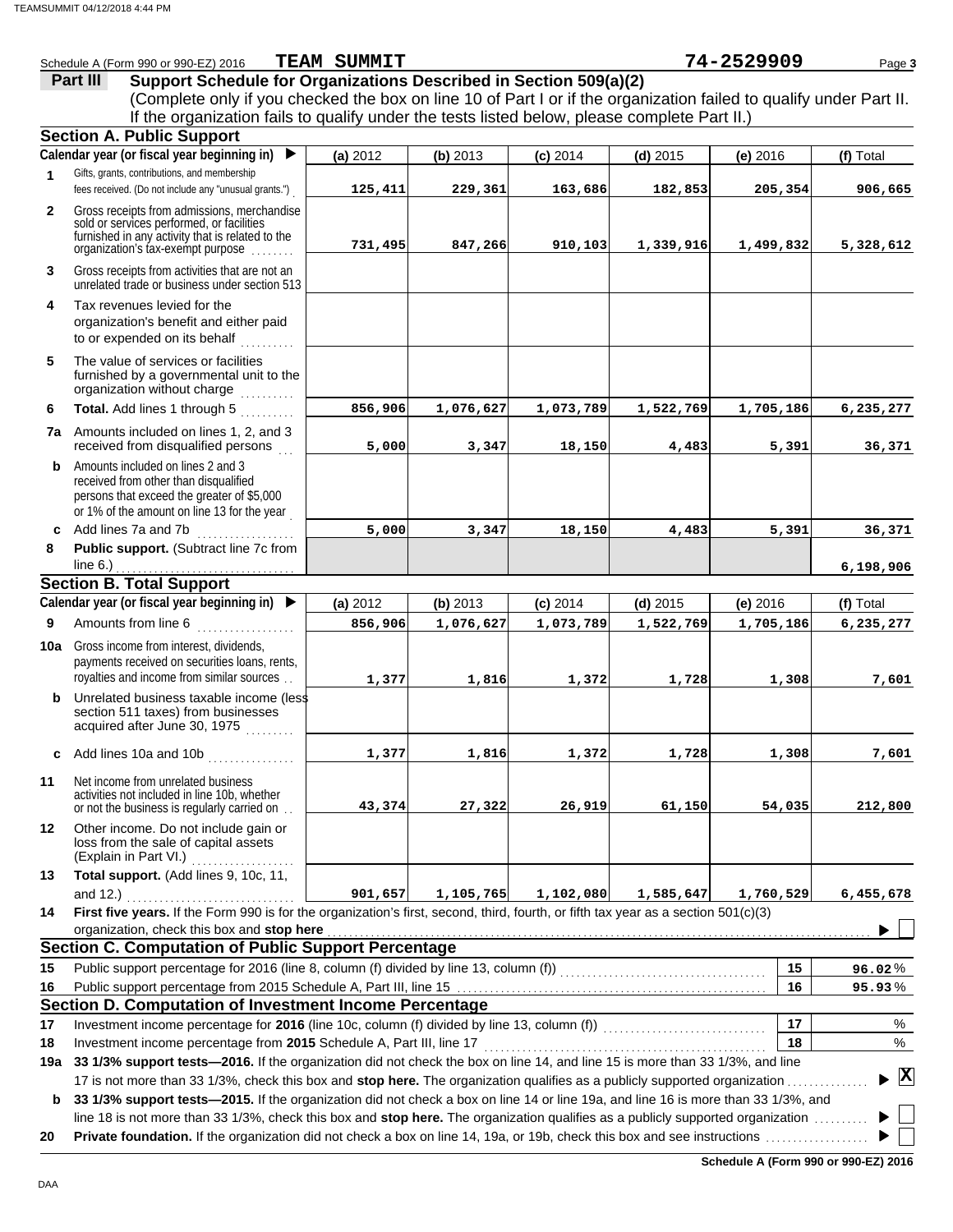### **Part IV Supporting Organizations** Sections A, D, and E. If you checked 12d of Part I, complete Sections A and D, and complete Part V.) Schedule A (Form 990 or 990-EZ) 2016 Page 4 **TEAM SUMMIT** And the Magnust Communication of the Magnust Page 4 **Section A. All Supporting Organizations** (Complete only if you checked a box in line 12 on Part I. If you checked 12a of Part I, complete Sections A and B. If you checked 12b of Part I, complete Sections A and C. If you checked 12c of Part I, complete Are all of the organization's supported organizations listed by name in the organization's governing documents? *If "No," describe in Part VI how the supported organizations are designated. If designated by class or purpose, describe the designation. If historic and continuing relationship, explain.* Did the organization have any supported organization that does not have an IRS determination of status under section 509(a)(1) or (2)? *If "Yes," explain in Part VI how the organization determined that the supported organization was described in section 509(a)(1) or (2).* **1 2 3a** Did the organization have a supported organization described in section 501(c)(4), (5), or (6)? *If "Yes," answer* **b c 4a** Was any supported organization not organized in the United States ("foreign supported organization")? *If* **b c** Did the organization support any foreign supported organization that does not have an IRS determination **5a** Did the organization add, substitute, or remove any supported organizations during the tax year? *If "Yes,"* **b c 6 7 8 9a b c 10a b** *(b) and (c) below.* Did the organization confirm that each supported organization qualified under section 501(c)(4), (5), or (6) and satisfied the public support tests under section 509(a)(2)? *If "Yes," describe in Part VI when and how the organization made the determination.* Did the organization ensure that all support to such organizations was used exclusively for section  $170(c)(2)(B)$ purposes? *If "Yes," explain in Part VI what controls the organization put in place to ensure such use. "Yes," and if you checked 12a or 12b in Part I, answer (b) and (c) below.* Did the organization have ultimate control and discretion in deciding whether to make grants to the foreign supported organization? *If "Yes," describe in Part VI how the organization had such control and discretion despite being controlled or supervised by or in connection with its supported organizations.* under sections 501(c)(3) and 509(a)(1) or (2)? *If "Yes," explain in Part VI what controls the organization used to ensure that all support to the foreign supported organization was used exclusively for section 170(c)(2)(B) purposes.* answer (b) and (c) below (if applicable). Also, provide detail in **Part VI**, *including (i)* the names and EIN *numbers of the supported organizations added, substituted, or removed; (ii) the reasons for each such action; (iii) the authority under the organization's organizing document authorizing such action; and (iv) how the action was accomplished (such as by amendment to the organizing document).* **Type I or Type II only.** Was any added or substituted supported organization part of a class already designated in the organization's organizing document? **Substitutions only.** Was the substitution the result of an event beyond the organization's control? Did the organization provide support (whether in the form of grants or the provision of services or facilities) to anyone other than (i) its supported organizations, (ii) individuals that are part of the charitable class benefited by one or more of its supported organizations, or (iii) other supporting organizations that also support or benefit one or more of the filing organization's supported organizations? *If "Yes," provide detail in Part VI.* Did the organization provide a grant, loan, compensation, or other similar payment to a substantial contributor (defined in section 4958(c)(3)(C)), a family member of a substantial contributor, or a 35% controlled entity with regard to a substantial contributor? *If "Yes," complete Part I of Schedule L (Form 990 or 990-EZ).* Did the organization make a loan to a disqualified person (as defined in section 4958) not described in line 7? *If "Yes," complete Part I of Schedule L (Form 990 or 990-EZ).* Was the organization controlled directly or indirectly at any time during the tax year by one or more disqualified persons as defined in section 4946 (other than foundation managers and organizations described in section 509(a)(1) or (2))? *If "Yes," provide detail in Part VI.* Did one or more disqualified persons (as defined in line 9a) hold a controlling interest in any entity in which the supporting organization had an interest? *If "Yes," provide detail in Part VI.* Did a disqualified person (as defined in line 9a) have an ownership interest in, or derive any personal benefit from, assets in which the supporting organization also had an interest? *If "Yes," provide detail in Part VI.* Was the organization subject to the excess business holdings rules of section 4943 because of section 4943(f) (regarding certain Type II supporting organizations, and all Type III non-functionally integrated supporting organizations)? *If "Yes," answer 10b below.* Did the organization have any excess business holdings in the tax year? *(Use Schedule C, Form 4720, to determine whether the organization had excess business holdings.)* **Yes No 1 2 3a 3b 3c 4a 4b 4c 5a 5b 5c 6 7 8 9a 9b 9c 10a 10b TEAM SUMMIT 74-2529909**

**Schedule A (Form 990 or 990-EZ) 2016**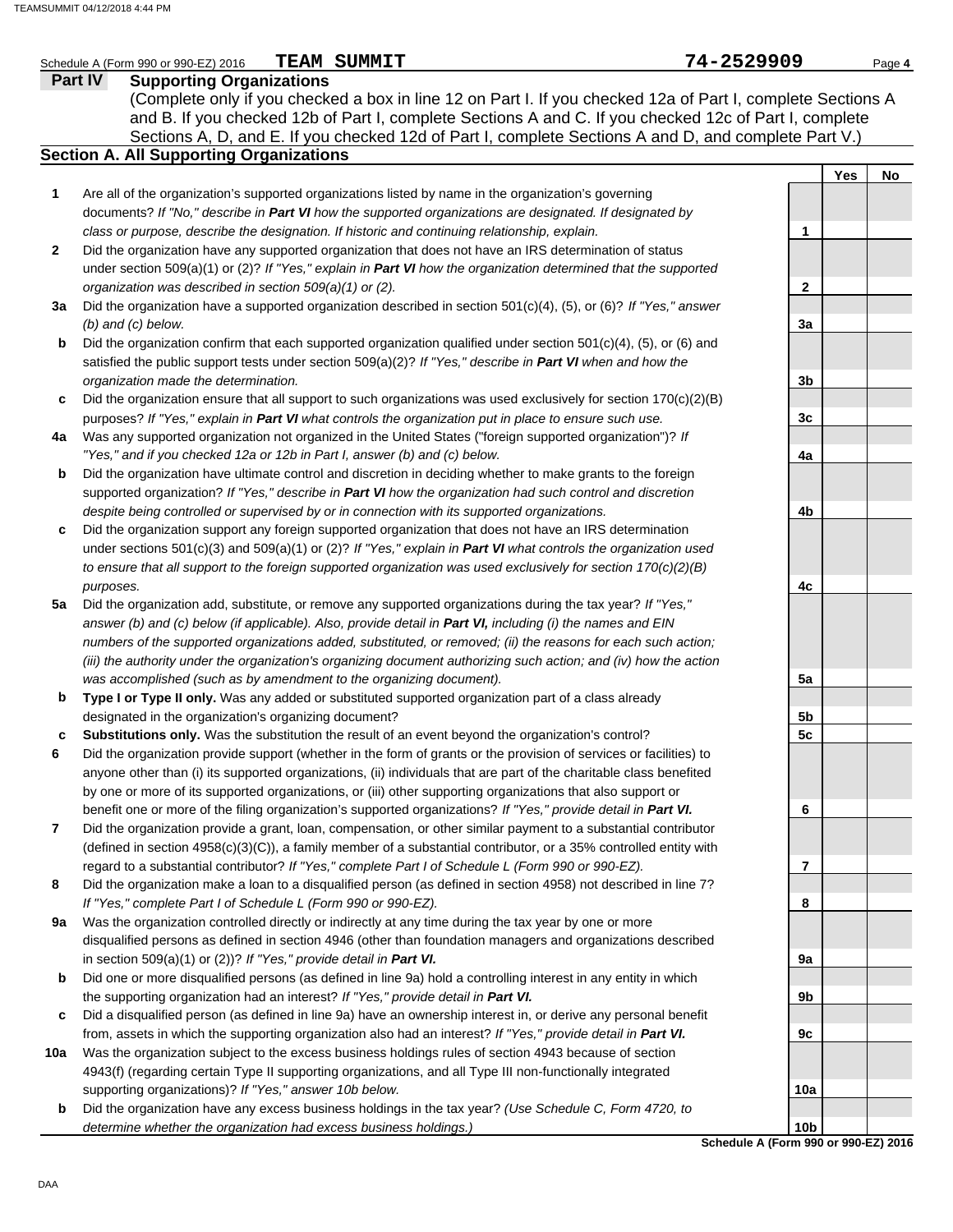|              | 74-2529909<br><b>TEAM SUMMIT</b><br>Schedule A (Form 990 or 990-EZ) 2016                                                          |                 |                                                                                                                                 | Page 5 |
|--------------|-----------------------------------------------------------------------------------------------------------------------------------|-----------------|---------------------------------------------------------------------------------------------------------------------------------|--------|
|              | Part IV<br><b>Supporting Organizations (continued)</b>                                                                            |                 |                                                                                                                                 |        |
|              |                                                                                                                                   |                 | Yes                                                                                                                             | No     |
| 11           | Has the organization accepted a gift or contribution from any of the following persons?                                           |                 |                                                                                                                                 |        |
| a            | A person who directly or indirectly controls, either alone or together with persons described in (b) and (c)                      |                 |                                                                                                                                 |        |
|              | below, the governing body of a supported organization?                                                                            | 11a             |                                                                                                                                 |        |
|              | <b>b</b> A family member of a person described in (a) above?                                                                      | 11 <sub>b</sub> |                                                                                                                                 |        |
|              | c A 35% controlled entity of a person described in (a) or (b) above? If "Yes" to a, b, or c, provide detail in Part VI.           | 11c             |                                                                                                                                 |        |
|              | <b>Section B. Type I Supporting Organizations</b>                                                                                 |                 |                                                                                                                                 |        |
|              |                                                                                                                                   |                 | Yes                                                                                                                             | No     |
| 1            | Did the directors, trustees, or membership of one or more supported organizations have the power to                               |                 |                                                                                                                                 |        |
|              | regularly appoint or elect at least a majority of the organization's directors or trustees at all times during the                |                 |                                                                                                                                 |        |
|              | tax year? If "No," describe in Part VI how the supported organization(s) effectively operated, supervised, or                     |                 |                                                                                                                                 |        |
|              | controlled the organization's activities. If the organization had more than one supported organization,                           |                 |                                                                                                                                 |        |
|              | describe how the powers to appoint and/or remove directors or trustees were allocated among the supported                         |                 |                                                                                                                                 |        |
|              | organizations and what conditions or restrictions, if any, applied to such powers during the tax year.                            | 1               |                                                                                                                                 |        |
| $\mathbf{2}$ | Did the organization operate for the benefit of any supported organization other than the supported                               |                 |                                                                                                                                 |        |
|              | organization(s) that operated, supervised, or controlled the supporting organization? If "Yes," explain in Part                   |                 |                                                                                                                                 |        |
|              | VI how providing such benefit carried out the purposes of the supported organization(s) that operated,                            |                 |                                                                                                                                 |        |
|              | supervised, or controlled the supporting organization.                                                                            | $\mathbf{2}$    |                                                                                                                                 |        |
|              | <b>Section C. Type II Supporting Organizations</b>                                                                                |                 |                                                                                                                                 |        |
|              |                                                                                                                                   |                 | Yes                                                                                                                             | No     |
| 1            | Were a majority of the organization's directors or trustees during the tax year also a majority of the directors                  |                 |                                                                                                                                 |        |
|              | or trustees of each of the organization's supported organization(s)? If "No," describe in Part VI how control                     |                 |                                                                                                                                 |        |
|              | or management of the supporting organization was vested in the same persons that controlled or managed                            |                 |                                                                                                                                 |        |
|              | the supported organization(s).                                                                                                    | 1               |                                                                                                                                 |        |
|              | <b>Section D. All Type III Supporting Organizations</b>                                                                           |                 |                                                                                                                                 |        |
|              |                                                                                                                                   |                 | Yes                                                                                                                             | No     |
| 1            | Did the organization provide to each of its supported organizations, by the last day of the fifth month of the                    |                 |                                                                                                                                 |        |
|              | organization's tax year, (i) a written notice describing the type and amount of support provided during the prior tax             |                 |                                                                                                                                 |        |
|              | year, (ii) a copy of the Form 990 that was most recently filed as of the date of notification, and (iii) copies of the            |                 |                                                                                                                                 |        |
|              | organization's governing documents in effect on the date of notification, to the extent not previously provided?                  | 1               |                                                                                                                                 |        |
| 2            | Were any of the organization's officers, directors, or trustees either (i) appointed or elected by the supported                  |                 |                                                                                                                                 |        |
|              | organization(s) or (ii) serving on the governing body of a supported organization? If "No," explain in Part VI how                |                 |                                                                                                                                 |        |
|              | the organization maintained a close and continuous working relationship with the supported organization(s).                       | 2               |                                                                                                                                 |        |
| 3            | By reason of the relationship described in (2), did the organization's supported organizations have a                             |                 |                                                                                                                                 |        |
|              | significant voice in the organization's investment policies and in directing the use of the organization's                        |                 |                                                                                                                                 |        |
|              | income or assets at all times during the tax year? If "Yes," describe in Part VI the role the organization's                      |                 |                                                                                                                                 |        |
|              | supported organizations played in this regard.                                                                                    | 3               |                                                                                                                                 |        |
|              | Section E. Type III Functionally-Integrated Supporting Organizations                                                              |                 |                                                                                                                                 |        |
| 1            | Check the box next to the method that the organization used to satisfy the Integral Part Test during the year (see instructions). |                 |                                                                                                                                 |        |
| а            | The organization satisfied the Activities Test. Complete line 2 below.                                                            |                 |                                                                                                                                 |        |
| b            | The organization is the parent of each of its supported organizations. Complete line 3 below.                                     |                 |                                                                                                                                 |        |
|              |                                                                                                                                   |                 | The organization supported a governmental entity. Describe in Part VI how you supported a government entity (see instructions). |        |

| 2 Activities Test. Answer (a) and (b) below. |  |
|----------------------------------------------|--|
|----------------------------------------------|--|

- **a** Did substantially all of the organization's activities during the tax year directly further the exempt purposes of the supported organization(s) to which the organization was responsive? *If "Yes," then in Part VI identify those supported organizations and explain how these activities directly furthered their exempt purposes, how the organization was responsive to those supported organizations, and how the organization determined that these activities constituted substantially all of its activities.*
- **b** Did the activities described in (a) constitute activities that, but for the organization's involvement, one or more of the organization's supported organization(s) would have been engaged in? *If "Yes," explain in Part VI the reasons for the organization's position that its supported organization(s) would have engaged in these activities but for the organization's involvement.*
- **3** Parent of Supported Organizations. *Answer (a) and (b) below.*
- **a** Did the organization have the power to regularly appoint or elect a majority of the officers, directors, or trustees of each of the supported organizations? *Provide details in Part VI.*
- **b** Did the organization exercise a substantial degree of direction over the policies, programs, and activities of each of its supported organizations? *If "Yes," describe in Part VI the role played by the organization in this regard.*

DAA **Schedule A (Form 990 or 990-EZ) 2016 3b**

**3a**

**2a**

**2b**

**Yes No**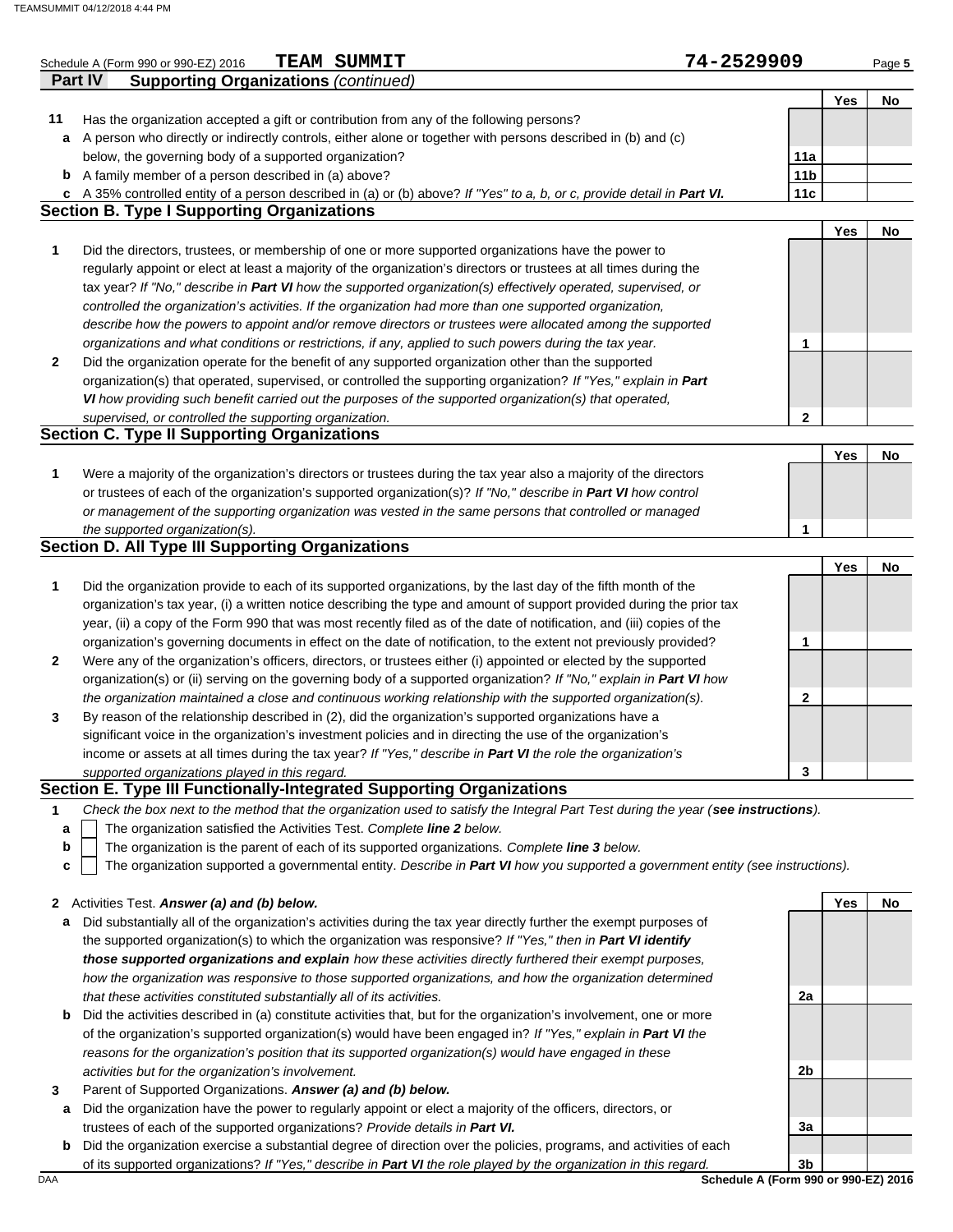| TEAM SUMMIT<br>Schedule A (Form 990 or 990-EZ) 2016                                                                                   |                         | 74-2529909     | Page 6                         |
|---------------------------------------------------------------------------------------------------------------------------------------|-------------------------|----------------|--------------------------------|
| Type III Non-Functionally Integrated 509(a)(3) Supporting Organizations<br><b>Part V</b>                                              |                         |                |                                |
| Check here if the organization satisfied the Integral Part Test as a qualifying trust on Nov. 20, 1970 (explain in Part VI). See<br>1 |                         |                |                                |
| instructions. All other Type III non-functionally integrated supporting organizations must complete Sections A through E.             |                         |                |                                |
| <b>Section A - Adjusted Net Income</b>                                                                                                |                         | (A) Prior Year | (B) Current Year<br>(optional) |
| Net short-term capital gain<br>1                                                                                                      | 1                       |                |                                |
| $\mathbf{2}$<br>Recoveries of prior-year distributions                                                                                | $\mathbf 2$             |                |                                |
| 3<br>Other gross income (see instructions)                                                                                            | 3                       |                |                                |
| Add lines 1 through 3.<br>4                                                                                                           | $\overline{\mathbf{4}}$ |                |                                |
| 5<br>Depreciation and depletion                                                                                                       | 5                       |                |                                |
| Portion of operating expenses paid or incurred for production or<br>6                                                                 |                         |                |                                |
| collection of gross income or for management, conservation, or                                                                        |                         |                |                                |
| maintenance of property held for production of income (see instructions)                                                              | 6                       |                |                                |
| 7<br>Other expenses (see instructions)                                                                                                | $\overline{7}$          |                |                                |
| Adjusted Net Income (subtract lines 5, 6 and 7 from line 4).<br>8                                                                     | 8                       |                |                                |
| <b>Section B - Minimum Asset Amount</b>                                                                                               |                         | (A) Prior Year | (B) Current Year<br>(optional) |
| Aggregate fair market value of all non-exempt-use assets (see<br>1                                                                    |                         |                |                                |
| instructions for short tax year or assets held for part of year):                                                                     |                         |                |                                |
| a Average monthly value of securities                                                                                                 | 1a                      |                |                                |
| <b>b</b> Average monthly cash balances                                                                                                | 1 <sub>b</sub>          |                |                                |
| c Fair market value of other non-exempt-use assets                                                                                    | $1c$                    |                |                                |
| <b>Total</b> (add lines 1a, 1b, and 1c)<br>d                                                                                          | 1d                      |                |                                |
| <b>e</b> Discount claimed for blockage or other                                                                                       |                         |                |                                |
| factors (explain in detail in <b>Part VI)</b> :                                                                                       |                         |                |                                |
| $\mathbf{2}$<br>Acquisition indebtedness applicable to non-exempt-use assets                                                          | $\mathbf{2}$            |                |                                |
| 3<br>Subtract line 2 from line 1d.                                                                                                    | 3                       |                |                                |
| Cash deemed held for exempt use. Enter 1-1/2% of line 3 (for greater amount,<br>4                                                     |                         |                |                                |
| see instructions).                                                                                                                    | 4                       |                |                                |
| 5<br>Net value of non-exempt-use assets (subtract line 4 from line 3)                                                                 | 5                       |                |                                |
| Multiply line 5 by .035.<br>6                                                                                                         | $\bf 6$                 |                |                                |
| 7<br>Recoveries of prior-year distributions                                                                                           | $\overline{7}$          |                |                                |
| 8<br>Minimum Asset Amount (add line 7 to line 6)                                                                                      | 8                       |                |                                |
| <b>Section C - Distributable Amount</b>                                                                                               |                         |                | <b>Current Year</b>            |
| Adjusted net income for prior year (from Section A, line 8, Column A)<br>1                                                            | 1                       |                |                                |
| $\mathbf{2}$<br>Enter 85% of line 1.                                                                                                  | $\overline{2}$          |                |                                |
| 3<br>Minimum asset amount for prior year (from Section B, line 8, Column A)                                                           | 3                       |                |                                |
| 4<br>Enter greater of line 2 or line 3.                                                                                               | 4                       |                |                                |
| 5<br>Income tax imposed in prior year                                                                                                 | 5                       |                |                                |
| Distributable Amount. Subtract line 5 from line 4, unless subject to<br>6                                                             |                         |                |                                |
| emergency temporary reduction (see instructions)                                                                                      | 6                       |                |                                |

**7** | Check here if the current year is the organization's first as a non-functionally integrated Type III supporting organization (see instructions).

**Schedule A (Form 990 or 990-EZ) 2016**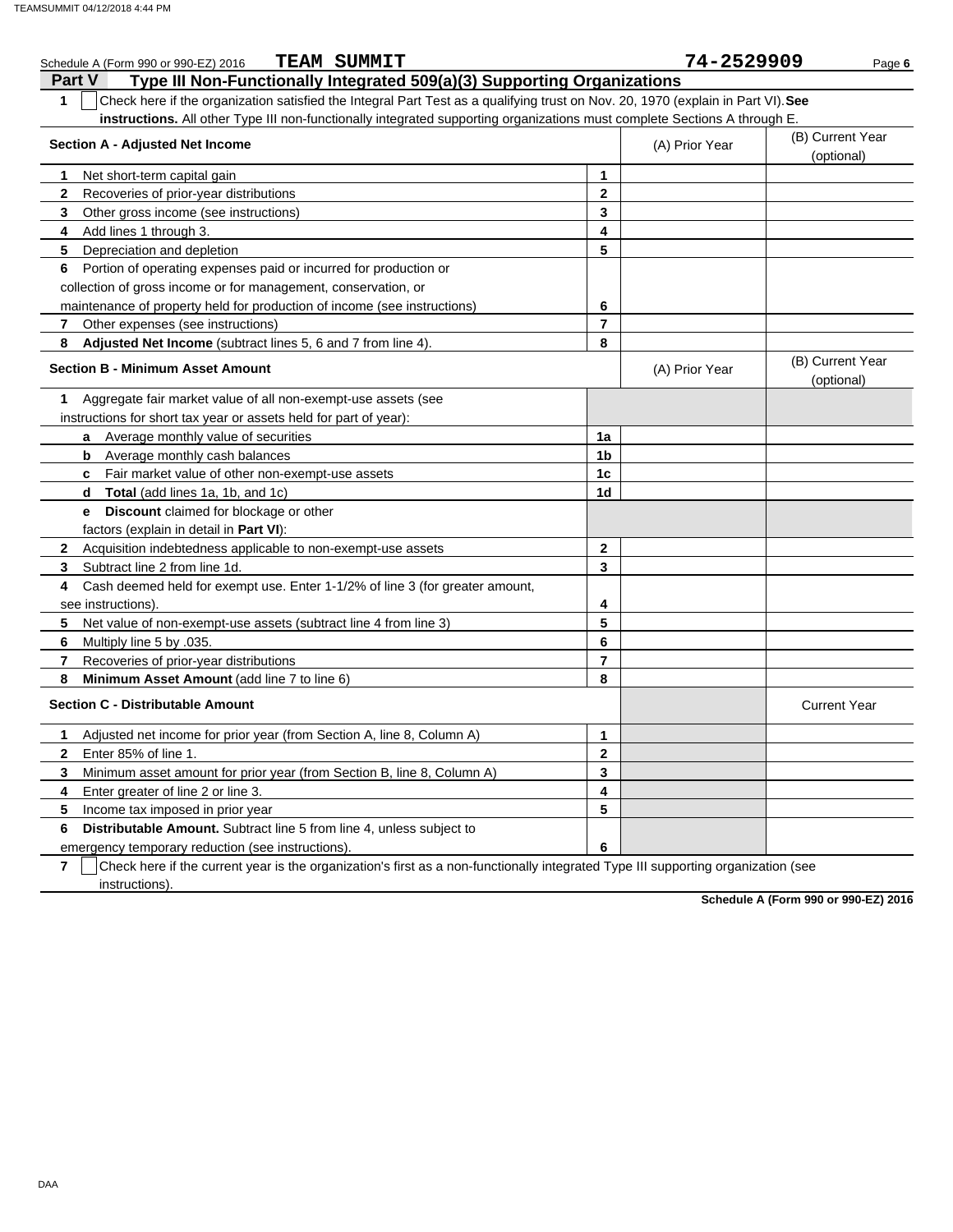|              | <b>TEAM SUMMIT</b><br>Schedule A (Form 990 or 990-EZ) 2016                                 |                                    | 74-2529909                                    | Page 7                                           |
|--------------|--------------------------------------------------------------------------------------------|------------------------------------|-----------------------------------------------|--------------------------------------------------|
| Part V       | Type III Non-Functionally Integrated 509(a)(3) Supporting Organizations (continued)        |                                    |                                               |                                                  |
|              | <b>Section D - Distributions</b>                                                           |                                    |                                               | <b>Current Year</b>                              |
| 1            | Amounts paid to supported organizations to accomplish exempt purposes                      |                                    |                                               |                                                  |
| $\mathbf{2}$ | Amounts paid to perform activity that directly furthers exempt purposes of supported       |                                    |                                               |                                                  |
|              | organizations, in excess of income from activity                                           |                                    |                                               |                                                  |
| 3            | Administrative expenses paid to accomplish exempt purposes of supported organizations      |                                    |                                               |                                                  |
| 4            | Amounts paid to acquire exempt-use assets                                                  |                                    |                                               |                                                  |
| 5            | Qualified set-aside amounts (prior IRS approval required)                                  |                                    |                                               |                                                  |
| 6            | Other distributions (describe in Part VI). See instructions.                               |                                    |                                               |                                                  |
| 7            | Total annual distributions. Add lines 1 through 6.                                         |                                    |                                               |                                                  |
| 8            | Distributions to attentive supported organizations to which the organization is responsive |                                    |                                               |                                                  |
|              | (provide details in Part VI). See instructions.                                            |                                    |                                               |                                                  |
| 9            | Distributable amount for 2016 from Section C, line 6                                       |                                    |                                               |                                                  |
| 10           | Line 8 amount divided by Line 9 amount                                                     |                                    |                                               |                                                  |
|              | Section E - Distribution Allocations (see instructions)                                    | (i)<br><b>Excess Distributions</b> | (ii)<br><b>Underdistributions</b><br>Pre-2016 | (iii)<br><b>Distributable</b><br>Amount for 2016 |
| 1            | Distributable amount for 2016 from Section C, line 6                                       |                                    |                                               |                                                  |
|              | Underdistributions, if any, for years prior to 2016                                        |                                    |                                               |                                                  |
| $\mathbf{2}$ | (reasonable cause required-explain in Part VI). See                                        |                                    |                                               |                                                  |
|              | instructions.                                                                              |                                    |                                               |                                                  |
| 3            | Excess distributions carryover, if any, to 2016:                                           |                                    |                                               |                                                  |
| a<br>b       |                                                                                            |                                    |                                               |                                                  |
|              |                                                                                            |                                    |                                               |                                                  |
|              | <b>c</b> From 2013                                                                         |                                    |                                               |                                                  |
|              | $d$ From 2014                                                                              |                                    |                                               |                                                  |
|              | e From 2015                                                                                |                                    |                                               |                                                  |
|              | f Total of lines 3a through e                                                              |                                    |                                               |                                                  |
|              | g Applied to underdistributions of prior years                                             |                                    |                                               |                                                  |
|              | h Applied to 2016 distributable amount                                                     |                                    |                                               |                                                  |
|              | Carryover from 2011 not applied (see instructions)                                         |                                    |                                               |                                                  |
|              | Remainder. Subtract lines 3g, 3h, and 3i from 3f.                                          |                                    |                                               |                                                  |
| 4            | Distributions for 2016 from                                                                |                                    |                                               |                                                  |
|              | \$<br>Section D, line 7:                                                                   |                                    |                                               |                                                  |
|              | a Applied to underdistributions of prior years                                             |                                    |                                               |                                                  |
|              | <b>b</b> Applied to 2016 distributable amount                                              |                                    |                                               |                                                  |
|              | c Remainder. Subtract lines 4a and 4b from 4.                                              |                                    |                                               |                                                  |
| 5            | Remaining underdistributions for years prior to 2016, if                                   |                                    |                                               |                                                  |
|              | any. Subtract lines 3g and 4a from line 2. For result                                      |                                    |                                               |                                                  |
|              | greater than zero, explain in Part VI. See instructions.                                   |                                    |                                               |                                                  |
| 6            | Remaining underdistributions for 2016. Subtract lines 3h                                   |                                    |                                               |                                                  |
|              | and 4b from line 1. For result greater than zero, explain in                               |                                    |                                               |                                                  |
|              | Part VI. See instructions.                                                                 |                                    |                                               |                                                  |
| 7            | Excess distributions carryover to 2017. Add lines 3j                                       |                                    |                                               |                                                  |
|              | and 4c.                                                                                    |                                    |                                               |                                                  |
| 8            | Breakdown of line 7:                                                                       |                                    |                                               |                                                  |
| a            |                                                                                            |                                    |                                               |                                                  |
|              | <b>b</b> Excess from 2013                                                                  |                                    |                                               |                                                  |
|              | c Excess from 2014                                                                         |                                    |                                               |                                                  |
|              | d Excess from 2015                                                                         |                                    |                                               |                                                  |
|              | e Excess from 2016                                                                         |                                    |                                               |                                                  |
|              |                                                                                            |                                    |                                               | Schodule A (Form 990 or 990-F7) 2016             |

**Schedule A (Form 990 or 990-EZ) 2016**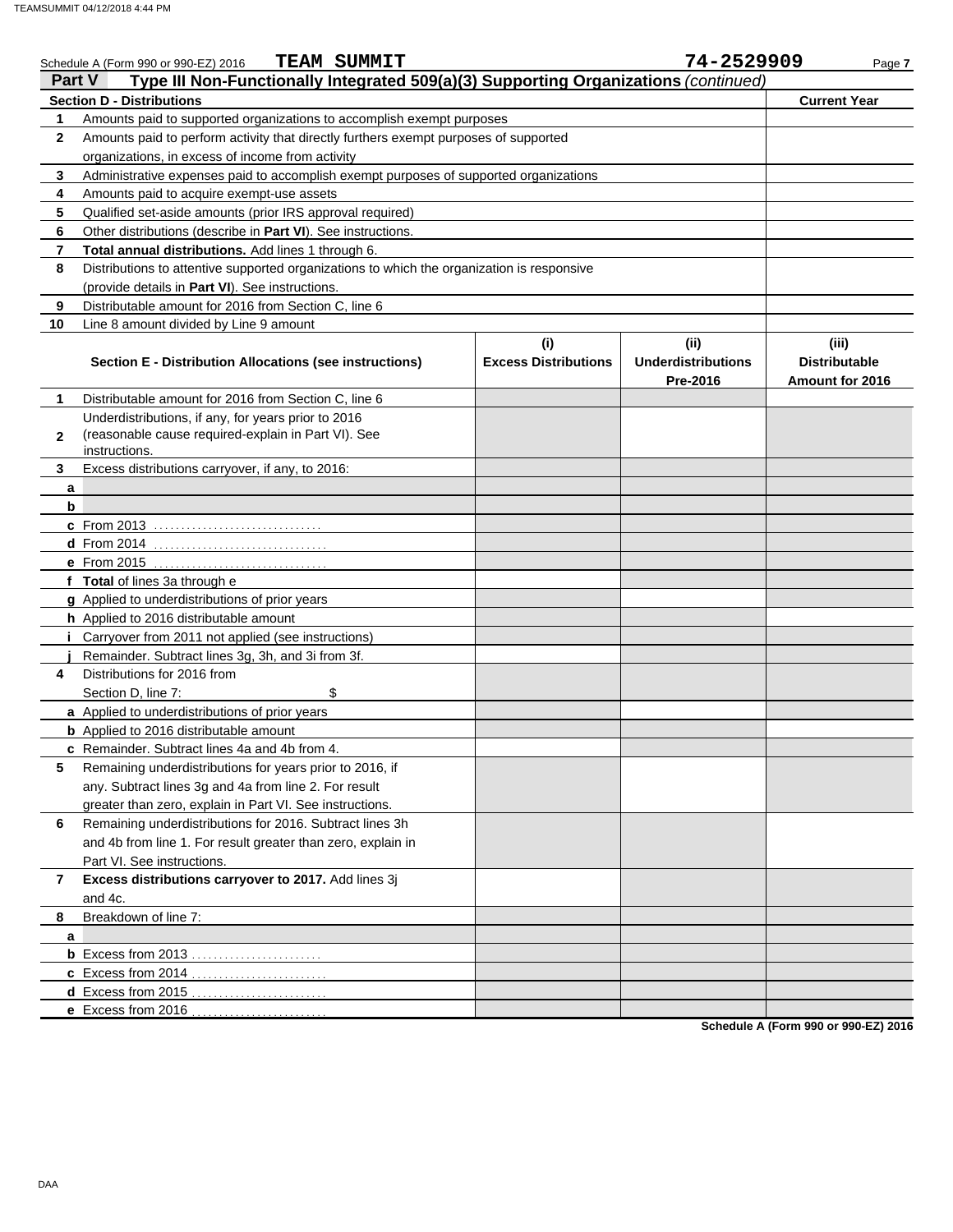|         | Schedule A (Form 990 or 990-EZ) 2016                                                                                                                                                                                                                                                                                                                                                                                                                                                                                                                                                       | TEAM SUMMIT |  | 74-2529909 | Page 8 |
|---------|--------------------------------------------------------------------------------------------------------------------------------------------------------------------------------------------------------------------------------------------------------------------------------------------------------------------------------------------------------------------------------------------------------------------------------------------------------------------------------------------------------------------------------------------------------------------------------------------|-------------|--|------------|--------|
| Part VI | Supplemental Information. Provide the explanations required by Part II, line 10; Part II, line 17a or 17b; Part<br>III, line 12; Part IV, Section A, lines 1, 2, 3b, 3c, 4b, 4c, 5a, 6, 9a, 9b, 9c, 11a, 11b, and 11c; Part IV, Section<br>B, lines 1 and 2; Part IV, Section C, line 1; Part IV, Section D, lines 2 and 3; Part IV, Section E, lines 1c, 2a, 2b,<br>3a and 3b; Part V, line 1; Part V, Section B, line 1e; Part V, Section D, lines 5, 6, and 8; and Part V, Section E,<br>lines 2, 5, and 6. Also complete this part for any additional information. (See instructions.) |             |  |            |        |
|         |                                                                                                                                                                                                                                                                                                                                                                                                                                                                                                                                                                                            |             |  |            |        |
|         |                                                                                                                                                                                                                                                                                                                                                                                                                                                                                                                                                                                            |             |  |            |        |
|         |                                                                                                                                                                                                                                                                                                                                                                                                                                                                                                                                                                                            |             |  |            |        |
|         |                                                                                                                                                                                                                                                                                                                                                                                                                                                                                                                                                                                            |             |  |            |        |
|         |                                                                                                                                                                                                                                                                                                                                                                                                                                                                                                                                                                                            |             |  |            |        |
|         |                                                                                                                                                                                                                                                                                                                                                                                                                                                                                                                                                                                            |             |  |            |        |
|         |                                                                                                                                                                                                                                                                                                                                                                                                                                                                                                                                                                                            |             |  |            |        |
|         |                                                                                                                                                                                                                                                                                                                                                                                                                                                                                                                                                                                            |             |  |            |        |
|         |                                                                                                                                                                                                                                                                                                                                                                                                                                                                                                                                                                                            |             |  |            |        |
|         |                                                                                                                                                                                                                                                                                                                                                                                                                                                                                                                                                                                            |             |  |            |        |
|         |                                                                                                                                                                                                                                                                                                                                                                                                                                                                                                                                                                                            |             |  |            |        |
|         |                                                                                                                                                                                                                                                                                                                                                                                                                                                                                                                                                                                            |             |  |            |        |
|         |                                                                                                                                                                                                                                                                                                                                                                                                                                                                                                                                                                                            |             |  |            |        |
|         |                                                                                                                                                                                                                                                                                                                                                                                                                                                                                                                                                                                            |             |  |            |        |
|         |                                                                                                                                                                                                                                                                                                                                                                                                                                                                                                                                                                                            |             |  |            |        |
|         |                                                                                                                                                                                                                                                                                                                                                                                                                                                                                                                                                                                            |             |  |            |        |
|         |                                                                                                                                                                                                                                                                                                                                                                                                                                                                                                                                                                                            |             |  |            |        |
|         |                                                                                                                                                                                                                                                                                                                                                                                                                                                                                                                                                                                            |             |  |            |        |
|         |                                                                                                                                                                                                                                                                                                                                                                                                                                                                                                                                                                                            |             |  |            |        |
|         |                                                                                                                                                                                                                                                                                                                                                                                                                                                                                                                                                                                            |             |  |            |        |
|         |                                                                                                                                                                                                                                                                                                                                                                                                                                                                                                                                                                                            |             |  |            |        |
|         |                                                                                                                                                                                                                                                                                                                                                                                                                                                                                                                                                                                            |             |  |            |        |
|         |                                                                                                                                                                                                                                                                                                                                                                                                                                                                                                                                                                                            |             |  |            |        |
|         |                                                                                                                                                                                                                                                                                                                                                                                                                                                                                                                                                                                            |             |  |            |        |
|         |                                                                                                                                                                                                                                                                                                                                                                                                                                                                                                                                                                                            |             |  |            |        |
|         |                                                                                                                                                                                                                                                                                                                                                                                                                                                                                                                                                                                            |             |  |            |        |
|         |                                                                                                                                                                                                                                                                                                                                                                                                                                                                                                                                                                                            |             |  |            |        |
|         |                                                                                                                                                                                                                                                                                                                                                                                                                                                                                                                                                                                            |             |  |            |        |
|         |                                                                                                                                                                                                                                                                                                                                                                                                                                                                                                                                                                                            |             |  |            |        |
|         |                                                                                                                                                                                                                                                                                                                                                                                                                                                                                                                                                                                            |             |  |            |        |
|         |                                                                                                                                                                                                                                                                                                                                                                                                                                                                                                                                                                                            |             |  |            |        |
|         |                                                                                                                                                                                                                                                                                                                                                                                                                                                                                                                                                                                            |             |  |            |        |
|         |                                                                                                                                                                                                                                                                                                                                                                                                                                                                                                                                                                                            |             |  |            |        |
|         |                                                                                                                                                                                                                                                                                                                                                                                                                                                                                                                                                                                            |             |  |            |        |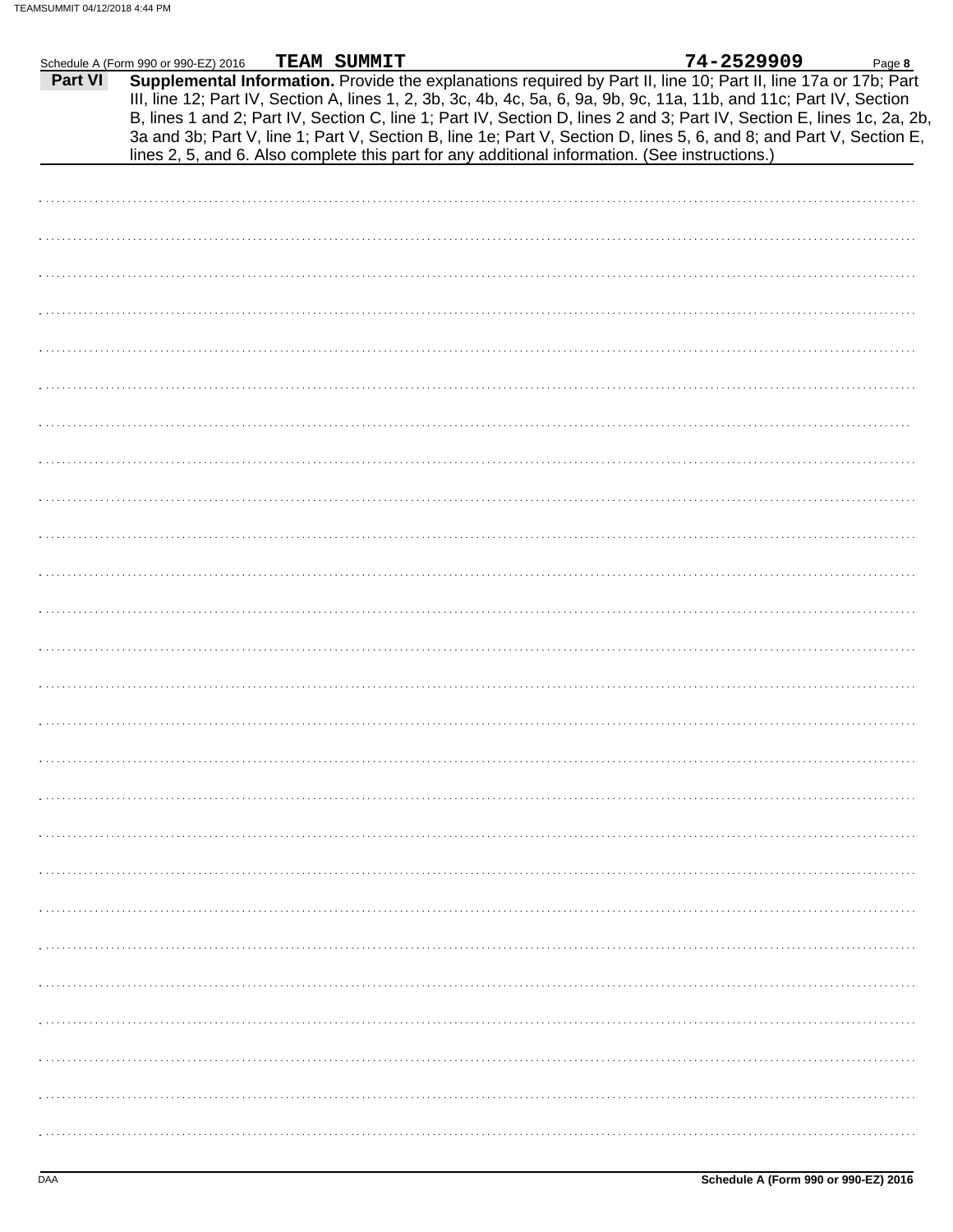# **SCHEDULE D Supplemental Financial Statements**

Attach to Form 990. **(Form 990)** ● **P** Complete if the organization answered "Yes" on Form 990,<br>Part IV, line 6, 7, 8, 9, 10, 11a, 11b, 11c, 11d, 11e, 11f, 12a, or 12b.

**2016** OMB No. 1545-0047 **Open to Public Inspection**

| Internal Revenue Service |  |
|--------------------------|--|
| Name of the organization |  |

Department of the Treasury

X **Information about Schedule D (Form 990) and its instructions is at** *www.irs.gov/form990.*

**Employer identification number**

|              | TEAM SUMMIT                                                                                                                                                                        |                                                    | 74-2529909                                           |
|--------------|------------------------------------------------------------------------------------------------------------------------------------------------------------------------------------|----------------------------------------------------|------------------------------------------------------|
|              | Organizations Maintaining Donor Advised Funds or Other Similar Funds or Accounts.<br>Part I                                                                                        |                                                    |                                                      |
|              | Complete if the organization answered "Yes" on Form 990, Part IV, line 6.                                                                                                          |                                                    |                                                      |
|              |                                                                                                                                                                                    | (a) Donor advised funds                            | (b) Funds and other accounts                         |
| 1            | Total number at end of year                                                                                                                                                        |                                                    |                                                      |
| 2            |                                                                                                                                                                                    |                                                    |                                                      |
| 3            |                                                                                                                                                                                    |                                                    |                                                      |
| 4            | Aggregate value at end of year                                                                                                                                                     |                                                    |                                                      |
| 5            | Did the organization inform all donors and donor advisors in writing that the assets held in donor advised                                                                         |                                                    |                                                      |
|              | funds are the organization's property, subject to the organization's exclusive legal control?                                                                                      |                                                    | Yes<br><b>No</b>                                     |
| 6            | Did the organization inform all grantees, donors, and donor advisors in writing that grant funds can be used                                                                       |                                                    |                                                      |
|              | only for charitable purposes and not for the benefit of the donor or donor advisor, or for any other purpose                                                                       |                                                    |                                                      |
|              | conferring impermissible private benefit?                                                                                                                                          |                                                    | <b>Yes</b><br>No                                     |
|              | Part II<br><b>Conservation Easements.</b>                                                                                                                                          |                                                    |                                                      |
|              | Complete if the organization answered "Yes" on Form 990, Part IV, line 7.                                                                                                          |                                                    |                                                      |
| 1.           | Purpose(s) of conservation easements held by the organization (check all that apply).                                                                                              |                                                    |                                                      |
|              | Preservation of land for public use (e.g., recreation or education)                                                                                                                | Preservation of a historically important land area |                                                      |
|              | Protection of natural habitat                                                                                                                                                      | Preservation of a certified historic structure     |                                                      |
|              | Preservation of open space                                                                                                                                                         |                                                    |                                                      |
| $\mathbf{z}$ | Complete lines 2a through 2d if the organization held a qualified conservation contribution in the form of a conservation<br>easement on the last day of the tax year.             |                                                    |                                                      |
|              |                                                                                                                                                                                    |                                                    | Held at the End of the Tax Year                      |
| а            | Total number of conservation easements                                                                                                                                             |                                                    | 2a<br>2 <sub>b</sub>                                 |
|              | Number of conservation easements on a certified historic structure included in (a) [11] Number of conservation easements on a certified historic structure included in (a)         |                                                    | 2c                                                   |
|              | Number of conservation easements included in (c) acquired after 8/17/06, and not on a                                                                                              |                                                    |                                                      |
|              |                                                                                                                                                                                    |                                                    | 2d                                                   |
| 3            | historic structure listed in the National Register<br>Number of conservation easements modified, transferred, released, extinguished, or terminated by the organization during the |                                                    |                                                      |
|              | tax year $\blacktriangleright$                                                                                                                                                     |                                                    |                                                      |
|              | Number of states where property subject to conservation easement is located ▶                                                                                                      |                                                    |                                                      |
| 5            | Does the organization have a written policy regarding the periodic monitoring, inspection, handling of                                                                             |                                                    |                                                      |
|              | violations, and enforcement of the conservation easements it holds?                                                                                                                |                                                    | No<br><b>Yes</b>                                     |
| 6            | Staff and volunteer hours devoted to monitoring, inspecting, handling of violations, and enforcing conservation easements during the year                                          |                                                    |                                                      |
|              |                                                                                                                                                                                    |                                                    |                                                      |
| 7            | Amount of expenses incurred in monitoring, inspecting, handling of violations, and enforcing conservation easements during the year                                                |                                                    |                                                      |
|              |                                                                                                                                                                                    |                                                    |                                                      |
|              | Does each conservation easement reported on line 2(d) above satisfy the requirements of section 170(h)(4)(B)(i)                                                                    |                                                    |                                                      |
|              |                                                                                                                                                                                    |                                                    | Yes<br>No                                            |
|              | In Part XIII, describe how the organization reports conservation easements in its revenue and expense statement, and                                                               |                                                    |                                                      |
|              | balance sheet, and include, if applicable, the text of the footnote to the organization's financial statements that describes the                                                  |                                                    |                                                      |
|              | organization's accounting for conservation easements.                                                                                                                              |                                                    |                                                      |
|              | Organizations Maintaining Collections of Art, Historical Treasures, or Other Similar Assets.<br>Part III                                                                           |                                                    |                                                      |
|              | Complete if the organization answered "Yes" on Form 990, Part IV, line 8.                                                                                                          |                                                    |                                                      |
|              | 1a If the organization elected, as permitted under SFAS 116 (ASC 958), not to report in its revenue statement and balance sheet                                                    |                                                    |                                                      |
|              | works of art, historical treasures, or other similar assets held for public exhibition, education, or research in furtherance of                                                   |                                                    |                                                      |
|              | public service, provide, in Part XIII, the text of the footnote to its financial statements that describes these items.                                                            |                                                    |                                                      |
|              | <b>b</b> If the organization elected, as permitted under SFAS 116 (ASC 958), to report in its revenue statement and balance sheet                                                  |                                                    |                                                      |
|              | works of art, historical treasures, or other similar assets held for public exhibition, education, or research in furtherance of                                                   |                                                    |                                                      |
|              | public service, provide the following amounts relating to these items:                                                                                                             |                                                    |                                                      |
|              |                                                                                                                                                                                    |                                                    | $\$\ldots\ldots\ldots\ldots\ldots\ldots\ldots\ldots$ |
|              | (ii) Assets included in Form 990, Part X                                                                                                                                           |                                                    | $\blacktriangleright$ \$                             |
| 2            | If the organization received or held works of art, historical treasures, or other similar assets for financial gain, provide the                                                   |                                                    |                                                      |
|              | following amounts required to be reported under SFAS 116 (ASC 958) relating to these items:                                                                                        |                                                    |                                                      |
|              | Revenue included on Form 990, Part VIII, line 1                                                                                                                                    |                                                    |                                                      |
|              |                                                                                                                                                                                    |                                                    |                                                      |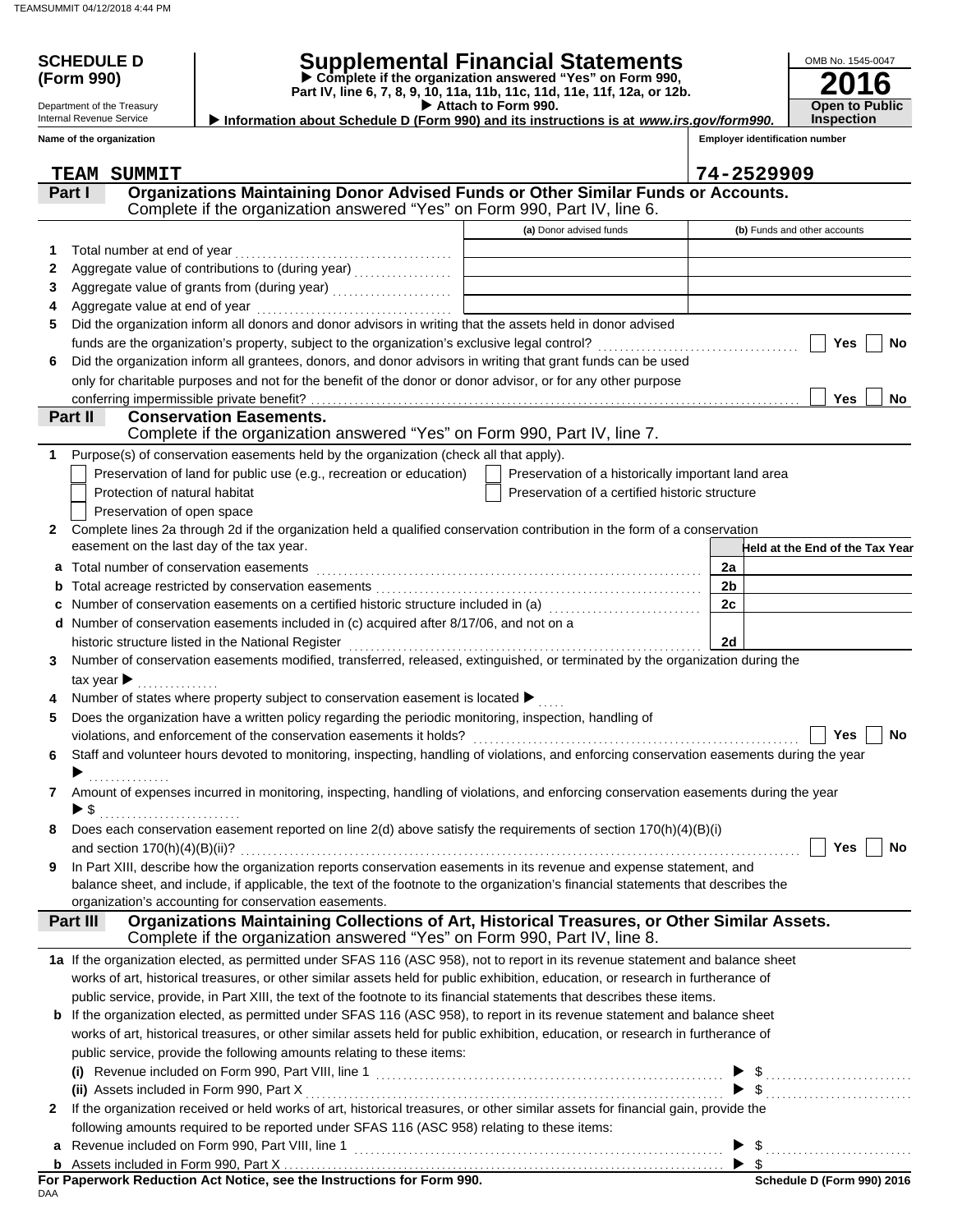|    | Schedule D (Form 990) 2016 TEAM SUMMIT                                                                                                                                                                                         |                         |                           |                    | 74-2529909           |           |                | Page 2              |
|----|--------------------------------------------------------------------------------------------------------------------------------------------------------------------------------------------------------------------------------|-------------------------|---------------------------|--------------------|----------------------|-----------|----------------|---------------------|
|    | Organizations Maintaining Collections of Art, Historical Treasures, or Other Similar Assets (continued)<br>Part III                                                                                                            |                         |                           |                    |                      |           |                |                     |
| 3. | Using the organization's acquisition, accession, and other records, check any of the following that are a significant use of its<br>collection items (check all that apply):                                                   |                         |                           |                    |                      |           |                |                     |
| a  | Public exhibition                                                                                                                                                                                                              | d                       | Loan or exchange programs |                    |                      |           |                |                     |
| b  | Scholarly research                                                                                                                                                                                                             | e                       |                           |                    |                      |           |                |                     |
| c  | Preservation for future generations                                                                                                                                                                                            |                         |                           |                    |                      |           |                |                     |
|    | Provide a description of the organization's collections and explain how they further the organization's exempt purpose in Part                                                                                                 |                         |                           |                    |                      |           |                |                     |
|    | XIII.                                                                                                                                                                                                                          |                         |                           |                    |                      |           |                |                     |
| 5  | During the year, did the organization solicit or receive donations of art, historical treasures, or other similar                                                                                                              |                         |                           |                    |                      |           |                |                     |
|    | assets to be sold to raise funds rather than to be maintained as part of the organization's collection?                                                                                                                        |                         |                           |                    |                      |           | Yes            | <b>No</b>           |
|    | Part IV<br><b>Escrow and Custodial Arrangements.</b>                                                                                                                                                                           |                         |                           |                    |                      |           |                |                     |
|    | Complete if the organization answered "Yes" on Form 990, Part IV, line 9, or reported an amount on Form                                                                                                                        |                         |                           |                    |                      |           |                |                     |
|    | 990, Part X, line 21.                                                                                                                                                                                                          |                         |                           |                    |                      |           |                |                     |
|    | 1a Is the organization an agent, trustee, custodian or other intermediary for contributions or other assets not                                                                                                                |                         |                           |                    |                      |           |                |                     |
|    | included on Form 990, Part X?                                                                                                                                                                                                  |                         |                           |                    |                      |           | Yes            | No                  |
|    | <b>b</b> If "Yes," explain the arrangement in Part XIII and complete the following table:                                                                                                                                      |                         |                           |                    |                      |           |                |                     |
|    |                                                                                                                                                                                                                                |                         |                           |                    |                      |           | Amount         |                     |
|    |                                                                                                                                                                                                                                |                         |                           |                    |                      |           |                |                     |
|    | c Beginning balance                                                                                                                                                                                                            |                         |                           |                    | 1c<br>1 <sub>d</sub> |           |                |                     |
|    |                                                                                                                                                                                                                                |                         |                           |                    |                      |           |                |                     |
|    | Distributions during the year [1, 1, 2010] [1, 2010] [1, 2010] [1, 2010] [1, 2010] [1, 2010] [1, 2010] [1, 2010] [1, 2010] [1, 2010] [1, 2010] [1, 2010] [1, 2010] [1, 2010] [1, 2010] [1, 2010] [1, 2010] [1, 2010] [1, 2010] |                         |                           |                    | 1e                   |           |                |                     |
|    | Ending balance                                                                                                                                                                                                                 |                         |                           |                    | 1f                   |           |                |                     |
|    | 2a Did the organization include an amount on Form 990, Part X, line 21, for escrow or custodial account liability?                                                                                                             |                         |                           |                    |                      |           | Yes            | No                  |
|    | <b>b</b> If "Yes," explain the arrangement in Part XIII. Check here if the explanation has been provided on Part XIII                                                                                                          |                         |                           |                    |                      |           |                |                     |
|    | Part V<br><b>Endowment Funds.</b>                                                                                                                                                                                              |                         |                           |                    |                      |           |                |                     |
|    | Complete if the organization answered "Yes" on Form 990, Part IV, line 10.                                                                                                                                                     |                         |                           |                    |                      |           |                |                     |
|    |                                                                                                                                                                                                                                | (a) Current year        | (b) Prior year            | (c) Two years back | (d) Three years back |           |                | (e) Four years back |
|    | 1a Beginning of year balance                                                                                                                                                                                                   | 95,915                  | 95,963                    | 82,530             |                      | 104,014   |                | 95,770              |
|    | <b>b</b> Contributions <b>contributions</b>                                                                                                                                                                                    | 10,436                  |                           | 11,645             |                      |           |                |                     |
|    | c Net investment earnings, gains, and                                                                                                                                                                                          |                         |                           |                    |                      |           |                |                     |
|    | losses                                                                                                                                                                                                                         | 11,531                  | -481                      | 1,788              |                      | 12,160    |                | 8,244               |
|    | d Grants or scholarships                                                                                                                                                                                                       | 7,300                   |                           |                    |                      |           |                |                     |
|    | e Other expenditures for facilities and                                                                                                                                                                                        |                         |                           |                    |                      |           |                |                     |
|    | programs                                                                                                                                                                                                                       |                         |                           |                    |                      | $-33,644$ |                |                     |
|    | f Administrative expenses                                                                                                                                                                                                      |                         |                           |                    |                      |           |                |                     |
|    | End of year balance <i>manufacturers</i>                                                                                                                                                                                       | 110,582                 | 95,915                    | 95,963             |                      | 82,530    |                | 104,014             |
|    | Provide the estimated percentage of the current year end balance (line 1g, column (a)) held as:                                                                                                                                |                         |                           |                    |                      |           |                |                     |
|    | a Board designated or quasi-endowment > %                                                                                                                                                                                      |                         |                           |                    |                      |           |                |                     |
|    | b Permanent endowment $\blacktriangleright$ 100.00%                                                                                                                                                                            |                         |                           |                    |                      |           |                |                     |
|    | c Temporarily restricted endowment >                                                                                                                                                                                           | %                       |                           |                    |                      |           |                |                     |
|    | The percentages on lines 2a, 2b, and 2c should equal 100%.                                                                                                                                                                     |                         |                           |                    |                      |           |                |                     |
|    | 3a Are there endowment funds not in the possession of the organization that are held and administered for the                                                                                                                  |                         |                           |                    |                      |           |                |                     |
|    | organization by:                                                                                                                                                                                                               |                         |                           |                    |                      |           |                | Yes<br>No           |
|    | (i) unrelated organizations                                                                                                                                                                                                    |                         |                           |                    |                      |           | 3a(i)          | X                   |
|    | (ii) related organizations                                                                                                                                                                                                     |                         |                           |                    |                      |           | 3a(ii)         | x                   |
|    |                                                                                                                                                                                                                                |                         |                           |                    |                      |           | 3b             |                     |
|    | Describe in Part XIII the intended uses of the organization's endowment funds.                                                                                                                                                 |                         |                           |                    |                      |           |                |                     |
|    | <b>Part VI</b><br>Land, Buildings, and Equipment.                                                                                                                                                                              |                         |                           |                    |                      |           |                |                     |
|    | Complete if the organization answered "Yes" on Form 990, Part IV, line 11a. See Form 990, Part X, line 10.                                                                                                                     |                         |                           |                    |                      |           |                |                     |
|    | Description of property                                                                                                                                                                                                        | (a) Cost or other basis | (b) Cost or other basis   |                    | (c) Accumulated      |           | (d) Book value |                     |
|    |                                                                                                                                                                                                                                | (investment)            | (other)                   |                    | depreciation         |           |                |                     |
|    | <b>1a</b> Land                                                                                                                                                                                                                 |                         |                           |                    |                      |           |                |                     |
|    | <b>b</b> Buildings                                                                                                                                                                                                             |                         |                           |                    |                      |           |                |                     |
|    | c Leasehold improvements                                                                                                                                                                                                       |                         |                           |                    |                      |           |                |                     |
|    |                                                                                                                                                                                                                                |                         |                           | 19,420             | 17,243               |           |                | <u>2,177</u>        |
|    |                                                                                                                                                                                                                                |                         |                           | 106,653            | 63,178               |           |                | 43,475              |
|    | Total. Add lines 1a through 1e. (Column (d) must equal Form 990, Part X, column (B), line 10c.)                                                                                                                                |                         |                           |                    |                      |           |                | 45,652              |
|    |                                                                                                                                                                                                                                |                         |                           |                    |                      |           |                |                     |

**Schedule D (Form 990) 2016**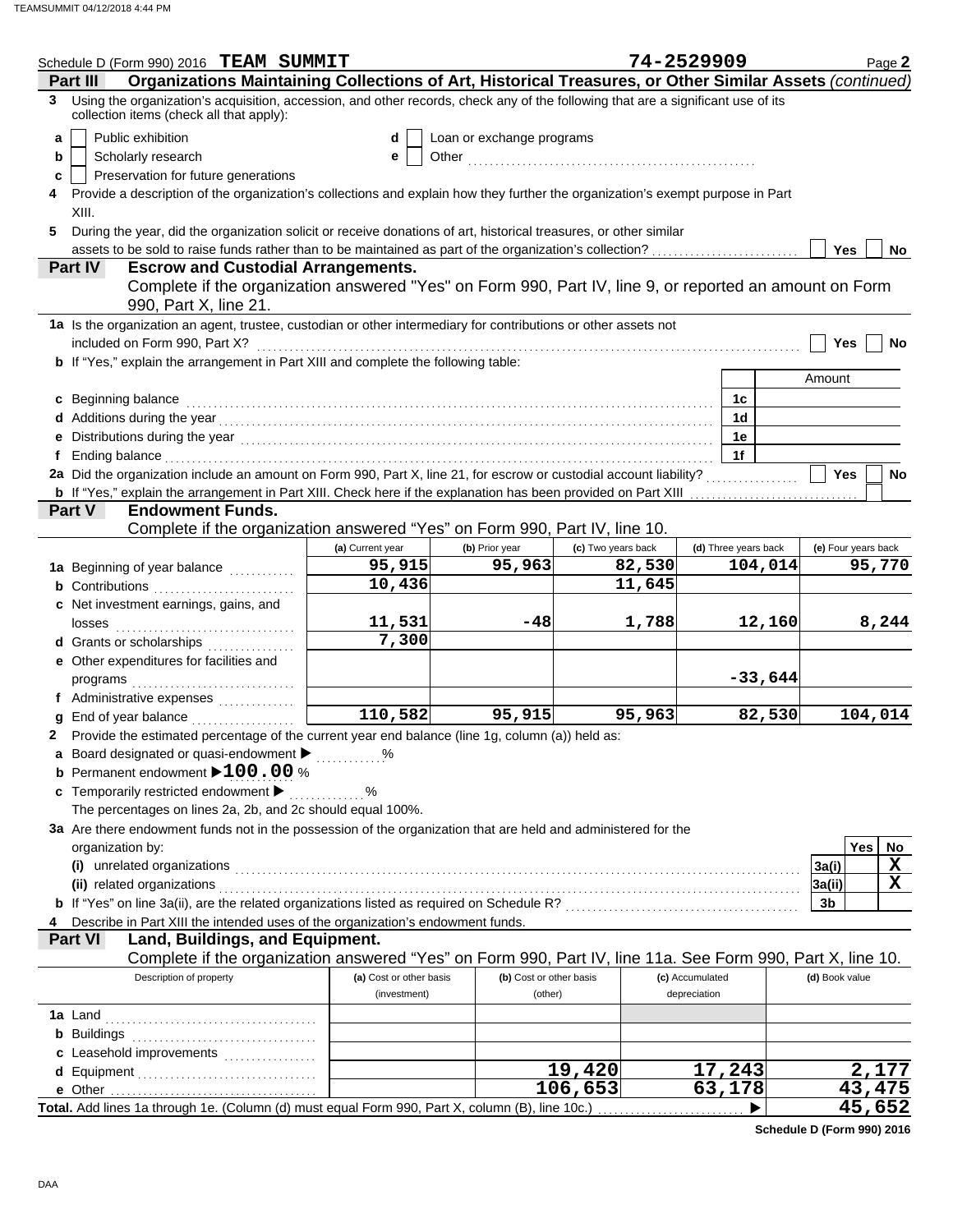|                           | Schedule D (Form 990) 2016 TEAM SUMMIT                                                                     |                | 74-2529909                       | Page 3         |
|---------------------------|------------------------------------------------------------------------------------------------------------|----------------|----------------------------------|----------------|
| Part VII                  | <b>Investments-Other Securities.</b>                                                                       |                |                                  |                |
|                           | Complete if the organization answered "Yes" on Form 990, Part IV, line 11b. See Form 990, Part X, line 12. |                |                                  |                |
|                           | (a) Description of security or category                                                                    | (b) Book value | (c) Method of valuation:         |                |
|                           | (including name of security)                                                                               |                | Cost or end-of-year market value |                |
| (1) Financial derivatives |                                                                                                            |                |                                  |                |
| (2)                       |                                                                                                            |                |                                  |                |
| $(3)$ Other               |                                                                                                            |                |                                  |                |
| (A)                       |                                                                                                            |                |                                  |                |
| (B)                       |                                                                                                            |                |                                  |                |
| (C)                       |                                                                                                            |                |                                  |                |
| (D)                       |                                                                                                            |                |                                  |                |
| (E)                       |                                                                                                            |                |                                  |                |
|                           |                                                                                                            |                |                                  |                |
| (G)                       |                                                                                                            |                |                                  |                |
| (H)                       |                                                                                                            |                |                                  |                |
|                           | Total. (Column (b) must equal Form 990, Part X, col. (B) line 12.) ▶                                       |                |                                  |                |
| <b>Part VIII</b>          | <b>Investments-Program Related.</b>                                                                        |                |                                  |                |
|                           | Complete if the organization answered "Yes" on Form 990, Part IV, line 11c. See Form 990, Part X, line 13. |                |                                  |                |
|                           | (a) Description of investment                                                                              | (b) Book value | (c) Method of valuation:         |                |
|                           |                                                                                                            |                | Cost or end-of-year market value |                |
| (1)                       |                                                                                                            |                |                                  |                |
| (2)                       |                                                                                                            |                |                                  |                |
| (3)                       |                                                                                                            |                |                                  |                |
| (4)                       |                                                                                                            |                |                                  |                |
| (5)                       |                                                                                                            |                |                                  |                |
| (6)                       |                                                                                                            |                |                                  |                |
| (7)                       |                                                                                                            |                |                                  |                |
| (8)                       |                                                                                                            |                |                                  |                |
| (9)                       |                                                                                                            |                |                                  |                |
|                           | Total. (Column (b) must equal Form 990, Part X, col. (B) line 13.) ▶                                       |                |                                  |                |
| Part IX                   | <b>Other Assets.</b>                                                                                       |                |                                  |                |
|                           | Complete if the organization answered "Yes" on Form 990, Part IV, line 11d. See Form 990, Part X, line 15. |                |                                  |                |
|                           | (a) Description                                                                                            |                |                                  | (b) Book value |
| (1)                       |                                                                                                            |                |                                  |                |
| (2)                       |                                                                                                            |                |                                  |                |
| (3)                       |                                                                                                            |                |                                  |                |
| (4)                       |                                                                                                            |                |                                  |                |
| (5)                       |                                                                                                            |                |                                  |                |
| (6)                       |                                                                                                            |                |                                  |                |
| (7)                       |                                                                                                            |                |                                  |                |
| (8)                       |                                                                                                            |                |                                  |                |
| (9)                       |                                                                                                            |                |                                  |                |
|                           | Total. (Column (b) must equal Form 990, Part X, col. (B) line 15.)                                         |                |                                  |                |
| Part X                    | <b>Other Liabilities.</b>                                                                                  |                |                                  |                |
|                           | Complete if the organization answered "Yes" on Form 990, Part IV, line 11e or 11f. See Form 990, Part X,   |                |                                  |                |
|                           | line 25.                                                                                                   |                |                                  |                |
| 1.                        | (a) Description of liability                                                                               | (b) Book value |                                  |                |
| (1)                       | Federal income taxes                                                                                       |                |                                  |                |
| (2)                       | Credit Card: Visa - FirstBank                                                                              | 58,304         |                                  |                |
| (3)                       | Volunteer Services Fees<br>Payroll tax liabilities                                                         | 9,850          |                                  |                |
| (4)                       |                                                                                                            | 3,309          |                                  |                |
| (5)                       | Health insurance premiums payable                                                                          | 1,822          |                                  |                |
| (6)                       | COBRA EE pre-payment                                                                                       | 1,363          |                                  |                |
| (7)                       | AFLAC premiums payable                                                                                     | 503            |                                  |                |
| (8)                       | USSA payable                                                                                               | 95             |                                  |                |
| (9)                       |                                                                                                            |                |                                  |                |
|                           | Total. (Column (b) must equal Form 990, Part X, col. (B) line 25.) $\blacktriangleright$                   | 75,246         |                                  |                |

organization's liability for uncertain tax positions under FIN 48 (ASC 740). Check here if the text of the footnote has been provided in Part XIII ...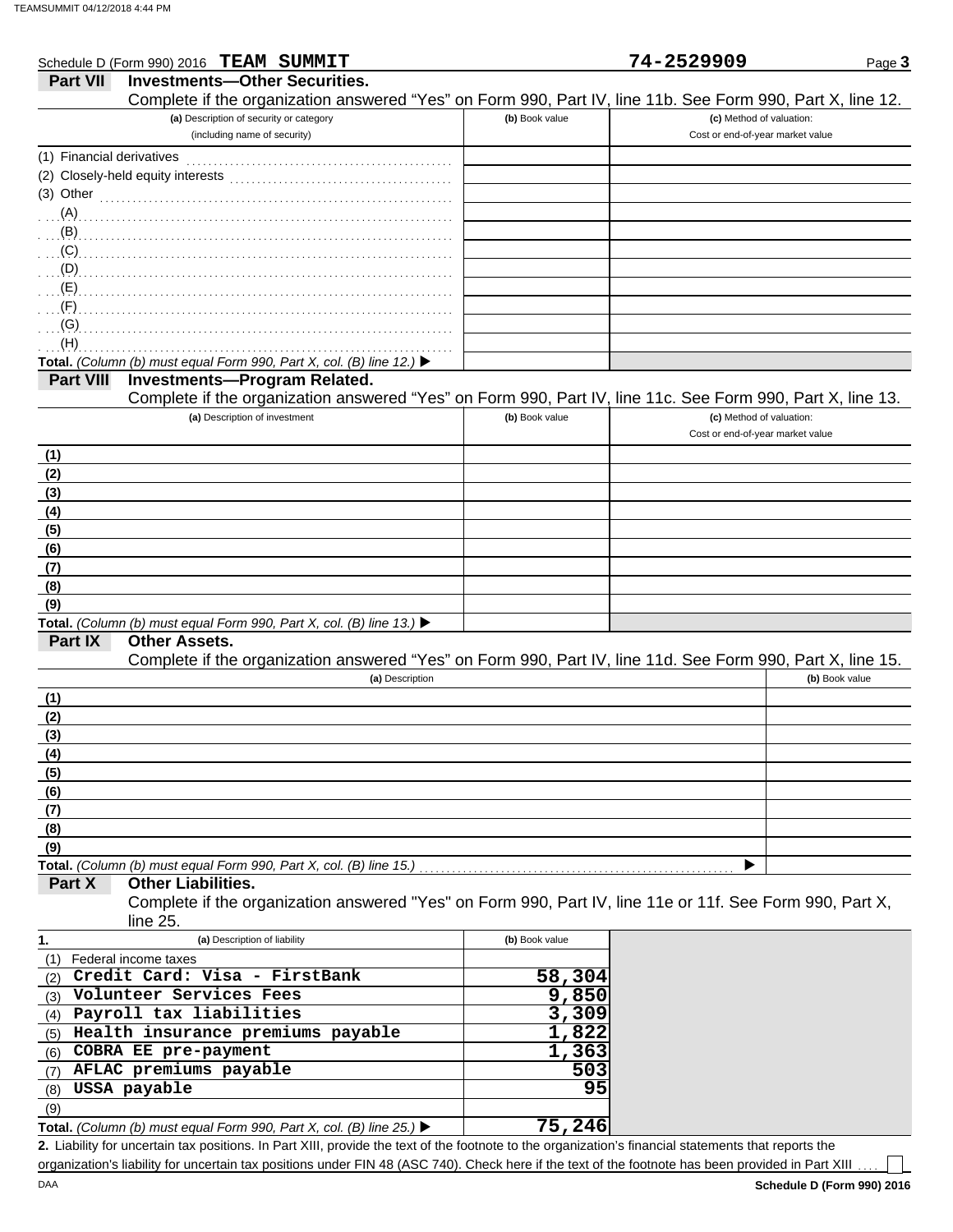| Schedule D (Form 990) 2016 TEAM SUMMIT                                                                                                                                                                          |                | 74-2529909   | Page 4 |
|-----------------------------------------------------------------------------------------------------------------------------------------------------------------------------------------------------------------|----------------|--------------|--------|
| Reconciliation of Revenue per Audited Financial Statements With Revenue per Return.<br>Part XI                                                                                                                  |                |              |        |
| Complete if the organization answered "Yes" on Form 990, Part IV, line 12a.                                                                                                                                     |                |              |        |
| 1                                                                                                                                                                                                               |                | 1.           |        |
| Amounts included on line 1 but not on Form 990, Part VIII, line 12:<br>2                                                                                                                                        |                |              |        |
|                                                                                                                                                                                                                 | 2a             |              |        |
| b                                                                                                                                                                                                               | 2 <sub>b</sub> |              |        |
|                                                                                                                                                                                                                 | 2c             |              |        |
|                                                                                                                                                                                                                 | 2d             |              |        |
|                                                                                                                                                                                                                 |                | 2е           |        |
| 3                                                                                                                                                                                                               |                | $\mathbf{3}$ |        |
| Amounts included on Form 990, Part VIII, line 12, but not on line 1:                                                                                                                                            |                |              |        |
|                                                                                                                                                                                                                 | 4a             |              |        |
| <b>b</b> Other (Describe in Part XIII.) <b>CONSIDENT DESCRIPTION DESCRIPTION DESCRIPTION DESCRIPTION DESCRIPTION DESCRIPTION DESCRIPTION DESCRIPTION DESCRIPTION DESCRIPTION DESCRIPTION DESCRIPTION DESCRI</b> | 4b             |              |        |
| c Add lines 4a and 4b                                                                                                                                                                                           |                | 4c           |        |
|                                                                                                                                                                                                                 |                | 5            |        |
| Reconciliation of Expenses per Audited Financial Statements With Expenses per Return.<br>Part XII                                                                                                               |                |              |        |
| Complete if the organization answered "Yes" on Form 990, Part IV, line 12a.                                                                                                                                     |                |              |        |
| Total expenses and losses per audited financial statements<br>1                                                                                                                                                 |                | 1            |        |
| Amounts included on line 1 but not on Form 990, Part IX, line 25:<br>2                                                                                                                                          |                |              |        |
|                                                                                                                                                                                                                 | 2a             |              |        |
|                                                                                                                                                                                                                 | 2 <sub>b</sub> |              |        |
|                                                                                                                                                                                                                 | 2c             |              |        |
| d                                                                                                                                                                                                               | 2d             |              |        |
|                                                                                                                                                                                                                 |                | 2e           |        |
| 3                                                                                                                                                                                                               |                | $\mathbf{3}$ |        |
| Amounts included on Form 990, Part IX, line 25, but not on line 1:                                                                                                                                              |                |              |        |
|                                                                                                                                                                                                                 | 4a             |              |        |
|                                                                                                                                                                                                                 | 4 <sub>b</sub> |              |        |
| c Add lines 4a and 4b                                                                                                                                                                                           |                | 4с           |        |
|                                                                                                                                                                                                                 |                | 5            |        |
| Part XIII Supplemental Information.                                                                                                                                                                             |                |              |        |
| Provide the descriptions required for Part II, lines 3, 5, and 9; Part III, lines 1a and 4; Part IV, lines 1b and 2b; Part V, line 4; Part X, line                                                              |                |              |        |
| 2; Part XI, lines 2d and 4b; and Part XII, lines 2d and 4b. Also complete this part to provide any additional information.                                                                                      |                |              |        |
|                                                                                                                                                                                                                 |                |              |        |
|                                                                                                                                                                                                                 |                |              |        |
|                                                                                                                                                                                                                 |                |              |        |
|                                                                                                                                                                                                                 |                |              |        |
|                                                                                                                                                                                                                 |                |              |        |
|                                                                                                                                                                                                                 |                |              |        |
|                                                                                                                                                                                                                 |                |              |        |
|                                                                                                                                                                                                                 |                |              |        |
|                                                                                                                                                                                                                 |                |              |        |
|                                                                                                                                                                                                                 |                |              |        |
|                                                                                                                                                                                                                 |                |              |        |
|                                                                                                                                                                                                                 |                |              |        |
|                                                                                                                                                                                                                 |                |              |        |
|                                                                                                                                                                                                                 |                |              |        |
|                                                                                                                                                                                                                 |                |              |        |
|                                                                                                                                                                                                                 |                |              |        |
|                                                                                                                                                                                                                 |                |              |        |
|                                                                                                                                                                                                                 |                |              |        |
|                                                                                                                                                                                                                 |                |              |        |
|                                                                                                                                                                                                                 |                |              |        |
|                                                                                                                                                                                                                 |                |              |        |
|                                                                                                                                                                                                                 |                |              |        |
|                                                                                                                                                                                                                 |                |              |        |
|                                                                                                                                                                                                                 |                |              |        |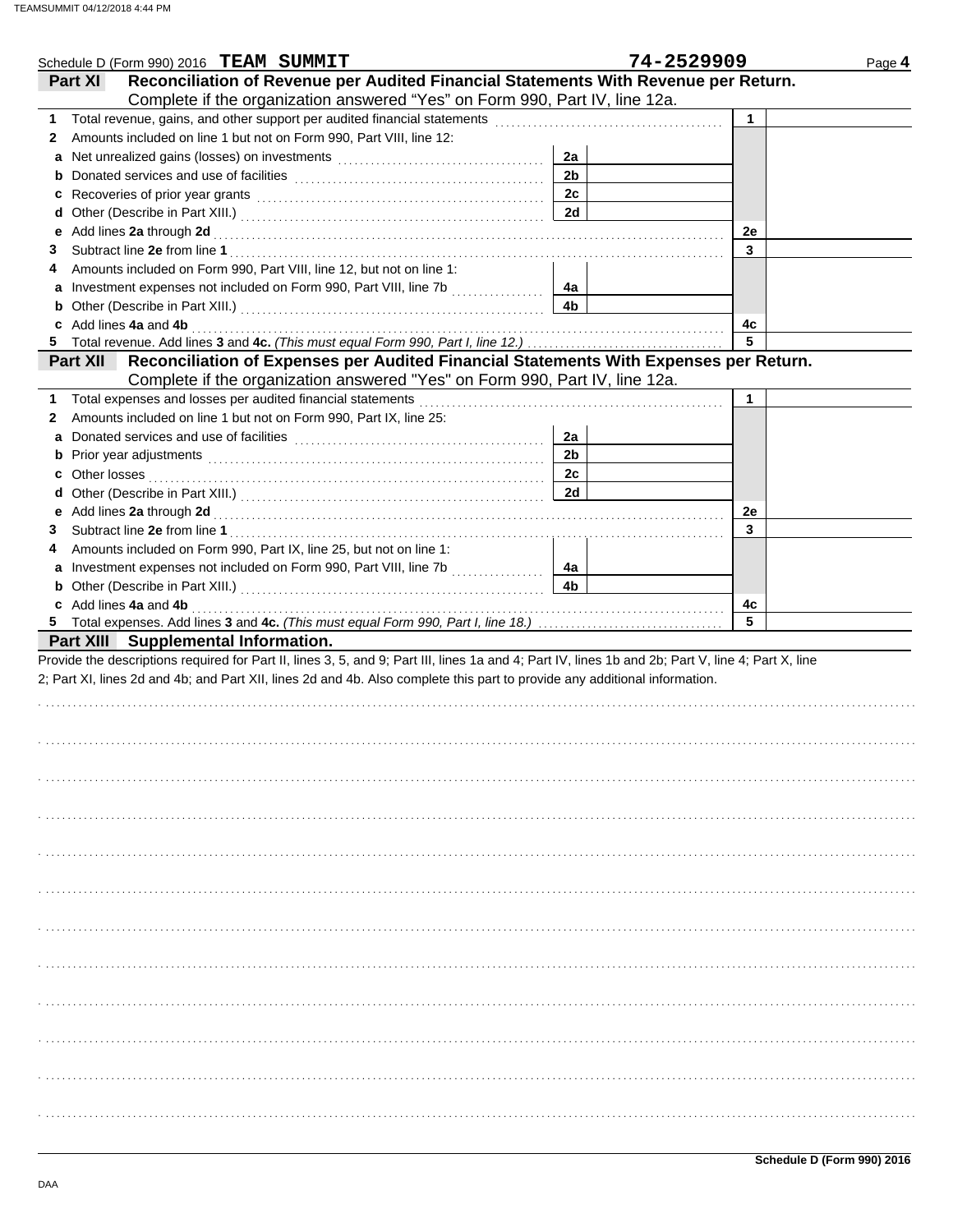|                                                                                          | 74-2529909 | Page $5$ |
|------------------------------------------------------------------------------------------|------------|----------|
| Schedule D (Form 990) 2016 TEAM SUMMIT<br>Part XIII Supplemental Information (continued) |            |          |
|                                                                                          |            |          |
|                                                                                          |            |          |
|                                                                                          |            |          |
|                                                                                          |            |          |
|                                                                                          |            |          |
|                                                                                          |            |          |
|                                                                                          |            |          |
|                                                                                          |            |          |
|                                                                                          |            |          |
|                                                                                          |            |          |
|                                                                                          |            |          |
|                                                                                          |            |          |
|                                                                                          |            |          |
|                                                                                          |            |          |
|                                                                                          |            |          |
|                                                                                          |            |          |
|                                                                                          |            |          |
|                                                                                          |            |          |
|                                                                                          |            |          |
|                                                                                          |            |          |
|                                                                                          |            |          |
|                                                                                          |            |          |
|                                                                                          |            |          |
|                                                                                          |            |          |
|                                                                                          |            |          |
|                                                                                          |            |          |
|                                                                                          |            |          |
|                                                                                          |            |          |
|                                                                                          |            |          |
|                                                                                          |            |          |
|                                                                                          |            |          |
|                                                                                          |            |          |
|                                                                                          |            |          |
|                                                                                          |            |          |
|                                                                                          |            |          |
|                                                                                          |            |          |
|                                                                                          |            |          |
|                                                                                          |            |          |
|                                                                                          |            |          |
|                                                                                          |            |          |
|                                                                                          |            |          |
|                                                                                          |            |          |
|                                                                                          |            |          |
|                                                                                          |            |          |
|                                                                                          |            |          |
|                                                                                          |            |          |
|                                                                                          |            |          |
|                                                                                          |            |          |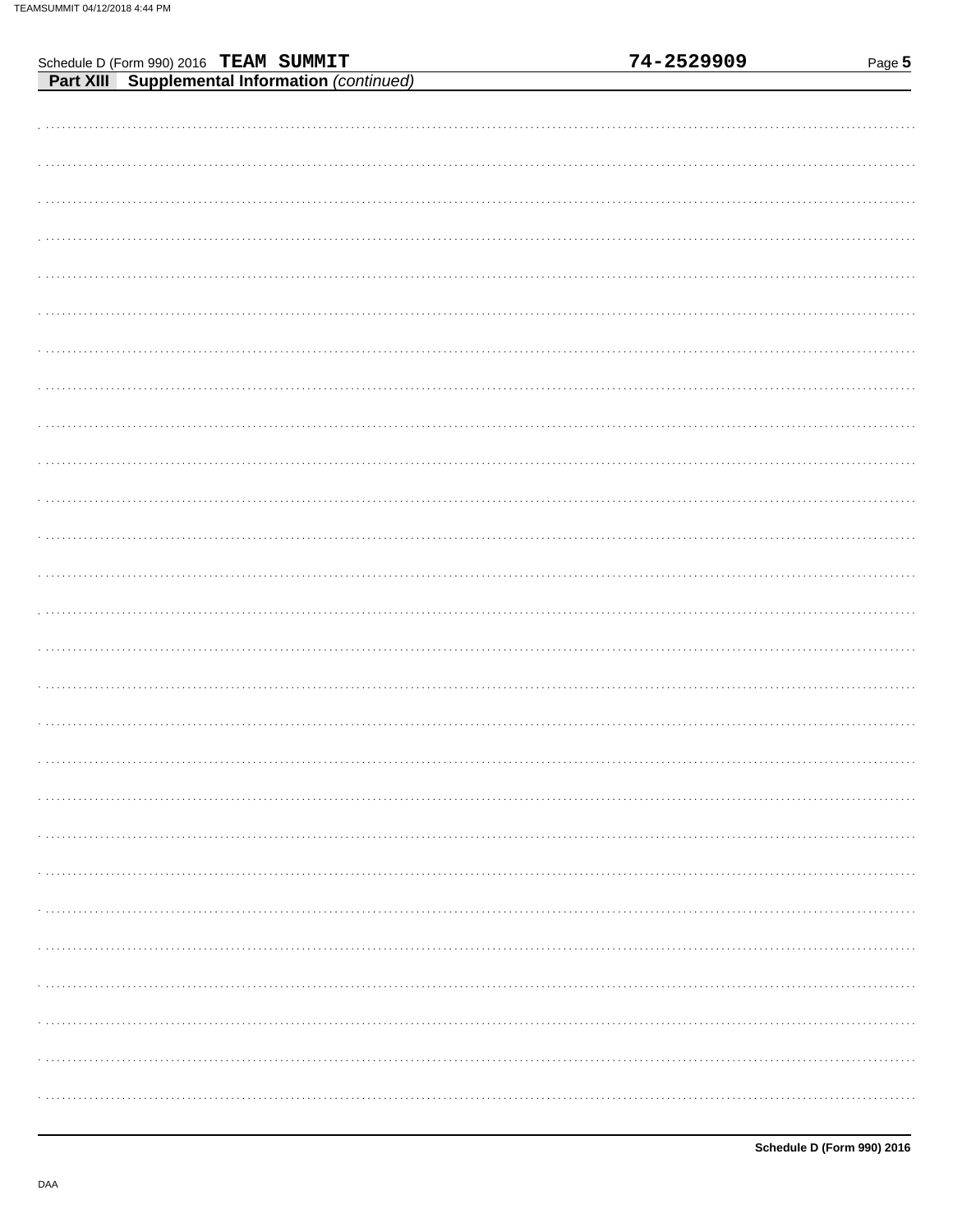| <b>SCHEDULE G</b><br>(Form 990 or 990-EZ)                     | <b>Supplemental Information Regarding Fundraising or Gaming Activities</b><br>Complete if the organization answered "Yes" on Form 990, Part IV, line 17, 18, or 19, or if the<br>organization entered more than \$15,000 on Form 990-EZ, line 6a. | OMB No. 1545-0047                  |                |                                |                                                                                                   |                                          |                                     |
|---------------------------------------------------------------|---------------------------------------------------------------------------------------------------------------------------------------------------------------------------------------------------------------------------------------------------|------------------------------------|----------------|--------------------------------|---------------------------------------------------------------------------------------------------|------------------------------------------|-------------------------------------|
| Department of the Treasury<br><b>Internal Revenue Service</b> |                                                                                                                                                                                                                                                   | Attach to Form 990 or Form 990-EZ. |                |                                | Information about Schedule G (Form 990 or 990-EZ) and its instructions is at www.irs.gov/form990. |                                          | <b>Open to Public</b><br>Inspection |
| Name of the organization                                      |                                                                                                                                                                                                                                                   |                                    |                |                                |                                                                                                   | <b>Employer identification number</b>    |                                     |
|                                                               | <b>TEAM SUMMIT</b>                                                                                                                                                                                                                                |                                    |                |                                |                                                                                                   | 74-2529909                               |                                     |
| Part I                                                        | Fundraising Activities. Complete if the organization answered "Yes" on Form 990, Part IV, line 17.<br>Form 990-EZ filers are not required to complete this part.                                                                                  |                                    |                |                                |                                                                                                   |                                          |                                     |
| 1                                                             | Indicate whether the organization raised funds through any of the following activities. Check all that apply.                                                                                                                                     |                                    |                |                                |                                                                                                   |                                          |                                     |
| Mail solicitations<br>a                                       |                                                                                                                                                                                                                                                   | e                                  |                |                                | Solicitation of non-government grants                                                             |                                          |                                     |
| Internet and email solicitations<br>b                         |                                                                                                                                                                                                                                                   | f                                  |                |                                | Solicitation of government grants                                                                 |                                          |                                     |
| Phone solicitations<br>C                                      |                                                                                                                                                                                                                                                   | Special fundraising events<br>g    |                |                                |                                                                                                   |                                          |                                     |
| In-person solicitations<br>d                                  |                                                                                                                                                                                                                                                   |                                    |                |                                |                                                                                                   |                                          |                                     |
|                                                               | 2a Did the organization have a written or oral agreement with any individual (including officers, directors, trustees,                                                                                                                            |                                    |                |                                |                                                                                                   |                                          |                                     |
|                                                               | or key employees listed in Form 990, Part VII) or entity in connection with professional fundraising services?                                                                                                                                    |                                    |                |                                |                                                                                                   |                                          | Yes<br><b>No</b>                    |
|                                                               | b If "Yes," list the 10 highest paid individuals or entities (fundraisers) pursuant to agreements under which the fundraiser is to be<br>compensated at least \$5,000 by the organization.                                                        |                                    |                |                                |                                                                                                   |                                          |                                     |
|                                                               |                                                                                                                                                                                                                                                   |                                    |                | (iii) Did fund-<br>raiser have |                                                                                                   | (v) Amount paid to                       | (vi) Amount paid to                 |
|                                                               | (i) Name and address of individual<br>or entity (fundraiser)                                                                                                                                                                                      | (ii) Activity                      |                | custody or<br>control of       | (iv) Gross receipts<br>from activity                                                              | (or retained by)<br>fundraiser listed in | (or retained by)<br>organization    |
|                                                               |                                                                                                                                                                                                                                                   |                                    | contributions? |                                |                                                                                                   | col. (i)                                 |                                     |
| 1                                                             |                                                                                                                                                                                                                                                   |                                    |                | Yes No                         |                                                                                                   |                                          |                                     |
|                                                               |                                                                                                                                                                                                                                                   |                                    |                |                                |                                                                                                   |                                          |                                     |
| $\overline{2}$                                                |                                                                                                                                                                                                                                                   |                                    |                |                                |                                                                                                   |                                          |                                     |
|                                                               |                                                                                                                                                                                                                                                   |                                    |                |                                |                                                                                                   |                                          |                                     |
| 3                                                             |                                                                                                                                                                                                                                                   |                                    |                |                                |                                                                                                   |                                          |                                     |
|                                                               |                                                                                                                                                                                                                                                   |                                    |                |                                |                                                                                                   |                                          |                                     |
|                                                               |                                                                                                                                                                                                                                                   |                                    |                |                                |                                                                                                   |                                          |                                     |
| 4                                                             |                                                                                                                                                                                                                                                   |                                    |                |                                |                                                                                                   |                                          |                                     |
|                                                               |                                                                                                                                                                                                                                                   |                                    |                |                                |                                                                                                   |                                          |                                     |
| 5                                                             |                                                                                                                                                                                                                                                   |                                    |                |                                |                                                                                                   |                                          |                                     |
|                                                               |                                                                                                                                                                                                                                                   |                                    |                |                                |                                                                                                   |                                          |                                     |
| 6                                                             |                                                                                                                                                                                                                                                   |                                    |                |                                |                                                                                                   |                                          |                                     |
|                                                               |                                                                                                                                                                                                                                                   |                                    |                |                                |                                                                                                   |                                          |                                     |
|                                                               |                                                                                                                                                                                                                                                   |                                    |                |                                |                                                                                                   |                                          |                                     |
| 7                                                             |                                                                                                                                                                                                                                                   |                                    |                |                                |                                                                                                   |                                          |                                     |
|                                                               |                                                                                                                                                                                                                                                   |                                    |                |                                |                                                                                                   |                                          |                                     |
| 8                                                             |                                                                                                                                                                                                                                                   |                                    |                |                                |                                                                                                   |                                          |                                     |
|                                                               |                                                                                                                                                                                                                                                   |                                    |                |                                |                                                                                                   |                                          |                                     |
| 9                                                             |                                                                                                                                                                                                                                                   |                                    |                |                                |                                                                                                   |                                          |                                     |
|                                                               |                                                                                                                                                                                                                                                   |                                    |                |                                |                                                                                                   |                                          |                                     |
|                                                               |                                                                                                                                                                                                                                                   |                                    |                |                                |                                                                                                   |                                          |                                     |
| 10                                                            |                                                                                                                                                                                                                                                   |                                    |                |                                |                                                                                                   |                                          |                                     |
|                                                               |                                                                                                                                                                                                                                                   |                                    |                |                                |                                                                                                   |                                          |                                     |
| Total .                                                       |                                                                                                                                                                                                                                                   |                                    |                |                                |                                                                                                   |                                          |                                     |
| 3.                                                            | List all states in which the organization is registered or licensed to solicit contributions or has been notified it is exempt from                                                                                                               |                                    |                |                                |                                                                                                   |                                          |                                     |
| registration or licensing.                                    |                                                                                                                                                                                                                                                   |                                    |                |                                |                                                                                                   |                                          |                                     |
|                                                               |                                                                                                                                                                                                                                                   |                                    |                |                                |                                                                                                   |                                          |                                     |
|                                                               |                                                                                                                                                                                                                                                   |                                    |                |                                |                                                                                                   |                                          |                                     |
|                                                               |                                                                                                                                                                                                                                                   |                                    |                |                                |                                                                                                   |                                          |                                     |
|                                                               |                                                                                                                                                                                                                                                   |                                    |                |                                |                                                                                                   |                                          |                                     |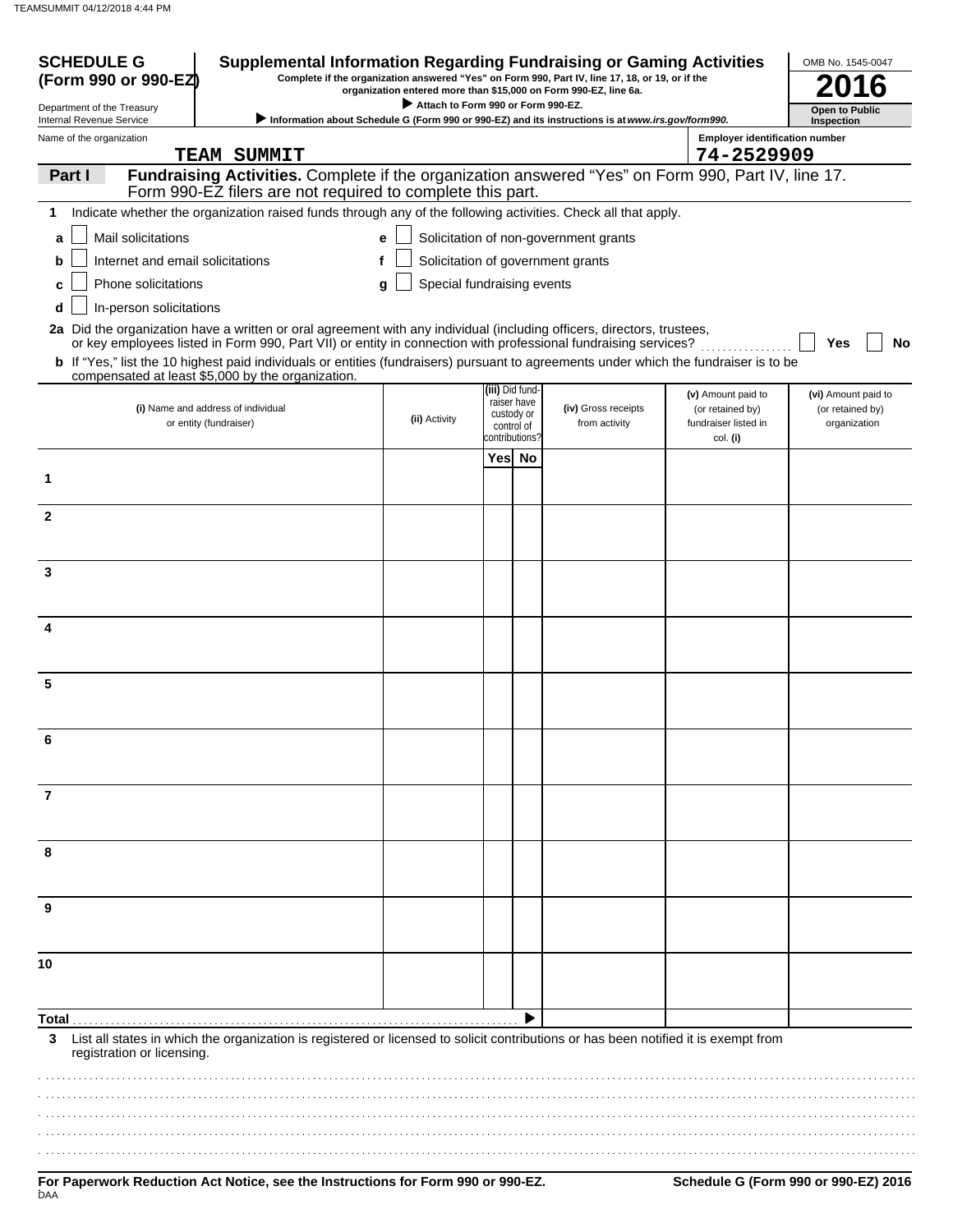|                            | Part II                                                            | gross receipts greater than \$5,000.                                     | Fundraising Events. Complete if the organization answered "Yes" on Form 990, Part IV, line 18, or reported more<br>than \$15,000 of fundraising event contributions and gross income on Form 990-EZ, lines 1 and 6b. List events with |                   |                            |
|----------------------------|--------------------------------------------------------------------|--------------------------------------------------------------------------|---------------------------------------------------------------------------------------------------------------------------------------------------------------------------------------------------------------------------------------|-------------------|----------------------------|
|                            |                                                                    | (a) Event $#1$                                                           | (b) Event $#2$                                                                                                                                                                                                                        | (c) Other events  | (d) Total events           |
|                            |                                                                    | <b>BALL</b><br>SKI                                                       | SKI SWAP - BREC                                                                                                                                                                                                                       | $\mathbf{2}$      | (add col. (a) through      |
|                            |                                                                    | (event type)                                                             | (event type)                                                                                                                                                                                                                          | (total number)    | col. (c)                   |
| Revenue                    | 1 Gross receipts                                                   | 103,091                                                                  | 34,828                                                                                                                                                                                                                                | 15,546            | <u>153,465</u>             |
|                            | 2 Less: Contributions                                              | 35,854                                                                   |                                                                                                                                                                                                                                       |                   | 35,854                     |
|                            | 3 Gross income (line 1 minus<br>line 2) $\ldots$ $\ldots$ $\ldots$ | 67,237                                                                   | 34,828                                                                                                                                                                                                                                | 15,546            | <u>117,611</u>             |
|                            | 4 Cash prizes                                                      |                                                                          |                                                                                                                                                                                                                                       |                   |                            |
|                            | 5 Noncash prizes                                                   |                                                                          |                                                                                                                                                                                                                                       |                   |                            |
|                            | 6 Rent/facility costs                                              | 23,882                                                                   | 2,208                                                                                                                                                                                                                                 |                   | 26,090                     |
| <b>Direct Expenses</b>     | 7 Food and beverages                                               |                                                                          | 3,151                                                                                                                                                                                                                                 | 388               | 3,539                      |
|                            | 8 Entertainment                                                    |                                                                          |                                                                                                                                                                                                                                       |                   |                            |
|                            |                                                                    |                                                                          |                                                                                                                                                                                                                                       |                   |                            |
|                            | 9 Other direct expenses                                            | 29,616                                                                   | 7,860                                                                                                                                                                                                                                 | 20                | 37,496                     |
|                            |                                                                    |                                                                          |                                                                                                                                                                                                                                       |                   |                            |
|                            |                                                                    | 10 Direct expense summary. Add lines 4 through 9 in column (d)           |                                                                                                                                                                                                                                       |                   | $\frac{67,125}{50,486}$    |
|                            | Part III                                                           |                                                                          | Gaming. Complete if the organization answered "Yes" on Form 990, Part IV, line 19, or reported more                                                                                                                                   |                   |                            |
|                            |                                                                    | than \$15,000 on Form 990-EZ, line 6a.                                   | (b) Pull tabs/instant                                                                                                                                                                                                                 |                   | (d) Total gaming (add      |
|                            |                                                                    | (a) Bingo                                                                | bingo/progressive bingo                                                                                                                                                                                                               | (c) Other gaming  | col. (a) through col. (c)) |
|                            |                                                                    |                                                                          |                                                                                                                                                                                                                                       |                   |                            |
|                            | Gross revenue <i>contract</i>                                      |                                                                          |                                                                                                                                                                                                                                       |                   |                            |
|                            | 2 Cash prizes                                                      |                                                                          |                                                                                                                                                                                                                                       |                   |                            |
|                            | 3 Noncash prizes                                                   |                                                                          |                                                                                                                                                                                                                                       |                   |                            |
|                            | 4 Rent/facility costs                                              |                                                                          |                                                                                                                                                                                                                                       |                   |                            |
| Revenue<br>Direct Expenses |                                                                    |                                                                          |                                                                                                                                                                                                                                       |                   |                            |
|                            | 5 Other direct expenses<br>6 Volunteer labor                       | %<br>Yes<br>No                                                           | Yes<br>%<br>No                                                                                                                                                                                                                        | Yes<br>$\%$<br>No |                            |
|                            |                                                                    |                                                                          |                                                                                                                                                                                                                                       |                   |                            |
|                            |                                                                    |                                                                          | 7 Direct expense summary. Add lines 2 through 5 in column (d) [11] [21] Direct expenses summary. Add lines 2 through 5 in column (d) [11] $\frac{1}{2}$                                                                               | ▶                 |                            |
|                            |                                                                    |                                                                          |                                                                                                                                                                                                                                       |                   |                            |
|                            |                                                                    |                                                                          |                                                                                                                                                                                                                                       |                   |                            |
|                            |                                                                    | Enter the state(s) in which the organization conducts gaming activities: |                                                                                                                                                                                                                                       |                   | Yes<br><b>No</b>           |

. . . . . . . . . . . . . . . . . . . . . . . . . . . . . . . . . . . . . . . . . . . . . . . . . . . . . . . . . . . . . . . . . . . . . . . . . . . . . . . . . . . . . . . . . . . . . . . . . . . . . . . . . . . . . . . . . . . . . . . . . . . . . . . . . . . . . . . . . . . . . . . . . . . . . . . . . . . . . . . . . . . . . . . . . . . . . . . . . . . . . . . . . . . . . . . . . . . . . . . . . . . . . . . . . . . . . . . . . . . . . . . . . . . . . . . . . . . . . . . . . . . . . . . . . . . . . . . . . . . . . . . . . . . . . . . . . . . . . . . . . . . . . . . . . . . . . . . . . . . . . . . . . . . . . . . .

| <b>b</b> If "Yes," explain: |  |
|-----------------------------|--|
|-----------------------------|--|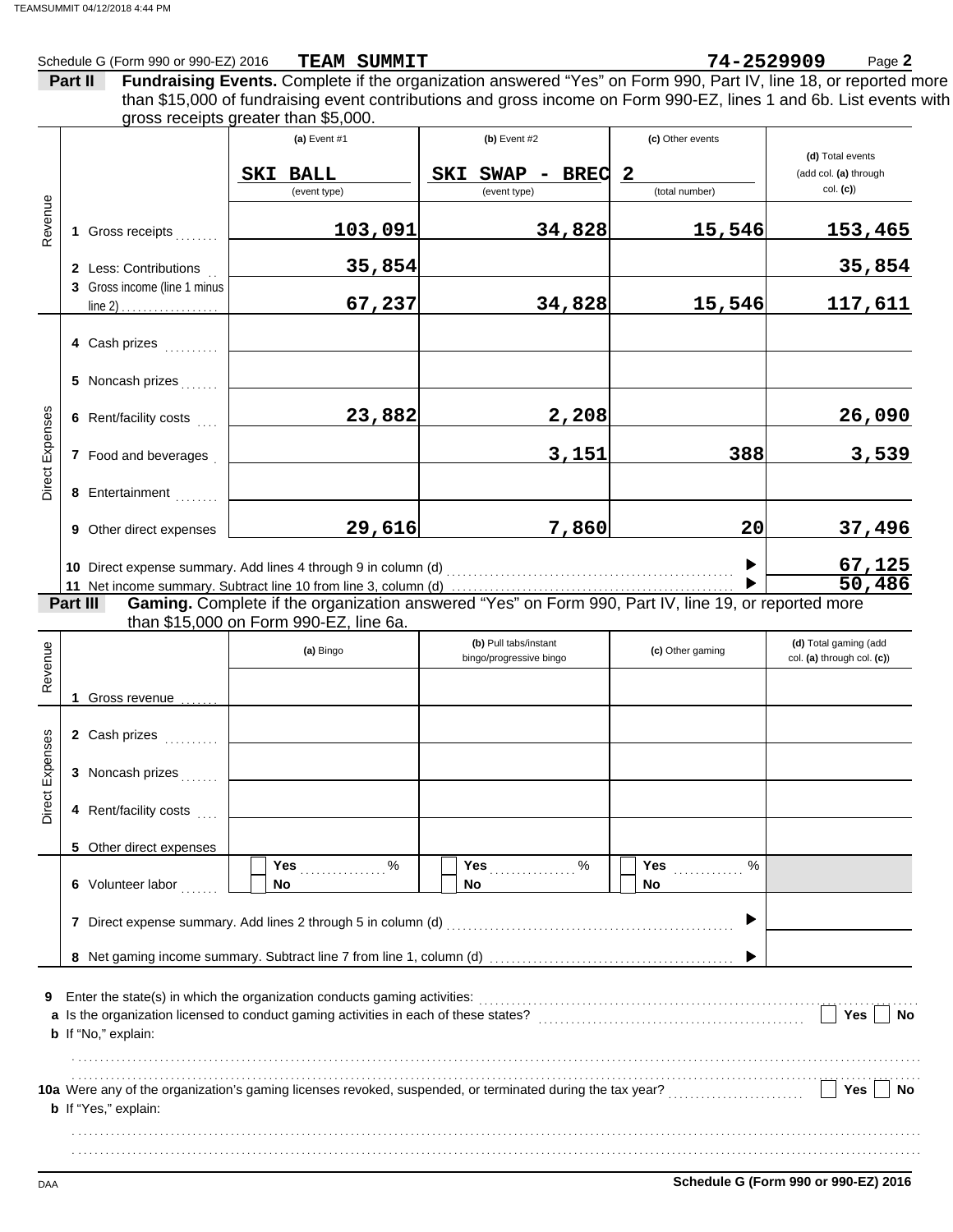|    | Schedule G (Form 990 or 990-EZ) 2016<br>TEAM SUMMIT                                                                                                                                                                            | 74-2529909                           |  |            | Page 3 |    |
|----|--------------------------------------------------------------------------------------------------------------------------------------------------------------------------------------------------------------------------------|--------------------------------------|--|------------|--------|----|
| 11 |                                                                                                                                                                                                                                |                                      |  | Yes        |        | No |
| 12 | Is the organization a grantor, beneficiary or trustee of a trust, or a member of a partnership or other entity                                                                                                                 |                                      |  |            |        |    |
|    |                                                                                                                                                                                                                                |                                      |  | <b>Yes</b> |        | No |
| 13 | Indicate the percentage of gaming activity conducted in:                                                                                                                                                                       |                                      |  |            |        |    |
| a  | The organization's facility [13a] 13a [135] The organization's facility [13a] 13a [13a] [13a] [13a] [13a] [13a                                                                                                                 |                                      |  |            | %      |    |
| b  | An outside facility <b>contained a set of a set of a set of a set of a set of a set of a set of a set of a set of a</b>                                                                                                        | 13 <sub>b</sub>                      |  |            | $\%$   |    |
| 14 | Enter the name and address of the person who prepares the organization's gaming/special events books and                                                                                                                       |                                      |  |            |        |    |
|    | records:                                                                                                                                                                                                                       |                                      |  |            |        |    |
|    |                                                                                                                                                                                                                                |                                      |  |            |        |    |
|    |                                                                                                                                                                                                                                |                                      |  |            |        |    |
|    |                                                                                                                                                                                                                                |                                      |  |            |        |    |
|    | Address $\blacktriangleright$                                                                                                                                                                                                  |                                      |  |            |        |    |
|    |                                                                                                                                                                                                                                |                                      |  |            |        |    |
|    | 15a Does the organization have a contract with a third party from whom the organization receives gaming                                                                                                                        |                                      |  |            |        |    |
|    | revenue?                                                                                                                                                                                                                       |                                      |  | Yes        |        |    |
|    |                                                                                                                                                                                                                                |                                      |  |            |        | No |
| b  |                                                                                                                                                                                                                                |                                      |  |            |        |    |
|    |                                                                                                                                                                                                                                |                                      |  |            |        |    |
| c  | If "Yes," enter name and address of the third party:                                                                                                                                                                           |                                      |  |            |        |    |
|    |                                                                                                                                                                                                                                |                                      |  |            |        |    |
|    |                                                                                                                                                                                                                                |                                      |  |            |        |    |
|    |                                                                                                                                                                                                                                |                                      |  |            |        |    |
|    | Address > the communication of the contract of the contract of the contract of the contract of the contract of the contract of the contract of the contract of the contract of the contract of the contract of the contract of |                                      |  |            |        |    |
|    |                                                                                                                                                                                                                                |                                      |  |            |        |    |
| 16 | Gaming manager information:                                                                                                                                                                                                    |                                      |  |            |        |    |
|    |                                                                                                                                                                                                                                |                                      |  |            |        |    |
|    |                                                                                                                                                                                                                                |                                      |  |            |        |    |
|    |                                                                                                                                                                                                                                |                                      |  |            |        |    |
|    |                                                                                                                                                                                                                                |                                      |  |            |        |    |
|    |                                                                                                                                                                                                                                |                                      |  |            |        |    |
|    |                                                                                                                                                                                                                                |                                      |  |            |        |    |
|    | Director/officer<br>Employee<br>Independent contractor                                                                                                                                                                         |                                      |  |            |        |    |
|    |                                                                                                                                                                                                                                |                                      |  |            |        |    |
| 17 | Mandatory distributions:                                                                                                                                                                                                       |                                      |  |            |        |    |
| a  | Is the organization required under state law to make charitable distributions from the gaming proceeds to                                                                                                                      |                                      |  |            |        |    |
|    |                                                                                                                                                                                                                                |                                      |  | Yes        |        | No |
| b  | Enter the amount of distributions required under state law to be distributed to other exempt organizations or                                                                                                                  |                                      |  |            |        |    |
|    | spent in the organization's own exempt activities during the tax year $\blacktriangleright$                                                                                                                                    |                                      |  |            |        |    |
|    | Supplemental Information. Provide the explanations required by Part I, line 2b, columns (iii) and (v); and<br>Part IV                                                                                                          |                                      |  |            |        |    |
|    | Part III, lines 9, 9b, 10b, 15b, 15c, 16, and 17b, as applicable. Also provide any additional information.                                                                                                                     |                                      |  |            |        |    |
|    | See instructions                                                                                                                                                                                                               |                                      |  |            |        |    |
|    |                                                                                                                                                                                                                                |                                      |  |            |        |    |
|    |                                                                                                                                                                                                                                |                                      |  |            |        |    |
|    |                                                                                                                                                                                                                                |                                      |  |            |        |    |
|    |                                                                                                                                                                                                                                |                                      |  |            |        |    |
|    |                                                                                                                                                                                                                                |                                      |  |            |        |    |
|    |                                                                                                                                                                                                                                |                                      |  |            |        |    |
|    |                                                                                                                                                                                                                                |                                      |  |            |        |    |
|    |                                                                                                                                                                                                                                |                                      |  |            |        |    |
|    |                                                                                                                                                                                                                                |                                      |  |            |        |    |
|    |                                                                                                                                                                                                                                |                                      |  |            |        |    |
|    |                                                                                                                                                                                                                                |                                      |  |            |        |    |
|    |                                                                                                                                                                                                                                |                                      |  |            |        |    |
|    |                                                                                                                                                                                                                                |                                      |  |            |        |    |
|    |                                                                                                                                                                                                                                | Schodule C (Form 000 or 000 E7) 2010 |  |            |        |    |

Schedule G (Form 990 or 990-EZ) 2016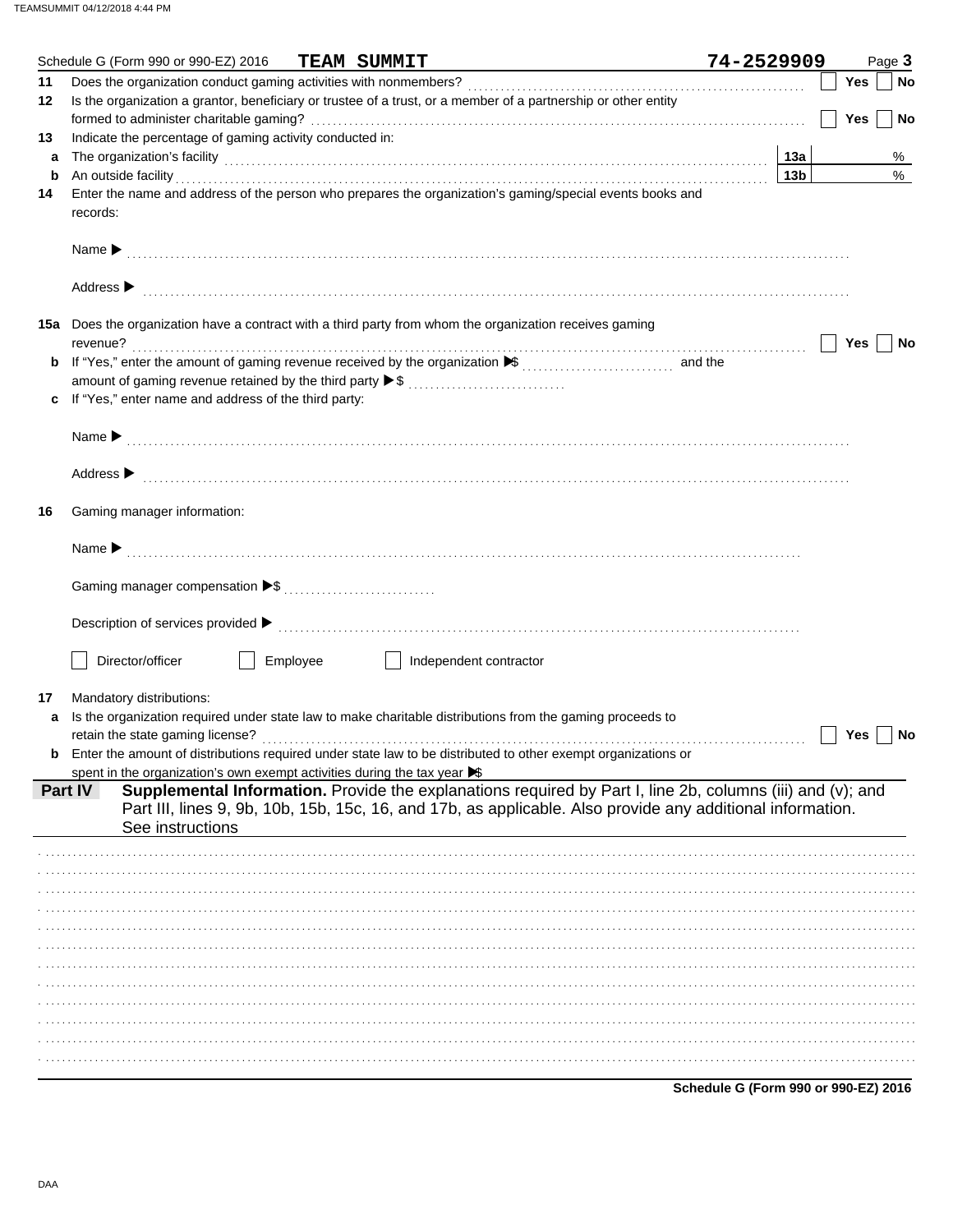|                                          | <b>SCHEDULE I</b>                                     |                                                                                                                                                                                                                                                        |                                                                                                                                                                                                    |                                         | <b>Grants and Other Assistance to Organizations,</b> |                                       |                                                             |                                          |                                                            | OMB No. 1545-0047                     |                       |  |
|------------------------------------------|-------------------------------------------------------|--------------------------------------------------------------------------------------------------------------------------------------------------------------------------------------------------------------------------------------------------------|----------------------------------------------------------------------------------------------------------------------------------------------------------------------------------------------------|-----------------------------------------|------------------------------------------------------|---------------------------------------|-------------------------------------------------------------|------------------------------------------|------------------------------------------------------------|---------------------------------------|-----------------------|--|
| (Form 990)<br>Department of the Treasury |                                                       | Governments, and Individuals in the United States                                                                                                                                                                                                      |                                                                                                                                                                                                    |                                         |                                                      |                                       |                                                             |                                          |                                                            |                                       |                       |  |
|                                          |                                                       |                                                                                                                                                                                                                                                        | Complete if the organization answered "Yes" on Form 990, Part IV, line 21 or 22.<br>Attach to Form 990.<br>Information about Schedule I (Form 990) and its instructions is at www.irs.gov/form990. |                                         |                                                      |                                       |                                                             |                                          |                                                            |                                       | <b>Open to Public</b> |  |
|                                          | Internal Revenue Service<br>Name of the organization  |                                                                                                                                                                                                                                                        |                                                                                                                                                                                                    |                                         |                                                      |                                       |                                                             |                                          | <b>Inspection</b><br><b>Employer identification number</b> |                                       |                       |  |
|                                          |                                                       | TEAM SUMMIT                                                                                                                                                                                                                                            |                                                                                                                                                                                                    |                                         |                                                      |                                       |                                                             |                                          |                                                            | 74-2529909                            |                       |  |
| Part I<br>$\mathbf 1$                    |                                                       | <b>General Information on Grants and Assistance</b><br>Does the organization maintain records to substantiate the amount of the grants or assistance, the grantees' eligibility for the grants or assistance, and                                      |                                                                                                                                                                                                    |                                         |                                                      |                                       |                                                             |                                          |                                                            |                                       |                       |  |
|                                          |                                                       |                                                                                                                                                                                                                                                        |                                                                                                                                                                                                    |                                         |                                                      |                                       |                                                             |                                          |                                                            | $ X $ Yes                             | <b>No</b>             |  |
| Part II                                  |                                                       | 2 Describe in Part IV the organization's procedures for monitoring the use of grant funds in the United States.<br>Grants and Other Assistance to Domestic Organizations and Domestic Governments. Complete if the organization answered "Yes" on Form |                                                                                                                                                                                                    |                                         |                                                      |                                       |                                                             |                                          |                                                            |                                       |                       |  |
|                                          |                                                       | 990, Part IV, line 21, for any recipient that received more than \$5,000. Part II can be duplicated if additional space is needed.                                                                                                                     |                                                                                                                                                                                                    |                                         |                                                      |                                       |                                                             |                                          |                                                            |                                       |                       |  |
| -1                                       | (a) Name and address of organization<br>or government |                                                                                                                                                                                                                                                        | $(b)$ EIN                                                                                                                                                                                          | $(c)$ IRC<br>section<br>(if applicable) | (d) Amount of cash<br>grant                          | (e) Amount of non-<br>cash assistance | (f) Method of valuation<br>(book, FMV, appraisal,<br>other) | (q) Description of<br>noncash assistance |                                                            | (h) Purpose of grant<br>or assistance |                       |  |
| (1)                                      |                                                       |                                                                                                                                                                                                                                                        |                                                                                                                                                                                                    |                                         |                                                      |                                       |                                                             |                                          |                                                            |                                       |                       |  |
|                                          |                                                       |                                                                                                                                                                                                                                                        |                                                                                                                                                                                                    |                                         |                                                      |                                       |                                                             |                                          |                                                            |                                       |                       |  |
| (2)                                      |                                                       |                                                                                                                                                                                                                                                        |                                                                                                                                                                                                    |                                         |                                                      |                                       |                                                             |                                          |                                                            |                                       |                       |  |
|                                          |                                                       |                                                                                                                                                                                                                                                        |                                                                                                                                                                                                    |                                         |                                                      |                                       |                                                             |                                          |                                                            |                                       |                       |  |
| (3)                                      |                                                       |                                                                                                                                                                                                                                                        |                                                                                                                                                                                                    |                                         |                                                      |                                       |                                                             |                                          |                                                            |                                       |                       |  |
|                                          |                                                       |                                                                                                                                                                                                                                                        |                                                                                                                                                                                                    |                                         |                                                      |                                       |                                                             |                                          |                                                            |                                       |                       |  |
| (4)                                      |                                                       |                                                                                                                                                                                                                                                        |                                                                                                                                                                                                    |                                         |                                                      |                                       |                                                             |                                          |                                                            |                                       |                       |  |
|                                          |                                                       |                                                                                                                                                                                                                                                        |                                                                                                                                                                                                    |                                         |                                                      |                                       |                                                             |                                          |                                                            |                                       |                       |  |
| (5)                                      |                                                       |                                                                                                                                                                                                                                                        |                                                                                                                                                                                                    |                                         |                                                      |                                       |                                                             |                                          |                                                            |                                       |                       |  |
|                                          |                                                       |                                                                                                                                                                                                                                                        |                                                                                                                                                                                                    |                                         |                                                      |                                       |                                                             |                                          |                                                            |                                       |                       |  |
|                                          |                                                       |                                                                                                                                                                                                                                                        |                                                                                                                                                                                                    |                                         |                                                      |                                       |                                                             |                                          |                                                            |                                       |                       |  |
| (6)                                      |                                                       |                                                                                                                                                                                                                                                        |                                                                                                                                                                                                    |                                         |                                                      |                                       |                                                             |                                          |                                                            |                                       |                       |  |
|                                          |                                                       |                                                                                                                                                                                                                                                        |                                                                                                                                                                                                    |                                         |                                                      |                                       |                                                             |                                          |                                                            |                                       |                       |  |
| (7)                                      |                                                       |                                                                                                                                                                                                                                                        |                                                                                                                                                                                                    |                                         |                                                      |                                       |                                                             |                                          |                                                            |                                       |                       |  |
|                                          |                                                       |                                                                                                                                                                                                                                                        |                                                                                                                                                                                                    |                                         |                                                      |                                       |                                                             |                                          |                                                            |                                       |                       |  |
| (8)                                      |                                                       |                                                                                                                                                                                                                                                        |                                                                                                                                                                                                    |                                         |                                                      |                                       |                                                             |                                          |                                                            |                                       |                       |  |
|                                          |                                                       |                                                                                                                                                                                                                                                        |                                                                                                                                                                                                    |                                         |                                                      |                                       |                                                             |                                          |                                                            |                                       |                       |  |
| (9)                                      |                                                       |                                                                                                                                                                                                                                                        |                                                                                                                                                                                                    |                                         |                                                      |                                       |                                                             |                                          |                                                            |                                       |                       |  |
|                                          |                                                       |                                                                                                                                                                                                                                                        |                                                                                                                                                                                                    |                                         |                                                      |                                       |                                                             |                                          |                                                            |                                       |                       |  |
|                                          |                                                       | Enter total number of section $501(c)(3)$ and government organizations listed in the line 1 table                                                                                                                                                      |                                                                                                                                                                                                    |                                         |                                                      |                                       |                                                             |                                          |                                                            |                                       |                       |  |
| 3                                        |                                                       | Enter total number of other organizations listed in the line 1 table<br>For Paperwork Reduction Act Notice, see the Instructions for Form 990.                                                                                                         |                                                                                                                                                                                                    |                                         |                                                      |                                       |                                                             |                                          |                                                            | <b>Schedule I (Form 990) (2016)</b>   |                       |  |

DAA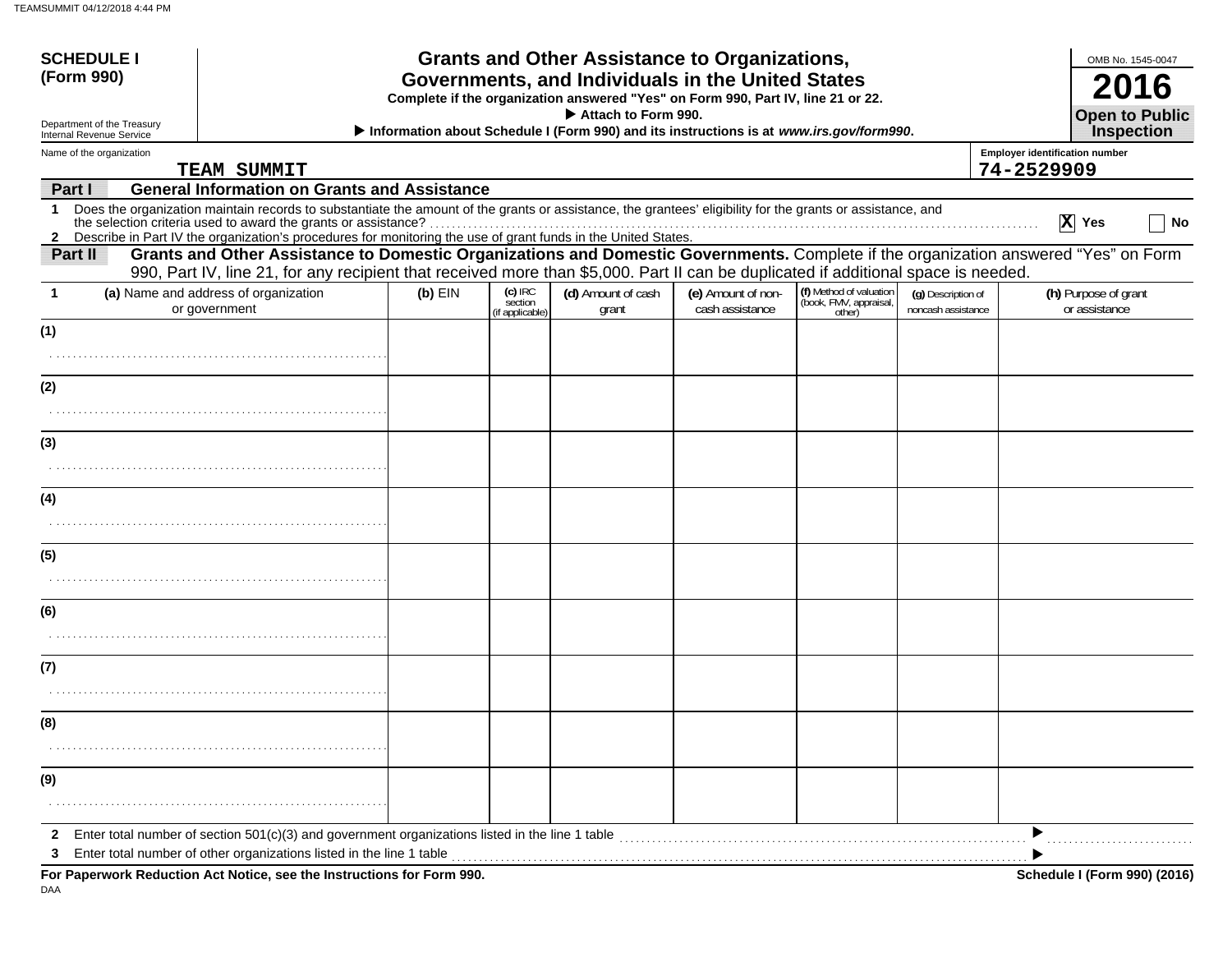| Schedule I (Form 990) (2016) TEAM SUMMIT                                                                                                             |               |                                          | 74-2529909         |                                   | Page 2                                                                   |
|------------------------------------------------------------------------------------------------------------------------------------------------------|---------------|------------------------------------------|--------------------|-----------------------------------|--------------------------------------------------------------------------|
| Grants and Other Assistance to Domestic Individuals. Complete if the organization answered "Yes" on Form 990, Part IV, line 22.<br>Part III          |               |                                          |                    |                                   |                                                                          |
| Part III can be duplicated if additional space is needed.                                                                                            |               |                                          |                    |                                   |                                                                          |
| (a) Type of grant or assistance                                                                                                                      | (b) Number of | (c) Amount of                            | (d) Amount of      |                                   | $ e $ Method of valuation (book, $ f $ Description of noncash assistance |
|                                                                                                                                                      | recipients    | cash grant                               | noncash assistance | FMV, appraisal, other)            |                                                                          |
|                                                                                                                                                      |               |                                          |                    |                                   |                                                                          |
| 1 Scholarships: Tuition                                                                                                                              | 22            | 23,080                                   |                    |                                   |                                                                          |
|                                                                                                                                                      |               |                                          |                    |                                   |                                                                          |
| 2 Scholarships: Copper Scho 6                                                                                                                        |               | 17,620                                   |                    |                                   |                                                                          |
| 3 Camp Scholarships                                                                                                                                  | $\mathbf{2}$  | 5,400                                    |                    |                                   |                                                                          |
|                                                                                                                                                      |               |                                          |                    |                                   |                                                                          |
| 4 Scholarships:<br>Emergency                                                                                                                         | 3             | 4,000                                    |                    |                                   |                                                                          |
|                                                                                                                                                      |               |                                          |                    |                                   |                                                                          |
| 5                                                                                                                                                    |               |                                          |                    |                                   |                                                                          |
|                                                                                                                                                      |               |                                          |                    |                                   |                                                                          |
| 6                                                                                                                                                    |               |                                          |                    |                                   |                                                                          |
|                                                                                                                                                      |               |                                          |                    |                                   |                                                                          |
| $\mathbf{7}$                                                                                                                                         |               |                                          |                    |                                   |                                                                          |
| Part IV<br>Supplemental Information. Provide the information required in Part I, line 2; Part III, column (b); and any other additional information. |               |                                          |                    |                                   |                                                                          |
| Part IV - Additional Information                                                                                                                     |               |                                          |                    |                                   |                                                                          |
| RECIPIENTS OF SCHOLARSHIPS ARE EVALUATED ON CRITERIA THAT INCLUDE FINANCIAL                                                                          |               |                                          |                    |                                   |                                                                          |
| NEED, ACADEMIC AND ATHLETIC PERFORMANCE.                                                                                                             |               |                                          |                    | TAX RETURNS AND OTHER INFORMATION |                                                                          |
| PROVIDED BY THE RECIPIENT ARE REVIEWED FOR FINANCIAL NEED CRITERIA.                                                                                  |               |                                          |                    | AN                                |                                                                          |
| INDEPENDENT COMMITTEE OF NON-MEMBERS HELPS WITH THE EVALUATION PROCESS.                                                                              |               |                                          |                    |                                   |                                                                          |
| COPPER SCHOLARSHIPS ARE PROVIDED AS A RESORT RELATION WITH POWDR-COPPER.                                                                             |               |                                          |                    |                                   |                                                                          |
| SIX FULL RIDE SCHOLARSHIPS ARE PROVIDED COPPER EMPLOYEE ATHLETES AT THE                                                                              |               |                                          |                    |                                   |                                                                          |
| DISCRETION OF THE RESORT.                                                                                                                            |               | OTHER FULL-TIME EMPLOYEES' ATHLETES ALSO |                    |                                   |                                                                          |
| RECEIVE 50% CREDIT FOR TUITION.                                                                                                                      |               |                                          |                    |                                   |                                                                          |
|                                                                                                                                                      |               |                                          |                    |                                   |                                                                          |
|                                                                                                                                                      |               |                                          |                    |                                   |                                                                          |

**Schedule I (Form 990) (2016)**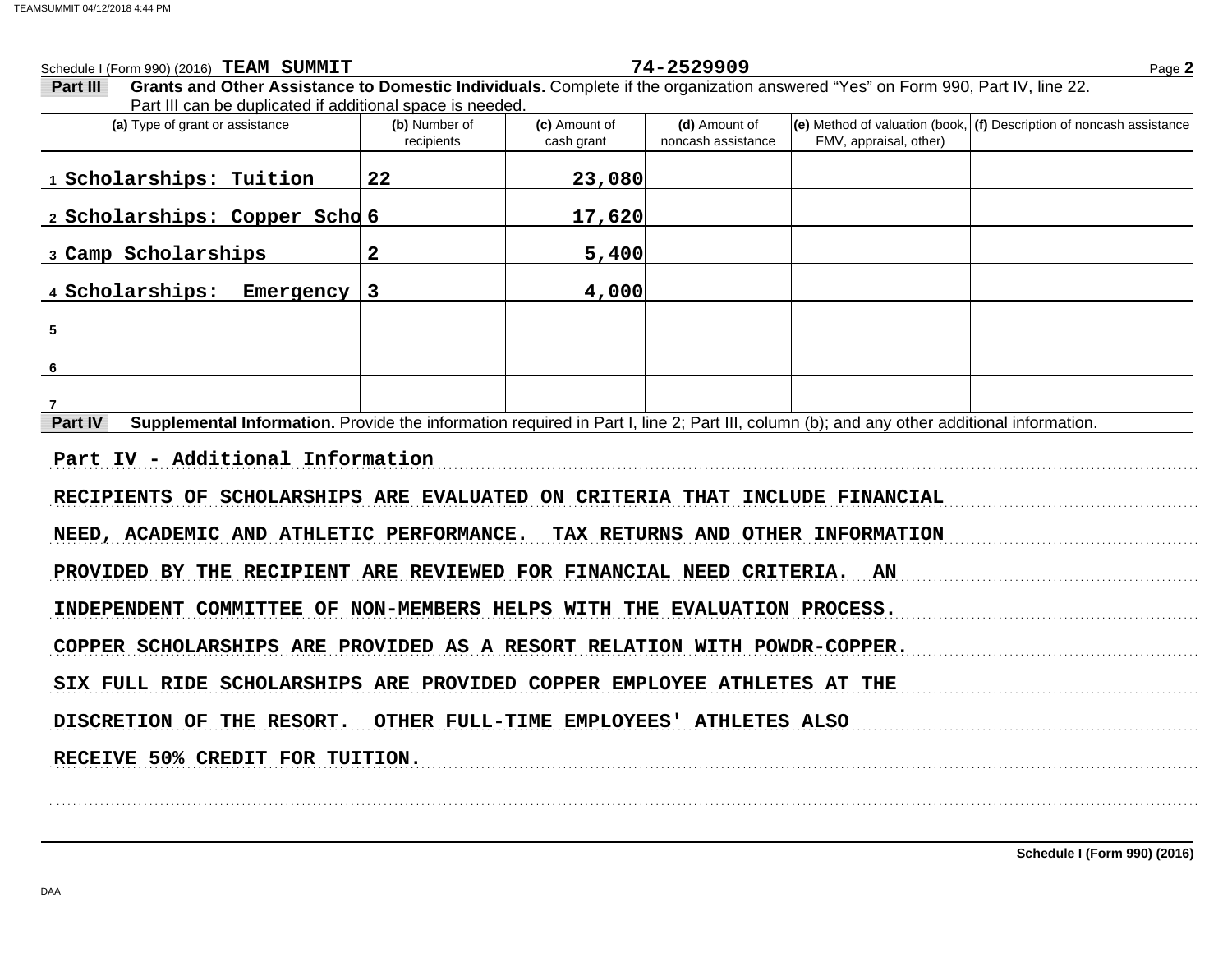| Supplemental Information to Form 990 or 990-EZ<br><b>SCHEDULE O</b><br>(Form 990 or 990-EZ)<br>Complete to provide information for responses to specific questions on<br>Form 990 or 990-EZ or to provide any additional information.<br>Attach to Form 990 or 990-EZ.<br>Department of the Treasury<br>Information about Schedule O (Form 990 or 990-EZ) and its instructions is at www.irs.gov/form990. Inspection<br>Internal Revenue Service<br>Name of the organization<br>TEAM SUMMIT<br>Form 990 - Organization's Mission<br>TEAM SUMMIT IS A YOUTH DEVELOPMENT ORGANIZATION EMPOWERING ATHLETES TO<br>REALIZE AND CELEBRATE THEIR PERSONAL PODIUMS THROUGH ATHLETICS, EDUCATION, | OMB No. 1545-0047<br>2016<br><b>Open to Public</b><br><b>Employer identification number</b><br>74-2529909 |
|------------------------------------------------------------------------------------------------------------------------------------------------------------------------------------------------------------------------------------------------------------------------------------------------------------------------------------------------------------------------------------------------------------------------------------------------------------------------------------------------------------------------------------------------------------------------------------------------------------------------------------------------------------------------------------------|-----------------------------------------------------------------------------------------------------------|
| AND LIFE SKILLS BY PARTICIPATING IN INNOVATIVE PROGRAMMING AT OUR WORLD<br>CLASS VENUES.                                                                                                                                                                                                                                                                                                                                                                                                                                                                                                                                                                                                 |                                                                                                           |
| Form 990, Part I, Line 6<br>VOLUNTEERS AND THEIR EFFORTS ARE THE BACKBONE OF TEAM SUMMIT COLORADO.<br>VOLUNTEERS ASSIST OUR STAFF IN PUTTING ON COMPETITIONS, EVENTS AND<br>FUNDRAISERS THROUGHOUT THE YEAR AND THEIR EFFORTS ARE CENTRAL TO OUR<br>COMMUNITY OUTREACH EFFORTS. VOLUNTEERS AND THEIR EFFORTS ENABLE THE TEAM TO<br>CONTINUE TO PROVIDE OUR ELITE PROGRAMS IN A COST EFFECTIVE MANNER.<br>VOLUNTEER HOURS FOR THE 2016/2017 FISCAL YEAR WERE 3,650!                                                                                                                                                                                                                       | <b>TOTAL</b>                                                                                              |
| Form 990, Part VI, Line 11b - Organization's Process to Review Form 990<br>DRAFT COPY OF FORM 990 E-MAILED TO EXECUTIVE BOARD FOR APPROVAL.                                                                                                                                                                                                                                                                                                                                                                                                                                                                                                                                              |                                                                                                           |
| Form 990, Part VI, Line 12c - Enforcement of Conflicts Policy<br>BOARD MEMBERS ARE REVIEWED ANNUALLY FOR CONFLICT OF INTEREST. EACH MEMBER<br>COMPLETES A STATEMENT CONFIRMING THERE IS NO CONFLICT OF INTEREST ON THEIR<br>PART.                                                                                                                                                                                                                                                                                                                                                                                                                                                        |                                                                                                           |
| Form 990, Part VI, Line 15a - Compensation Process for Top Official<br>EXECUTIVE BOARD MEMBERS ANNUALLY REVIEW THE EXECUTIVE DIRECTOR'S<br>PERFORMANCE IN DETERMINING AND APPROVING HIS SALARY.                                                                                                                                                                                                                                                                                                                                                                                                                                                                                          |                                                                                                           |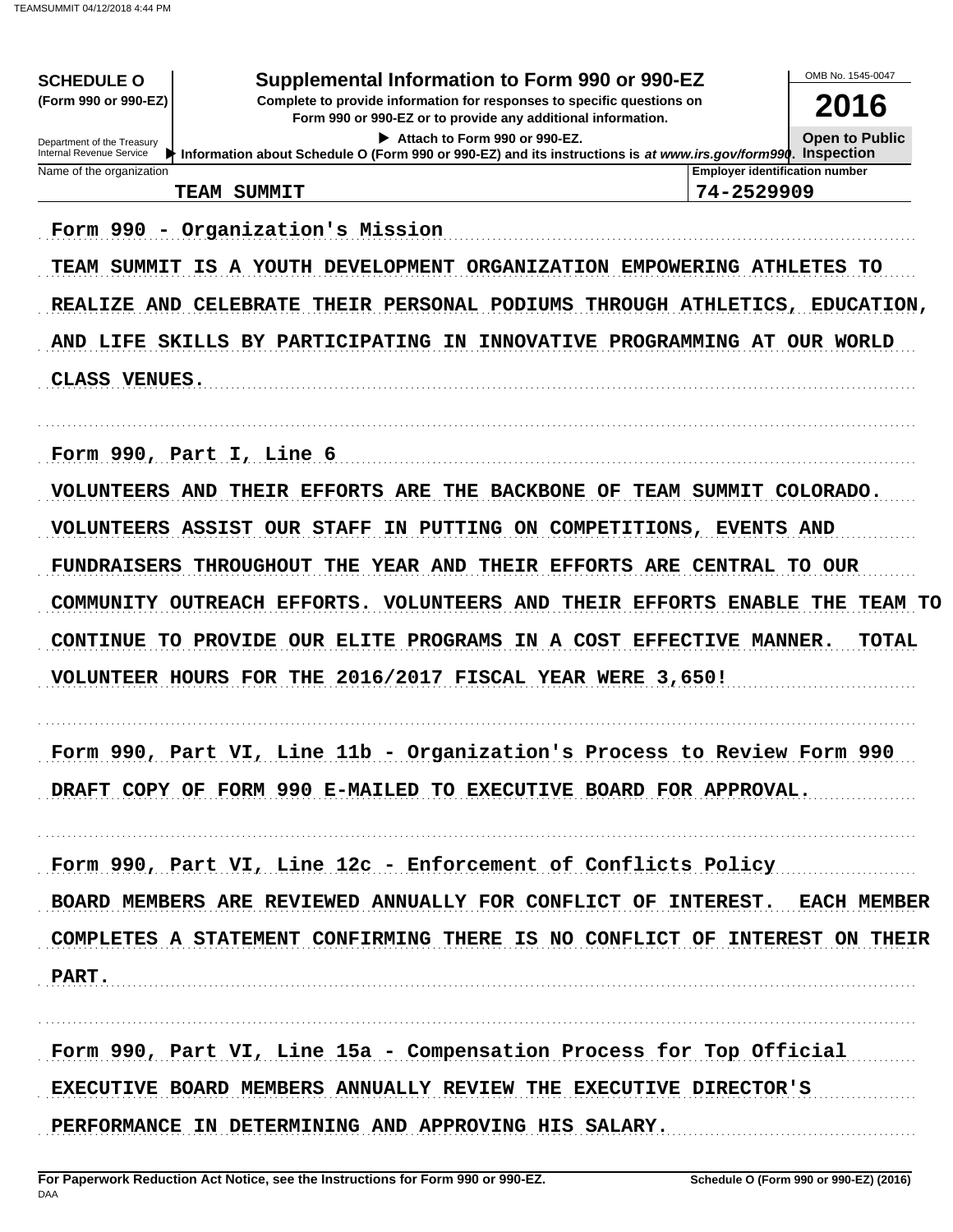| Schedule O (Form 990 or 990-EZ) (2016)<br>Name of the organization       | Page 2<br><b>Employer identification number</b> |  |  |  |  |  |
|--------------------------------------------------------------------------|-------------------------------------------------|--|--|--|--|--|
| TEAM SUMMIT                                                              | 74-2529909                                      |  |  |  |  |  |
|                                                                          |                                                 |  |  |  |  |  |
|                                                                          |                                                 |  |  |  |  |  |
| Form 990, Part VI, Line 19 - Governing Documents Disclosure Explanation  |                                                 |  |  |  |  |  |
| FORMS 1023 AND 990 ARE AVAILABLE UPON REQUEST AT THE TEAM SUMMIT OFFICES |                                                 |  |  |  |  |  |
| DURING REGULAR BUSINESS HOURS.                                           |                                                 |  |  |  |  |  |
|                                                                          |                                                 |  |  |  |  |  |
|                                                                          |                                                 |  |  |  |  |  |
|                                                                          |                                                 |  |  |  |  |  |
|                                                                          |                                                 |  |  |  |  |  |
|                                                                          |                                                 |  |  |  |  |  |
|                                                                          |                                                 |  |  |  |  |  |
|                                                                          |                                                 |  |  |  |  |  |
|                                                                          |                                                 |  |  |  |  |  |
|                                                                          |                                                 |  |  |  |  |  |
|                                                                          |                                                 |  |  |  |  |  |
|                                                                          |                                                 |  |  |  |  |  |
|                                                                          |                                                 |  |  |  |  |  |
|                                                                          |                                                 |  |  |  |  |  |
|                                                                          |                                                 |  |  |  |  |  |
|                                                                          |                                                 |  |  |  |  |  |
|                                                                          |                                                 |  |  |  |  |  |
|                                                                          |                                                 |  |  |  |  |  |
|                                                                          |                                                 |  |  |  |  |  |
|                                                                          |                                                 |  |  |  |  |  |
|                                                                          |                                                 |  |  |  |  |  |
|                                                                          |                                                 |  |  |  |  |  |
|                                                                          |                                                 |  |  |  |  |  |
|                                                                          |                                                 |  |  |  |  |  |
|                                                                          |                                                 |  |  |  |  |  |
|                                                                          |                                                 |  |  |  |  |  |
|                                                                          |                                                 |  |  |  |  |  |
|                                                                          |                                                 |  |  |  |  |  |
|                                                                          |                                                 |  |  |  |  |  |
|                                                                          |                                                 |  |  |  |  |  |
|                                                                          |                                                 |  |  |  |  |  |

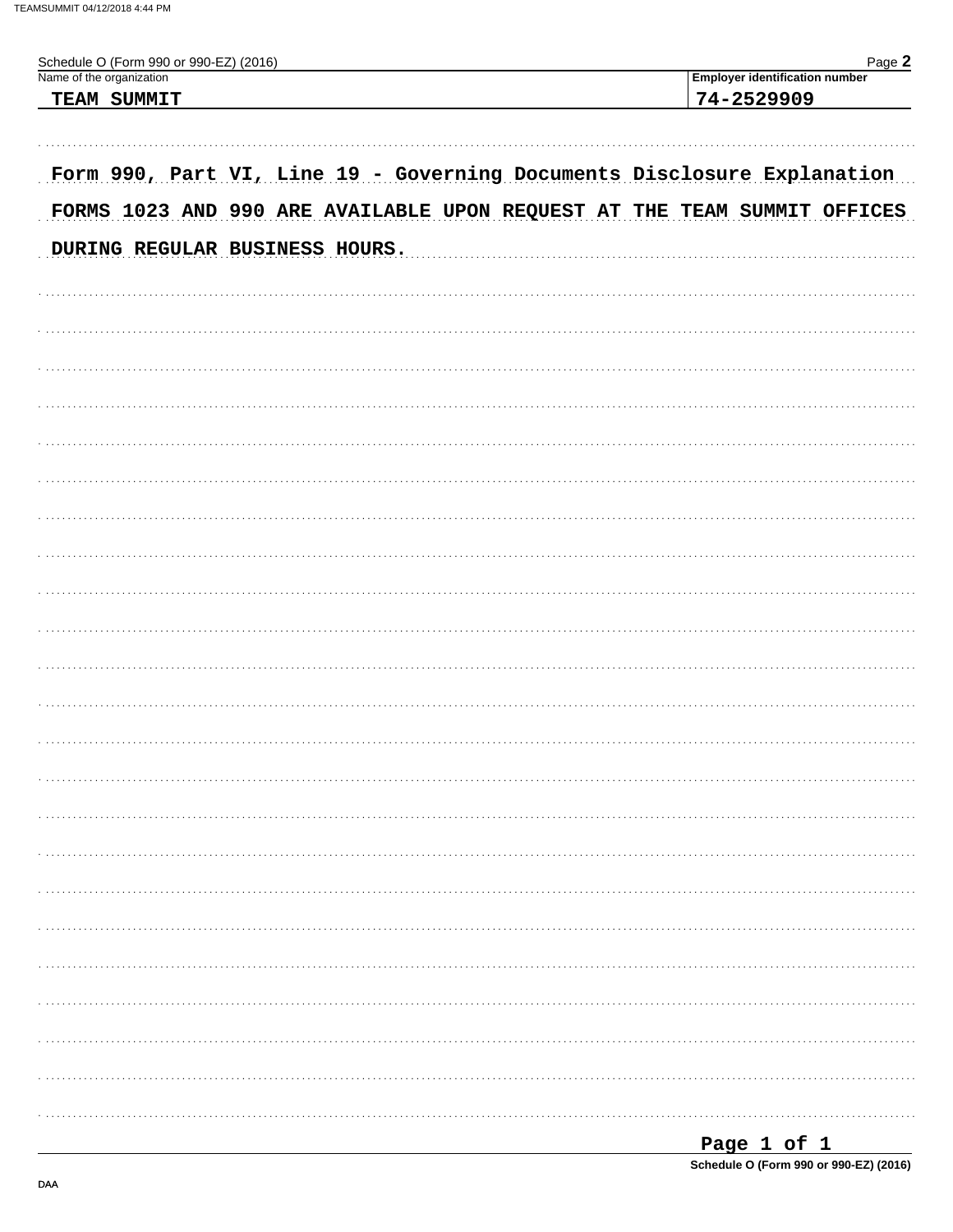|          |                                                                                                                                                                                                                                                      |                                    |                      |                                                                                                                             |                              |                |                                | OMB No. 1545-0172                                                                                          |
|----------|------------------------------------------------------------------------------------------------------------------------------------------------------------------------------------------------------------------------------------------------------|------------------------------------|----------------------|-----------------------------------------------------------------------------------------------------------------------------|------------------------------|----------------|--------------------------------|------------------------------------------------------------------------------------------------------------|
|          | <b>Depreciation and Amortization</b><br>Form 4562<br>(Including Information on Listed Property)<br>Attach to your tax return.<br>Department of the Treasury<br>Information about Form 4562 and its separate instructions is at www.irs.gov/form4562. |                                    |                      |                                                                                                                             |                              |                |                                |                                                                                                            |
|          | (99)<br>Internal Revenue Service<br>Name(s) shown on return                                                                                                                                                                                          |                                    |                      |                                                                                                                             |                              |                | <b>Identifying number</b>      | Attachment<br>Sequence No.<br>179                                                                          |
|          |                                                                                                                                                                                                                                                      | <b>TEAM SUMMIT</b>                 |                      |                                                                                                                             |                              |                | 74-2529909                     |                                                                                                            |
|          | Business or activity to which this form relates<br>Indirect Depreciation                                                                                                                                                                             |                                    |                      |                                                                                                                             |                              |                |                                |                                                                                                            |
|          | Part I                                                                                                                                                                                                                                               |                                    |                      | <b>Election To Expense Certain Property Under Section 179</b>                                                               |                              |                |                                |                                                                                                            |
|          |                                                                                                                                                                                                                                                      |                                    |                      | Note: If you have any listed property, complete Part V before you complete Part I.                                          |                              |                |                                |                                                                                                            |
| 1        | Maximum amount (see instructions)                                                                                                                                                                                                                    |                                    |                      |                                                                                                                             |                              |                | $\mathbf 1$                    | 500,000                                                                                                    |
| 2<br>3   | Threshold cost of section 179 property before reduction in limitation (see instructions) [[[[[[[[[[[[[[[[[[[[                                                                                                                                        |                                    |                      |                                                                                                                             |                              |                | $\mathbf{2}$<br>$\overline{3}$ | 2,010,000                                                                                                  |
| 4        |                                                                                                                                                                                                                                                      |                                    |                      |                                                                                                                             |                              |                | $\overline{\mathbf{4}}$        |                                                                                                            |
| 5        | Dollar limitation for tax year. Subtract line 4 from line 1. If zero or less, enter -0-. If married filing separately, see instructions                                                                                                              |                                    |                      |                                                                                                                             |                              |                | 5                              |                                                                                                            |
| 6        |                                                                                                                                                                                                                                                      | (a) Description of property        |                      |                                                                                                                             | (b) Cost (business use only) |                | (c) Elected cost               |                                                                                                            |
|          |                                                                                                                                                                                                                                                      |                                    |                      |                                                                                                                             |                              |                |                                |                                                                                                            |
| 7        |                                                                                                                                                                                                                                                      |                                    |                      |                                                                                                                             |                              | $\overline{7}$ |                                |                                                                                                            |
| 8        | Total elected cost of section 179 property. Add amounts in column (c), lines 6 and 7 [[[[[[[[[[[[[[[[[[[[[[[[                                                                                                                                        |                                    |                      |                                                                                                                             |                              |                | 8                              |                                                                                                            |
| 9        | Tentative deduction. Enter the smaller of line 5 or line 8                                                                                                                                                                                           |                                    |                      |                                                                                                                             |                              |                | 9                              |                                                                                                            |
| 10       |                                                                                                                                                                                                                                                      |                                    |                      |                                                                                                                             |                              |                | 10                             |                                                                                                            |
| 11       | Business income limitation. Enter the smaller of business income (not less than zero) or line 5 (see instructions)                                                                                                                                   |                                    |                      |                                                                                                                             |                              |                | 11                             |                                                                                                            |
| 12<br>13 | Section 179 expense deduction. Add lines 9 and 10, but don't enter more than line 11<br>Carryover of disallowed deduction to 2017. Add lines 9 and 10, less line 12                                                                                  |                                    |                      |                                                                                                                             |                              | 13             | 12                             |                                                                                                            |
|          | Note: Don't use Part II or Part III below for listed property. Instead, use Part V.                                                                                                                                                                  |                                    |                      |                                                                                                                             |                              |                |                                |                                                                                                            |
|          | Part II                                                                                                                                                                                                                                              |                                    |                      |                                                                                                                             |                              |                |                                | Special Depreciation Allowance and Other Depreciation (Don't include listed property.) (See instructions.) |
| 14       | Special depreciation allowance for qualified property (other than listed property) placed in service                                                                                                                                                 |                                    |                      |                                                                                                                             |                              |                |                                |                                                                                                            |
|          | during the tax year (see instructions)                                                                                                                                                                                                               |                                    |                      |                                                                                                                             |                              |                | 14                             |                                                                                                            |
| 15       |                                                                                                                                                                                                                                                      |                                    |                      |                                                                                                                             |                              |                | 15<br>16                       | 7,678                                                                                                      |
| 16       | Part III                                                                                                                                                                                                                                             |                                    |                      | MACRS Depreciation (Don't include listed property.) (See instructions.)                                                     |                              |                |                                |                                                                                                            |
|          |                                                                                                                                                                                                                                                      |                                    |                      | <b>Section A</b>                                                                                                            |                              |                |                                |                                                                                                            |
| 17       | MACRS deductions for assets placed in service in tax years beginning before 2016                                                                                                                                                                     |                                    |                      |                                                                                                                             |                              |                | 17                             | 1,769                                                                                                      |
| 18       | If you are electing to group any assets placed in service during the tax year into one or more general asset accounts, check here                                                                                                                    |                                    |                      |                                                                                                                             |                              |                |                                |                                                                                                            |
|          |                                                                                                                                                                                                                                                      |                                    | (b) Month and year   | Section B-Assets Placed in Service During 2016 Tax Year Using the General Depreciation System<br>(c) Basis for depreciation |                              |                |                                |                                                                                                            |
|          | (a) Classification of property                                                                                                                                                                                                                       |                                    | placed in<br>service | (business/investment use<br>only-see instructions)                                                                          | (d) Recovery<br>period       | (e) Convention | (f) Method                     | (g) Depreciation deduction                                                                                 |
| 19a      | 3-year property                                                                                                                                                                                                                                      |                                    |                      |                                                                                                                             |                              |                |                                |                                                                                                            |
| b        | 5-year property                                                                                                                                                                                                                                      |                                    |                      |                                                                                                                             |                              |                |                                |                                                                                                            |
| c        | 7-year property                                                                                                                                                                                                                                      |                                    |                      |                                                                                                                             |                              |                |                                |                                                                                                            |
| d        | 10-year property                                                                                                                                                                                                                                     |                                    |                      |                                                                                                                             |                              |                |                                |                                                                                                            |
| е        | 15-year property                                                                                                                                                                                                                                     |                                    |                      |                                                                                                                             |                              |                |                                |                                                                                                            |
| g        | 20-year property<br>25-year property                                                                                                                                                                                                                 |                                    |                      |                                                                                                                             | 25 yrs.                      |                | S/L                            |                                                                                                            |
|          | h Residential rental                                                                                                                                                                                                                                 |                                    |                      |                                                                                                                             | 27.5 yrs.                    | ΜМ             | S/L                            |                                                                                                            |
|          | property                                                                                                                                                                                                                                             |                                    |                      |                                                                                                                             | 27.5 yrs.                    | МM             | S/L                            |                                                                                                            |
| j.       | Nonresidential real                                                                                                                                                                                                                                  |                                    |                      |                                                                                                                             | 39 yrs.                      | МM             | S/L                            |                                                                                                            |
|          | property                                                                                                                                                                                                                                             |                                    |                      |                                                                                                                             |                              | <b>MM</b>      | S/L                            |                                                                                                            |
|          | Class life                                                                                                                                                                                                                                           |                                    |                      | Section C-Assets Placed in Service During 2016 Tax Year Using the Alternative Depreciation System                           |                              |                |                                |                                                                                                            |
| 20a<br>b | 12-year                                                                                                                                                                                                                                              |                                    |                      |                                                                                                                             | 12 yrs.                      |                | S/L<br>S/L                     |                                                                                                            |
| c        | 40-year                                                                                                                                                                                                                                              |                                    |                      |                                                                                                                             | 40 yrs.                      | ΜМ             | S/L                            |                                                                                                            |
|          | Part IV                                                                                                                                                                                                                                              | <b>Summary (See instructions.)</b> |                      |                                                                                                                             |                              |                |                                |                                                                                                            |
| 21       | Listed property. Enter amount from line 28                                                                                                                                                                                                           |                                    |                      |                                                                                                                             |                              |                | 21                             |                                                                                                            |
| 22       | Total. Add amounts from line 12, lines 14 through 17, lines 19 and 20 in column (g), and line 21. Enter                                                                                                                                              |                                    |                      |                                                                                                                             |                              |                |                                |                                                                                                            |
|          | here and on the appropriate lines of your return. Partnerships and S corporations-see instructions                                                                                                                                                   |                                    |                      |                                                                                                                             |                              |                | 22                             | 9,447                                                                                                      |
| 23       | For assets shown above and placed in service during the current year, enter the<br>portion of the basis attributable to section 263A costs                                                                                                           |                                    |                      |                                                                                                                             |                              | 23             |                                |                                                                                                            |
|          |                                                                                                                                                                                                                                                      |                                    |                      |                                                                                                                             |                              |                |                                |                                                                                                            |

DAA